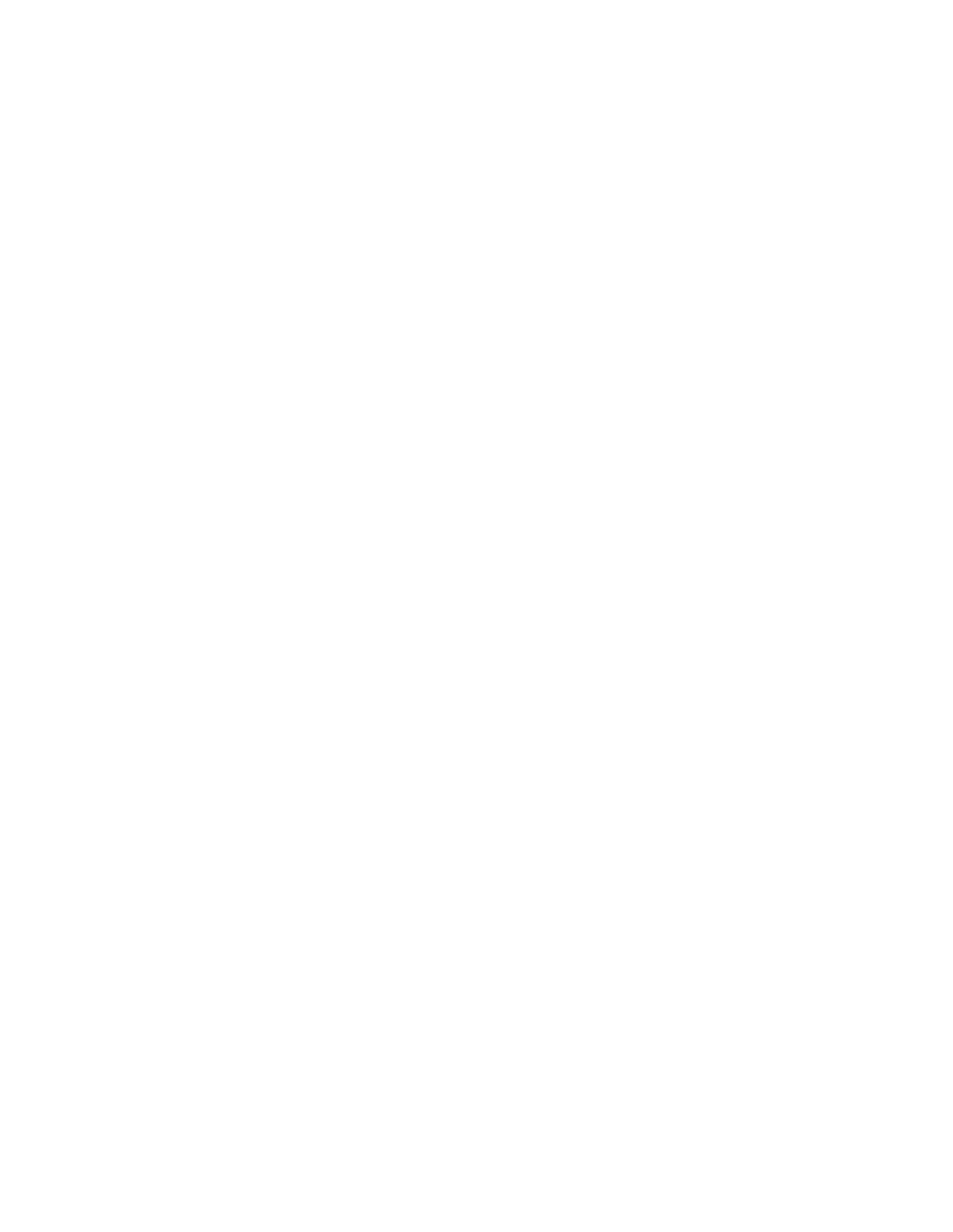## Abstract

Shape matching has applications in such diverse fields such as archaeology, architecture, medical imaging, image recognition, and vehicle tracking. The Fréchet distance is one way to measure the similarity of shapes, and several algorithms have been developed to compute the Fréchet distance for certain types of curves and surfaces. The Fréchet distance between simple polygons, for example, can be computed in polynomial time.

The primary result of this thesis is an improvement of  $O(n)$  to the runtime of the algorithm to compute Fréchet distance for simple polygons. We model the problem in a novel way that builds on previous work, which results in the runtime improvement and the ability to recover the map or even maps that realize the Fréchet distance. The additional information afforded by the capacity for recovering the original maps lends itself to the investigation of the Fréchet distance as it applies to morphing and other problems.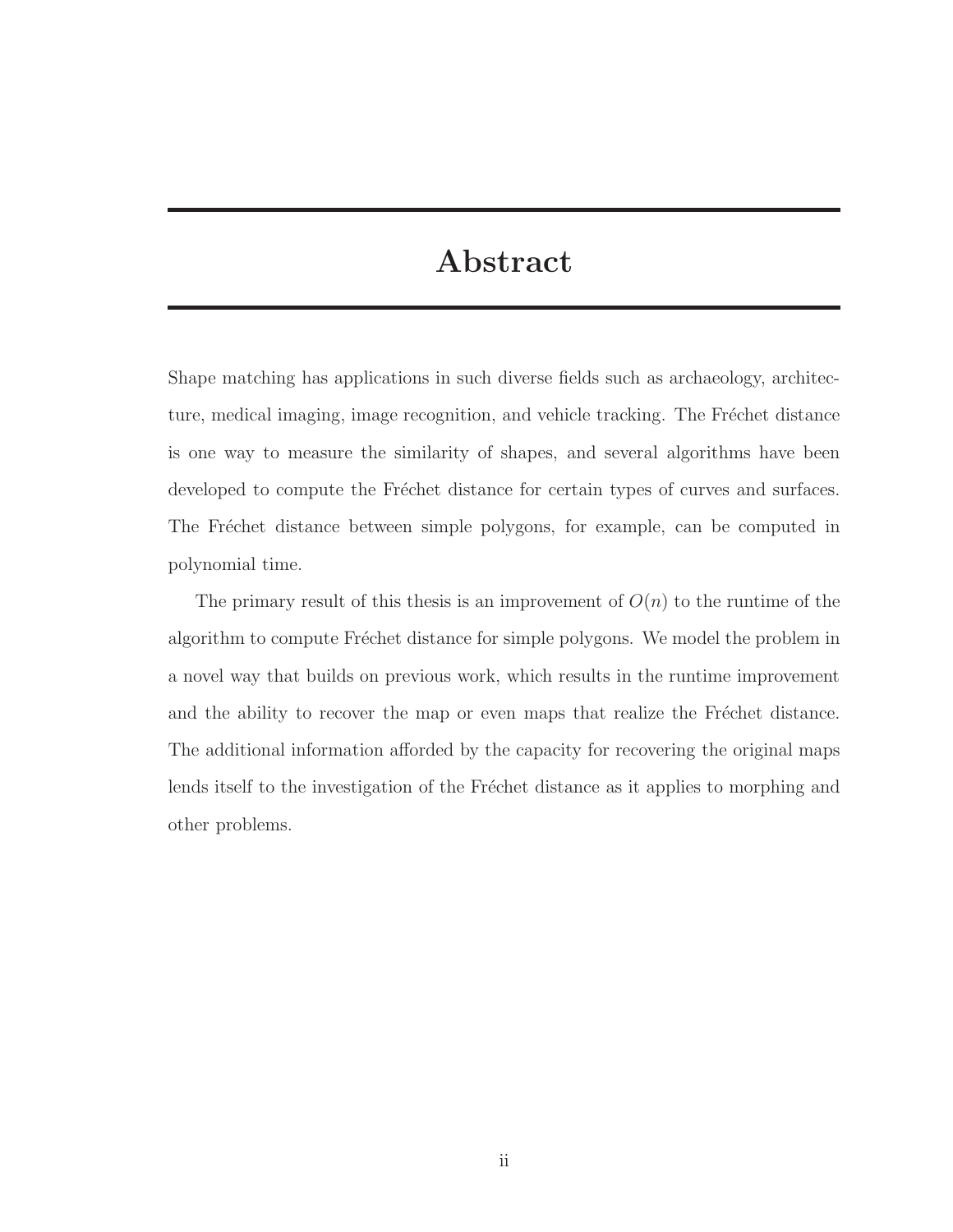## Acknowledgments

There is a shortage of university professors that care passionately both about their fields and about their students, and Carola Wenk is one of those few; it was a pleasure and privilege to work with her. I would also like to thank Lev Kaplan and Tái Há for their encouragement, support, and feedback. I am indebted to the countless others at Tulane who have helped me beyond the normal call of duty this past year and earlier, especially Elio Brancaforte, Agnieszka Nance, Dietmar Felber, and Michael Mislove.

I would also like to thank: my parents, for their continuing support in my academic endeavors; Emily Sherman, for putting up with my company despite my sleep deprivation; and Tardar Sauce the Grumpy Cat, for bringing a smile to my face in otherwise stressful times.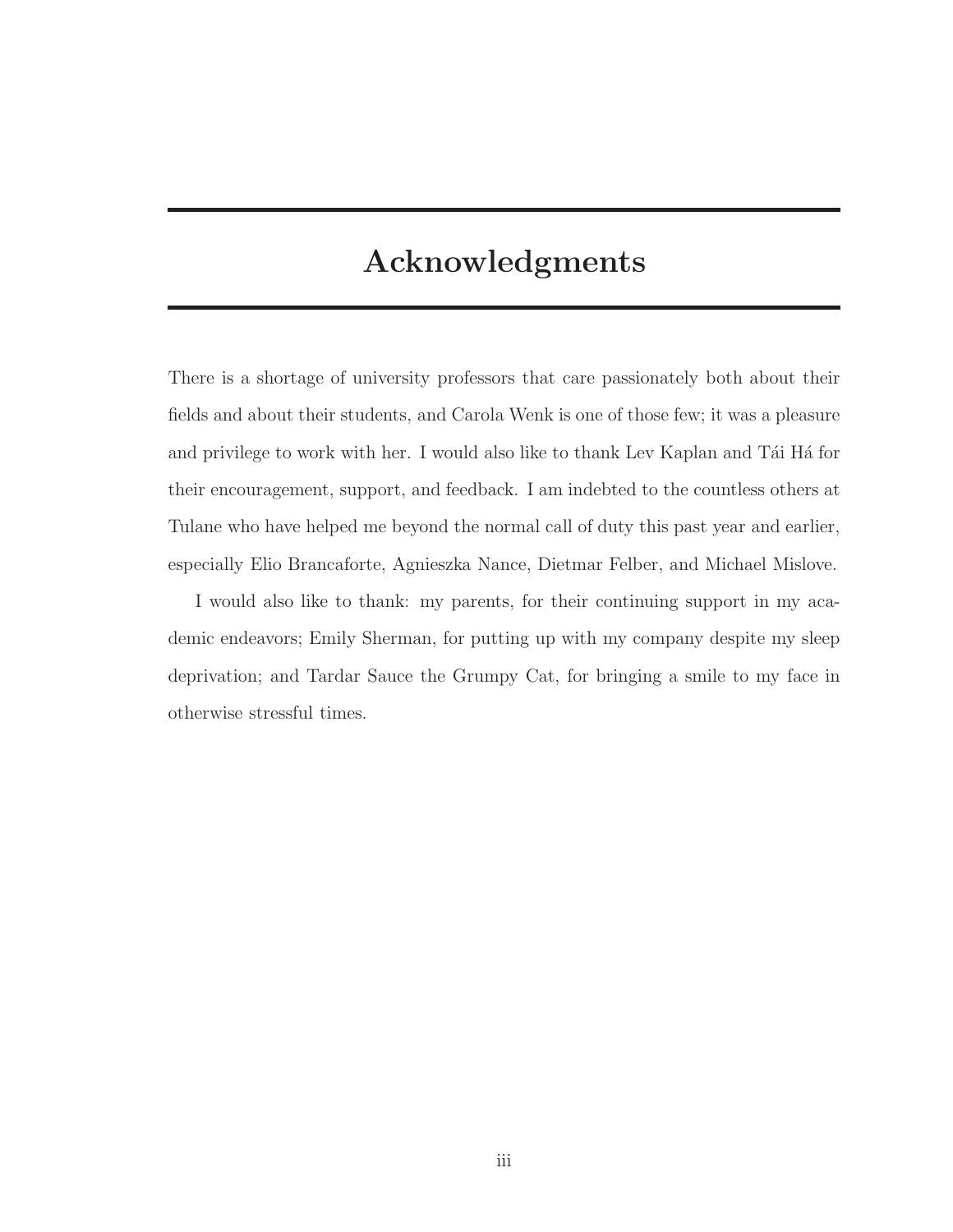# **Contents**

|                | Abstract |                                                                                    | <sub>ii</sub>  |
|----------------|----------|------------------------------------------------------------------------------------|----------------|
|                |          | Acknowledgments                                                                    | iii            |
| 1              |          | Introduction                                                                       | $\mathbf 1$    |
| $\overline{2}$ |          | <b>Notation and Terminology</b>                                                    | $\overline{4}$ |
|                | 2.1      |                                                                                    | $\overline{4}$ |
|                | 2.2      |                                                                                    | $\overline{5}$ |
| 3              |          | <b>Fréchet Distance for Curves</b>                                                 | 8              |
|                | 3.1      |                                                                                    | 9              |
|                |          | 3.1.1                                                                              | 11             |
|                | 3.2      | Fréchet Distance                                                                   | 11             |
|                | 3.3      |                                                                                    | 13             |
|                |          | 3.3.1                                                                              | 13             |
|                |          | 3.3.2                                                                              | 15             |
|                | 3.4      | Computing the Fréchet Distance for Polygonal Curves                                | 15             |
| $\overline{4}$ |          | Fréchet Distance for Simple Polygons                                               | 19             |
|                | 4.1      | Simplifying the Fréchet Distance for Surfaces                                      | 20             |
|                |          | Fréchet Distance between Boundary Curves $\hfill\ldots\ldots\ldots\ldots$<br>4.1.1 | 21             |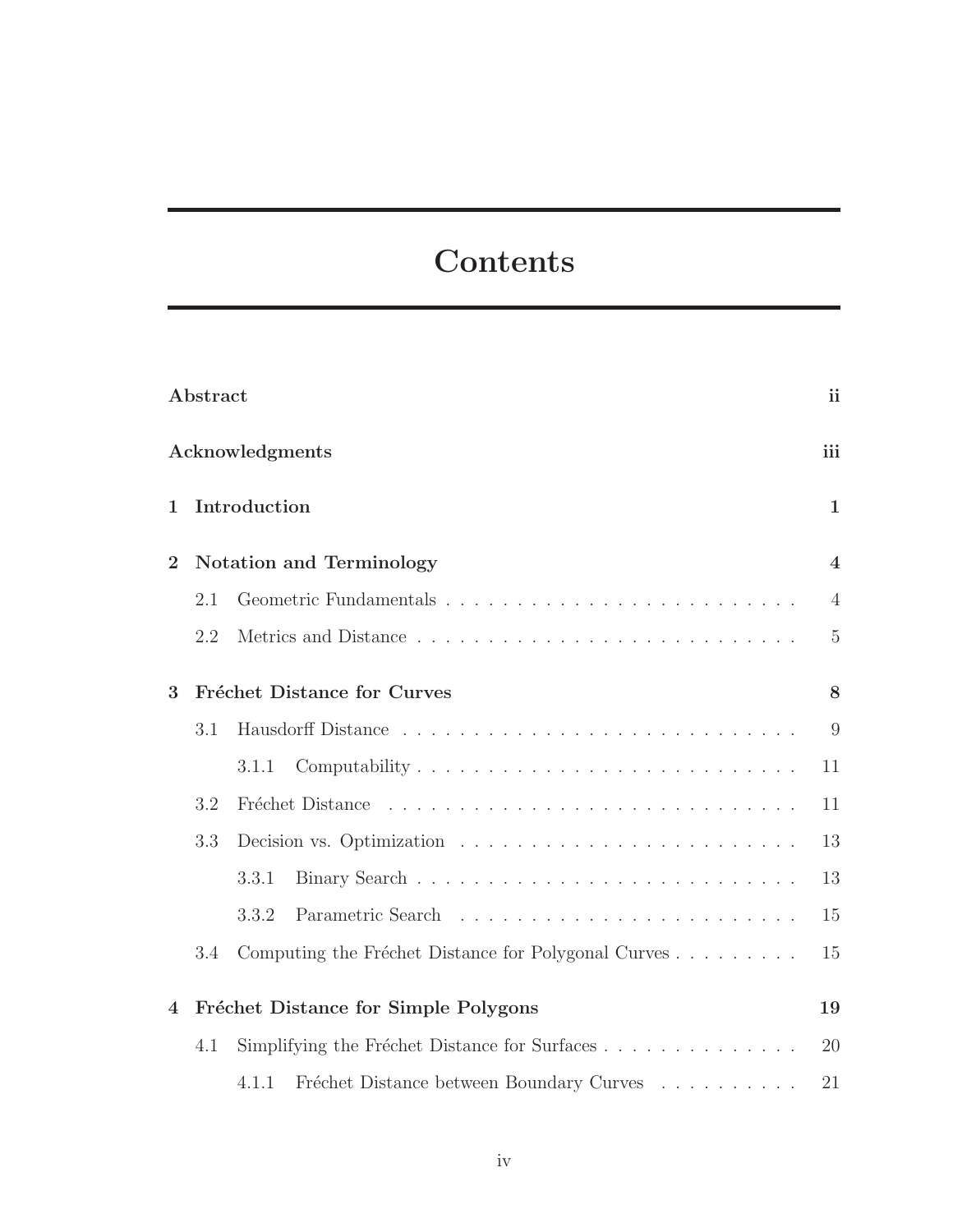### CONTENTS v

|                | 4.2 |       | Algorithm for the Fréchet Distance for Simple Polygons          | 27 |
|----------------|-----|-------|-----------------------------------------------------------------|----|
|                |     | 4.2.1 |                                                                 | 28 |
|                |     | 4.2.2 |                                                                 | 30 |
|                |     | 4.2.3 |                                                                 | 33 |
|                | 4.3 |       | Improved Algorithm for the Fréchet Distance for Simple Polgyons | 34 |
|                |     | 4.3.1 |                                                                 | 34 |
|                |     | 4.3.2 |                                                                 | 35 |
|                |     | 4.3.3 |                                                                 | 40 |
|                |     | 4.3.4 |                                                                 | 41 |
|                |     | 4.3.5 |                                                                 | 47 |
| $\overline{5}$ |     |       | Applications and Further Research                               | 50 |
|                |     |       |                                                                 |    |
|                | 5.1 |       |                                                                 | 50 |
|                |     | 5.1.1 | Isotopic Fréchet Distance                                       | 52 |
|                | 5.2 |       |                                                                 | 52 |
|                | 5.3 |       |                                                                 | 52 |
|                |     |       |                                                                 |    |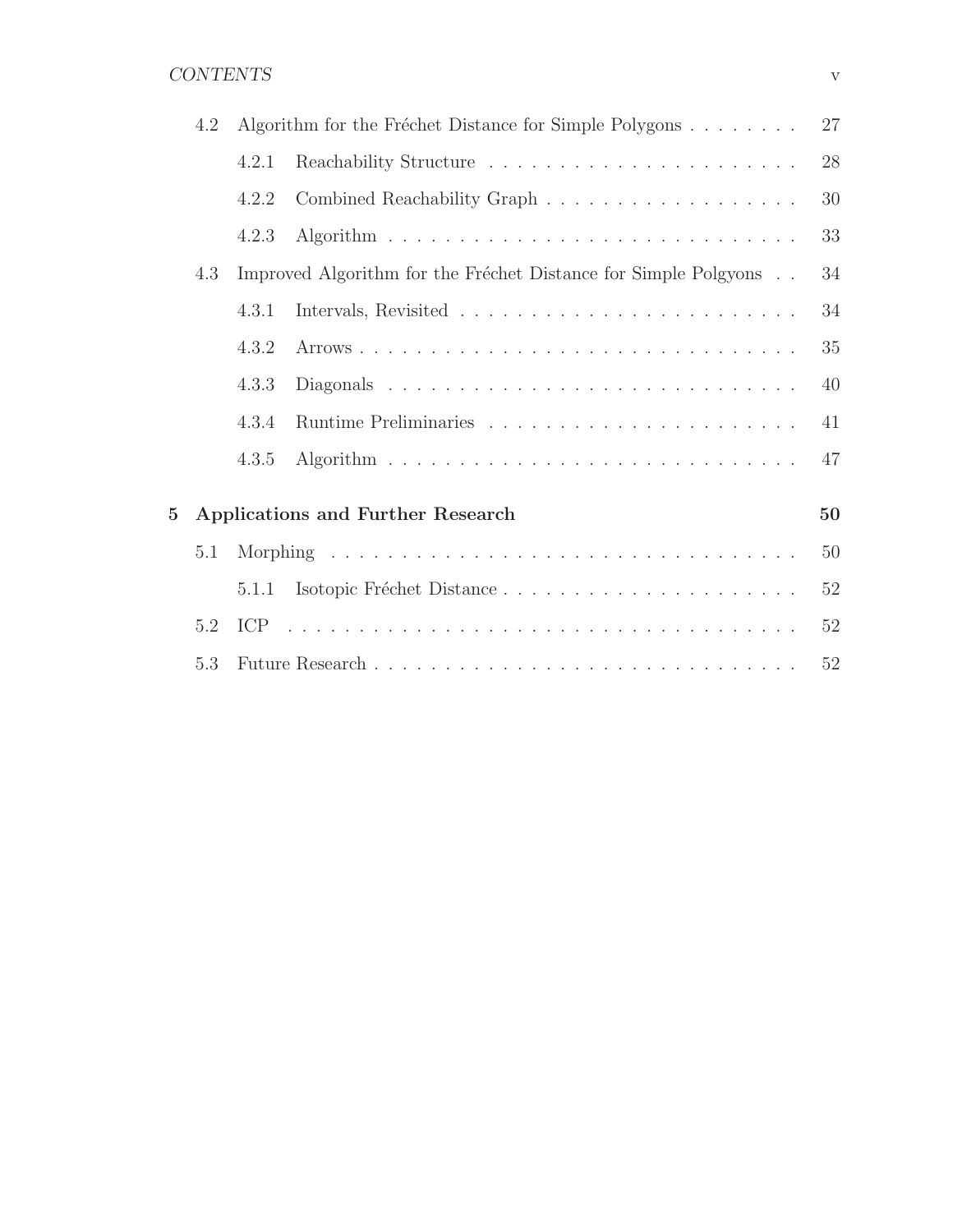# List of Tables

4.1 Number of arrows entering and exiting at each row. . . . . . . . . . . 45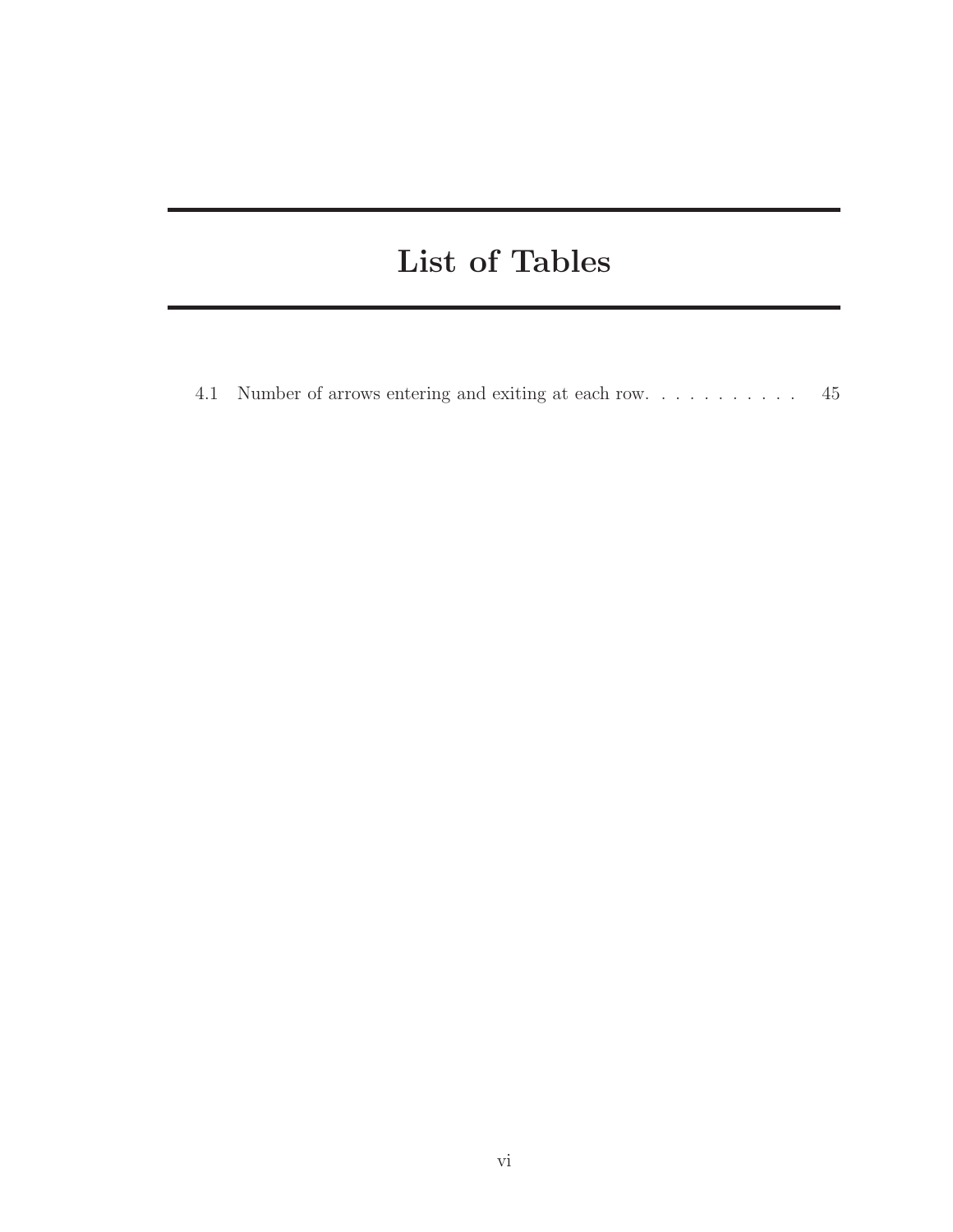# List of Figures

| 3.1 | An example showing $\vec{d}_H(B, A)$ and $\vec{d}_H(B, A)$                        | 10 |
|-----|-----------------------------------------------------------------------------------|----|
| 3.2 | An example where the Hausdorff distance fails                                     | 10 |
| 3.3 | The Fréchet distance can be viewed as the shortest leash length that              |    |
|     | allows a man on $f$ to walk his dog on $g$ .                                      | 12 |
| 3.4 | $F_{\varepsilon}$ for two line segments P and Q, with $\varepsilon$               | 16 |
| 3.5 | The free space for two polygonal curves $P$ and $Q$ showing the relation-         |    |
|     | ship between $F_{\varepsilon}$ and the original curves.                           | 17 |
| 4.1 | The Fréchet distance between the boundaries is different from the                 |    |
|     | Fréchet distance between the surfaces.                                            | 22 |
|     |                                                                                   |    |
| 4.2 |                                                                                   | 23 |
| 4.3 | An illustration of simplifying a curve. Note that this simply removes             |    |
|     | a column from the free space diagram. $\ldots \ldots \ldots \ldots \ldots \ldots$ | 24 |
| 4.4 | Hourglass Lemma. The blue diagonal defines $I_1$ and $I_2$ , and any short-       |    |
|     | est path in the hourglass between them has Fréchet distance less than             |    |
|     |                                                                                   | 24 |
| 4.5 |                                                                                   | 27 |
| 4.6 | Two free space cells with interval types and pointers marked                      | 29 |
| 4.7 | The same free space cells with their adjacent boundaries refined                  | 29 |
| 4.8 | Cells fully merged with all boundaries refined. $\ldots \ldots \ldots \ldots$     | 30 |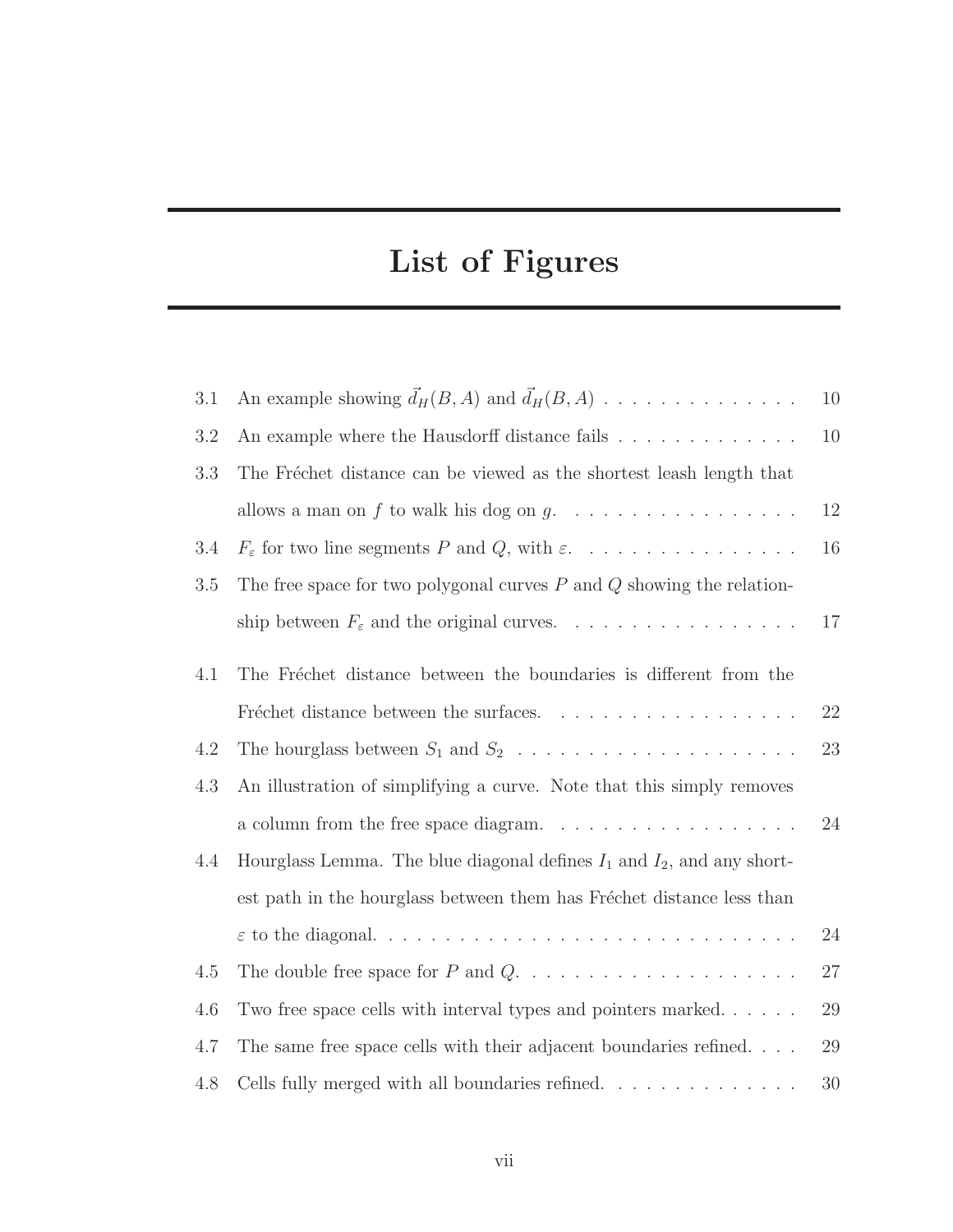| 4.9 | The diagonals of the convex decomposition define a nesting structure.              | 31 |
|-----|------------------------------------------------------------------------------------|----|
|     | 4.10 The diagonals of the convex decomposition correspond to a set of              |    |
|     |                                                                                    | 32 |
|     | 4.11 The c and n intervals for a single cell on $L \cup B$ , and the corresponding |    |
|     |                                                                                    | 35 |
|     | 4.12 A single cell of the free space with arrows added. $\dots \dots \dots$        | 36 |
|     | 4.13 On the right, $A$ is drawn in so that $I'$ , the red interval, is stacked on  |    |
|     |                                                                                    | 37 |
|     | 4.14 The arrows are merged and the new arrow has references to modified            |    |
|     |                                                                                    | 38 |
|     | 4.15 Two cells after merging arrows. The blue arrows are new, the gray             |    |
|     |                                                                                    | 39 |
|     | 4.16 The diagonals drawn over the free space, which corresponds to the             |    |
|     |                                                                                    | 41 |
|     | 4.17 A column of height $q$ with top, bottom, and middle arrows drawn in.          |    |
|     |                                                                                    | 42 |
|     | 4.18 A column of height $q$ showing how many middle arrows of height 1 and         |    |
|     |                                                                                    | 43 |
|     | 4.19 Counting how many arrows enter and exit at each row. Some arrows              |    |
|     | have been drawn in for reference                                                   | 44 |
|     | 4.20 Counting how many arrows enter and exit at each row for pre-merged            |    |
|     | columns. Some arrows have been drawn in for reference.                             | 46 |
| 5.1 | Two polygons, with diagonal and shortest path in blue, and an inter-               |    |
|     | mediate polygon between them based on the Fréchet distance                         | 51 |
| 5.2 | Morphing defined by a path in the free space. The diagonals have been              |    |
|     | drawn in.                                                                          | 51 |
|     |                                                                                    |    |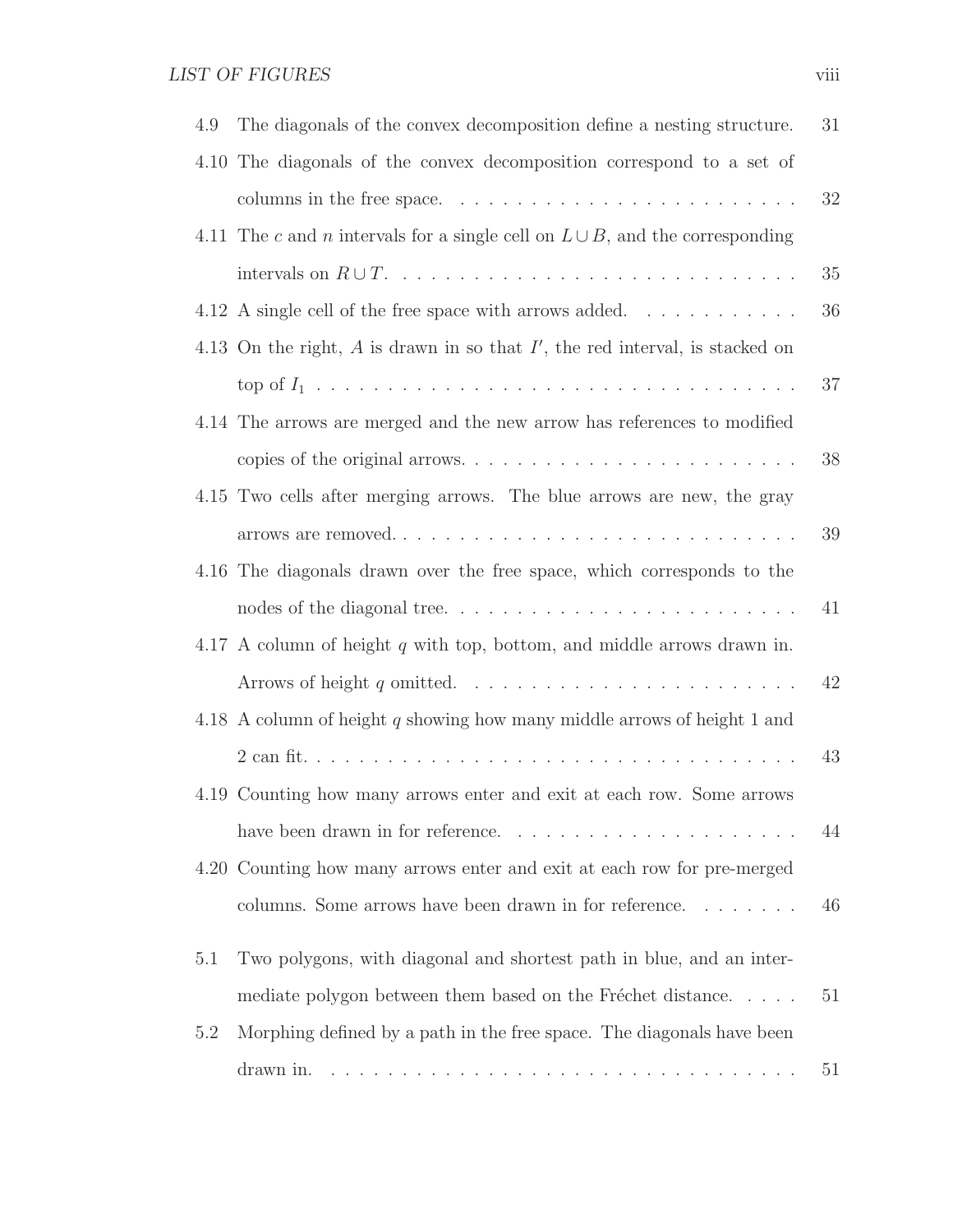1

## Introduction

Comparing the similarity of curves and surfaces is a difficult task that arises in numerous areas and has plenty of real-world applications. There have been many approaches to the various manifestations of this problem, and while many of them are highly specific to their applications, others find a broader appeal. Shape matching has diverse applications in fields such as archaeology, architecture, medical imaging, image recognition, and vehicle tracking.

The Fréchet distance is a measure of similarity that finds utility in its own small circle of applications. It has been used in matching time series in databases [KKS05], time warping [KP99], speech recognition [KHM<sup>+</sup>98], signature verification [MP99], handwriting recognition [SKB07], aligning protein structures [JXZ07], computer vision, map matching [AW12, CDG<sup>+</sup>11, WS06], moving object analysis [BBG08a, BBG<sup>+</sup>08b], matching coastlines over time [MDH06], and music information retrieval [SGHS08], to name a few. The Fréchet distance is usefel in any situation where not just the nearness of a set of points, but also the order of those points, is important to the application. For a tangible, everyday example, consider how a map on the GPS system in your car must decide on which roads to show your path — at first this might be seem trivial, but consider how a simple "closest road" metric would break down at intersections or on dense city grids, or even worse, on the high-flying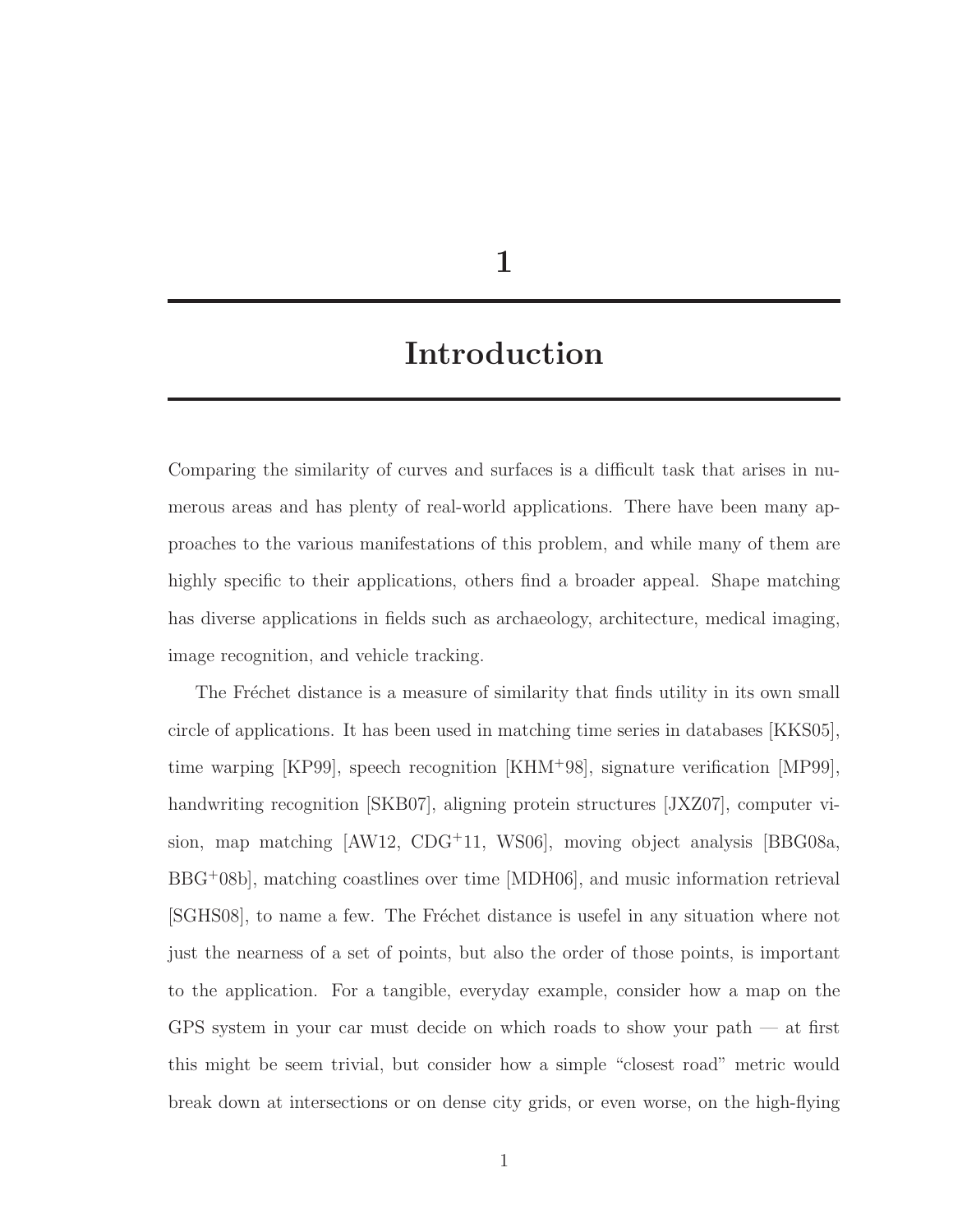spaghetti junctions of larger cities. Couple that with an international restriction on consumer GPS accuracy, and the need for smarter distance measures is clear.

With the broad applicability of the Fréchet distance comes a strong interest in its computation, and much work has been done to determine the most efficient ways of computing and applying the Fréchet distance in its various manifestations.

Alt and Godau describe a method for computing the Fréchet distance between polygonal curves in  $O(pq \log(pq))$  for P and Q with p and q edges, respectively  $|AG95|$ . In the same paper, they also develop an algorithm for the case of closed polygonal curves which runs in  $O(pq \log^2(pq))$ , and an algorithm for partial curve matching with the same runtime. A variant of the Fréchet distance known as the *discrete Fréchet* distance can be computed in  $O(pq)$  time [EEMM94].

For two-dimensional surfaces, the computation of the Fréchet distance is surprisingly hard. Computing the Fréchet distance between piecewise linear surfaces, even if one surface is a triangle, is NP-hard [God98], as is the case when both surfaces are polygons with holes or terrains [BBS10]. In general, the Fréchet distance is uppersemi-computable, and it is unknown if it is computable [AB10]. However, when more restrictive cases are considered, the problems become more tractable: the Fréchet distance for simple polygons can be computed in polynomial time [BBW07], the partial Fréchet distance for simple polygons can be decided in polynomial time [SW12], and the Fréchet distance for *folded polygons* (polygons folded in specific, nice ways) can be approximated in polynomial time [CDHP<sup>+</sup>11].

The primary result of this thesis is an improvement of  $O(n)$  to the runtime of the Fréchet distance for simple polygons. We model the problem in a slightly different way than before [BBW07], which results in the runtime improvement and the ability to recover the map or even maps that realize the Fréchet distance. The additional information afforded by the capacity for recovering the original maps lends itself to the investigation of the Fréchet distance as it applies to morphing and other problems.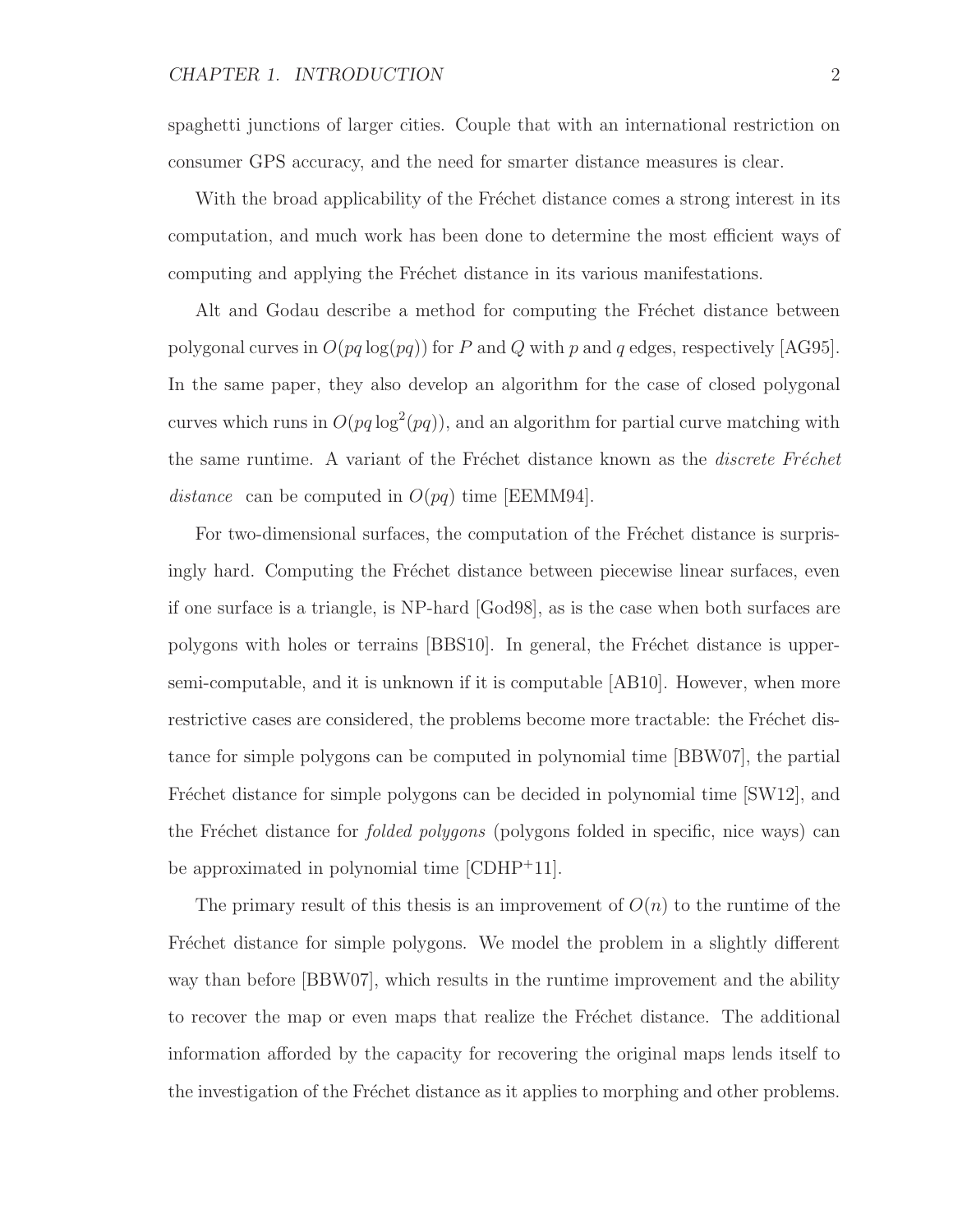We begin by defining notation and terms that will be used in later chapters. We assume a basic familiarity with mathematics and computation in general, but not with the specifics of this topic. We then consider the Fréchet distance for curves, including an overview of the Hausdorff distance (a related metric), focusing in particular on the computation of the Fréchet distance for polygonal curves, but also giving due time to the Fréchet distance defined for piecewise smooth curves. The important distinction between a decision problem and an optimization problem are discussed, as well as several methods of converting between the two that are particularly beneficial to this specific application.

We continue to define the Fréchet distance for simple polygons, situating it within the larger context of the computability of various incarnations of the Fréchet distance for surfaces. The approach for the computation of the Fréchet distance for surfaces will be discussed at length, followed by an equally involved discussion of the reconceptualization of that approach and corresponding differences in runtime and computation. We finish by discussing some of the applications to which this new approach is particularly well suited, including our own investigation into the problem of morphing.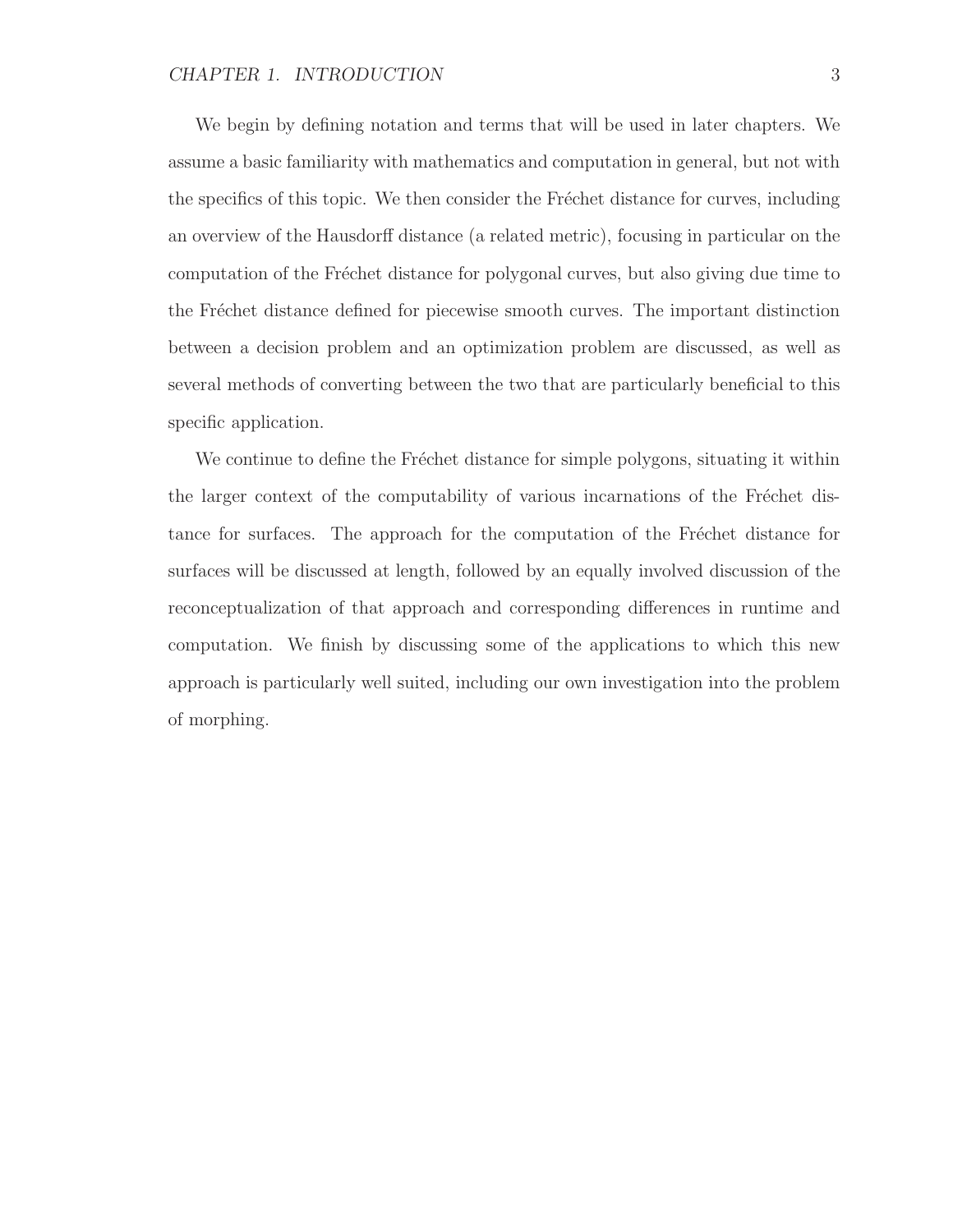2

## Notation and Terminology

Below is an overview of the notation and terminology that will be used in this thesis. This should serve as both a review of simple concepts, an overview of the work to come, and a reference for later use.

## 2.1 Geometric Fundamentals

**Definition 2.1.** (Vector Space) A vector space over a field  $F$  is a set  $V$  together with two binary operations such that the operation (addition) over elements in V (vectors) is associative and commutative, has an identity element, and has inverse elements. The operation (scalar multiplication) of elements in  $F$  (scalars) with elements in  $V$ distributes over both  $F$  and  $V$ , is compatible with the field multiplication, and also has an identity element.

**Definition 2.2.** (Line Segment) A line segment  $L = {\vec{u} + t\vec{v} \mid t \in [0, 1]},$  where  $\vec{u}, \vec{v} \in V$  and  $V$  is a vector space over  $\mathbb R$  or  $\mathbb C.$ 

Definition 2.3. (Polygonal Line) A polygonal line, polygonal curve, or piecewise linear curve P is a curve defined by a series of points  $(A_1, A_2, \ldots, A_n)$  called vertices such that the curve consists of line segments connecting adjacent vertices.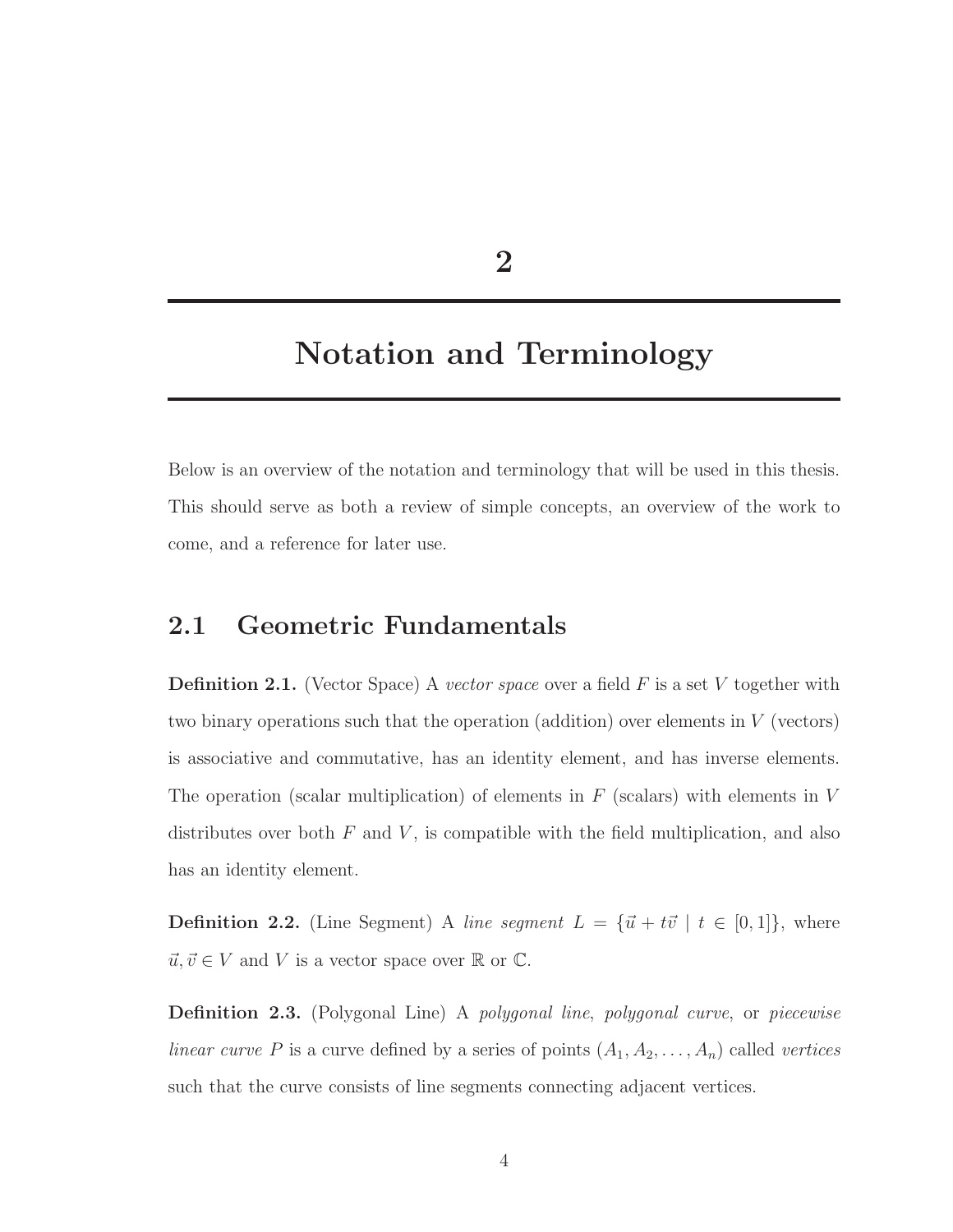**Definition 2.4.** (Polygon) A *polygon* is a closed polygonal line; i.e., a polygonal line such that the start and end points are the same.

Definition 2.5. (Simple) A polygon or polygonal curve is simple if no two segments intersect.

**Definition 2.6.** (Parametric Curve) A parametric curve or parameterized curve is a representation of a curve as a function of a variable called the parameter.

Definition 2.7. (Convex) A shape is convex if for every pair of points within the object, every line segment that joins them lies entirely within the object. A convex polygon is a polygon that is convex.

Definition 2.8. (Convex Decomposition) A convex decomposition is the division of an object into convex pieces by the addition of line segments between vertices.

**Definition 2.9.** (Shortest Path) A *shortest path* is a path (curve) between two points with the shortest total length. Shortest paths within polygonal surfaces, even those with holes, are always polygonal lines under the Euclidean norm.

Definition 2.10. (Piecewise Linear Surface) A piecewise linear surface is a surface in which the shortest path between any two points is a piecewise linear curve.

### 2.2 Metrics and Distance

**Definition 2.11.** (Metric) A *metric* or *distance function* is a function which defines a distance between elements of a set. A metric d over a set X is a function  $X \times X \rightarrow$  $[0, \infty)$  such that the following conditions hold:

- $d(x, y) = 0$  if and only if  $x = y$
- $d(x, y) = d(y, x)$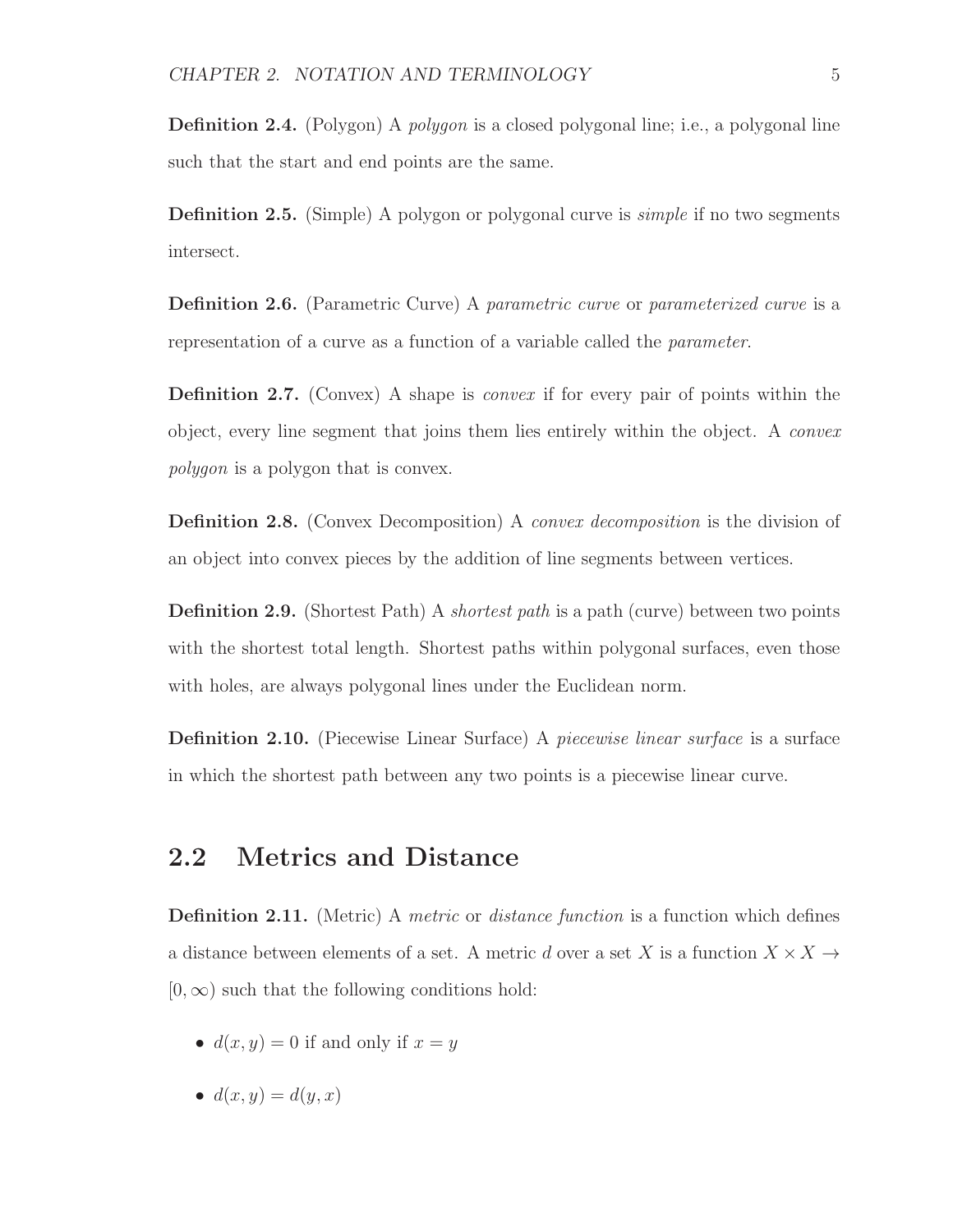•  $d(x, z) \leq d(x, y) + d(y, z)$ 

**Definition 2.12.** (Metric Space) A set equipped with a metric is a *metric space*.

**Definition 2.13.** (Homeomorphism) A homeomorphism is a function  $f: X \rightarrow Y$ between two topological spaces such that the following properties are true:

- $f$  is a bijection
- $\bullet$  f is continuous
- The inverse,  $f^{-1}$ , is continuous.

Two spaces are homeomorphic if there exists a homeomorphism between them.

Definition 2.14. (Parameter Space) The set of all possible combinations of values of parameters.

**Definition 2.15.** (Hausdorff Distance) The *Hausdorff distance*  $d_H$  is a function such that

$$
d_H(A, B) = \max(\vec{d}_H(A, B), \vec{d}_H(B, A))
$$

where,

$$
\vec{d}_H(A, B) = \max_{a \in A} \min_{b \in B} d(a, b)
$$

and  $\ddot{A}$  and  $\ddot{B}$  are subsets of a metric space, and  $\ddot{d}$  is the associated metric. We will be working in Euclidean space where  $d(a, b) = ||a - b||$ .

**Definition 2.16.** (Fréchet Distance for Curves) Let  $V$  be an arbitrary Euclidean vector space, and let  $f : [a, a'] \to V$  and  $g : [b, b'] \to V$  be parametric curves. The Fréchet distance  $\delta_F$  for curves is defined as

$$
\delta_F(f,g) = \inf_{\substack{\alpha[0,1] \to [a,a'] \\ \beta[0,1] \to [b,b']}} \max_{t \in [0,1]} ||f(\alpha(t)) - g(\beta(t))||
$$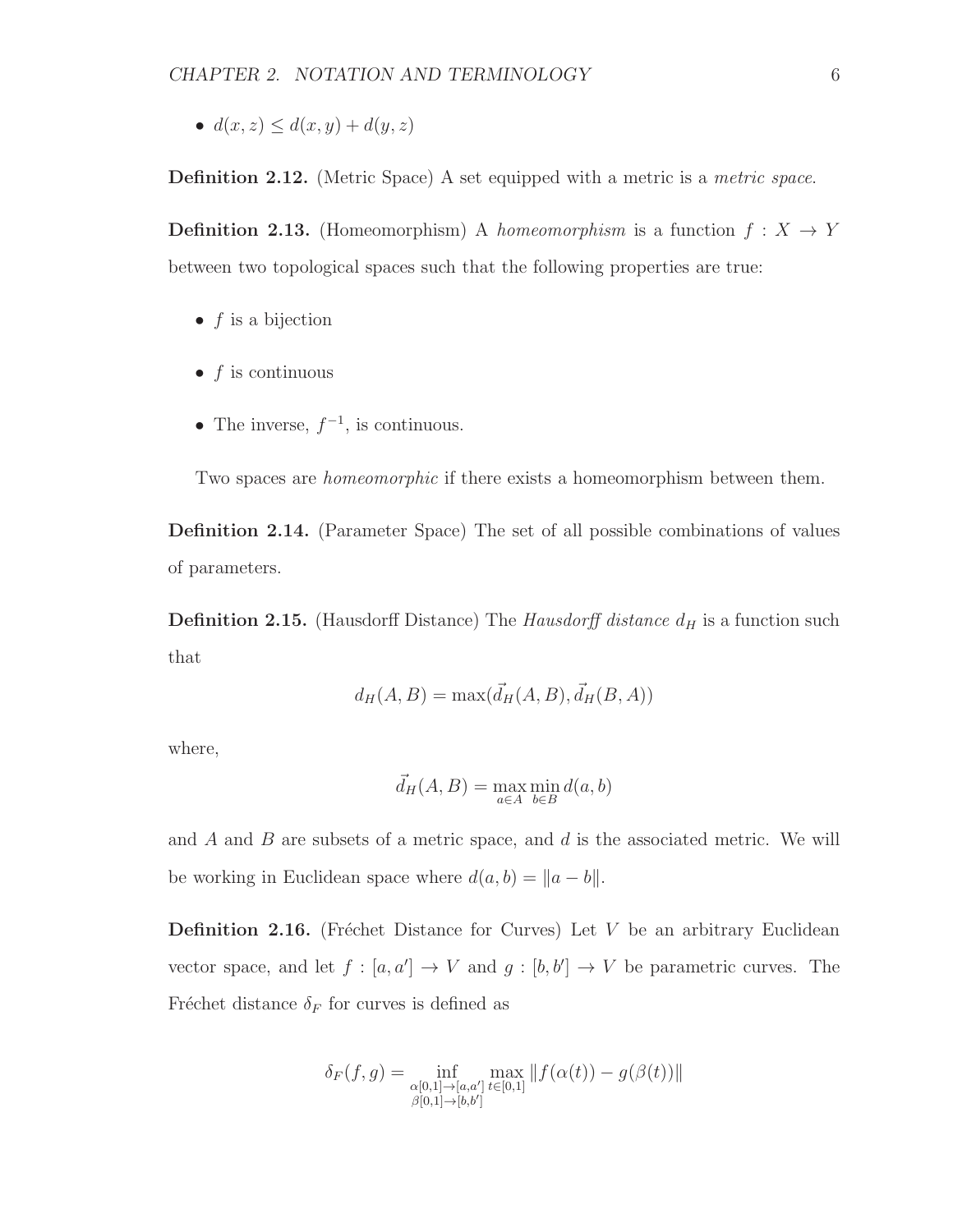where  $\alpha$  and  $\beta$  denote continuous, monotonically increasing reparameterizations of f and g, respectively.

**Definition 2.17.** (Fréchet Distance for Surfaces) Let  $f : A \to \mathbb{R}^d$  and  $g : B \to \mathbb{R}^d$ for some  $A, B \subseteq \mathbb{R}^k$  where  $1 \leq k \leq d$  be two surfaces with homeomorphic parameter spaces  $A$  and  $B$ . The Fréchet distance between those surfaces is defined as.

$$
\delta_F(f,g) = \inf_{\sigma \colon A \to B} \sup_{x \in A} ||f(x) - g(\sigma(x))||
$$

**Definition 2.18.** (Free Space) Given curves P and Q, the free space  $F_{\varepsilon}$  is a subset of the parameter space of  $P$  and  $Q$  such that

$$
F_{\varepsilon} = \{(s, t) \in [0, 1]^2 \mid d(P(s), Q(t)) \le \varepsilon\}
$$

Definition 2.19. (Ambient Isotopy) An *ambient isotopy* is a continuous distortion of a manifold that takes a submanifold to another submanifold. Let  $N$  and  $M$  be manifolds and q and h be embeddings of N in M. A continuous map

$$
F: M \times [0,1] \to M
$$

is defined to be the ambient isotopy taking  $g$  to  $h$  if  $F_0$  is the identity map, each map  $F_t$  is a homeomorphism from M to itself, and  $F_1 \circ g = h$ .

**Definition 2.20.** (Isotopic Fréchet Distance) Let M be a metric space with  $A, B \subset M$ and with  $A, B$ , and X homeomorphic. The *isotopic Fréchet distance* between them is

$$
\mathcal{I}(A, B) = \inf_{h} \max_{x \in X} \text{len } h(x, \cdot)
$$

where  $h: M \times I \to M$ ,  $h(\cdot, t)$  homeomorphism,  $h(x, 0) = x \forall x \in X$ , and  $h(A, 1) = B$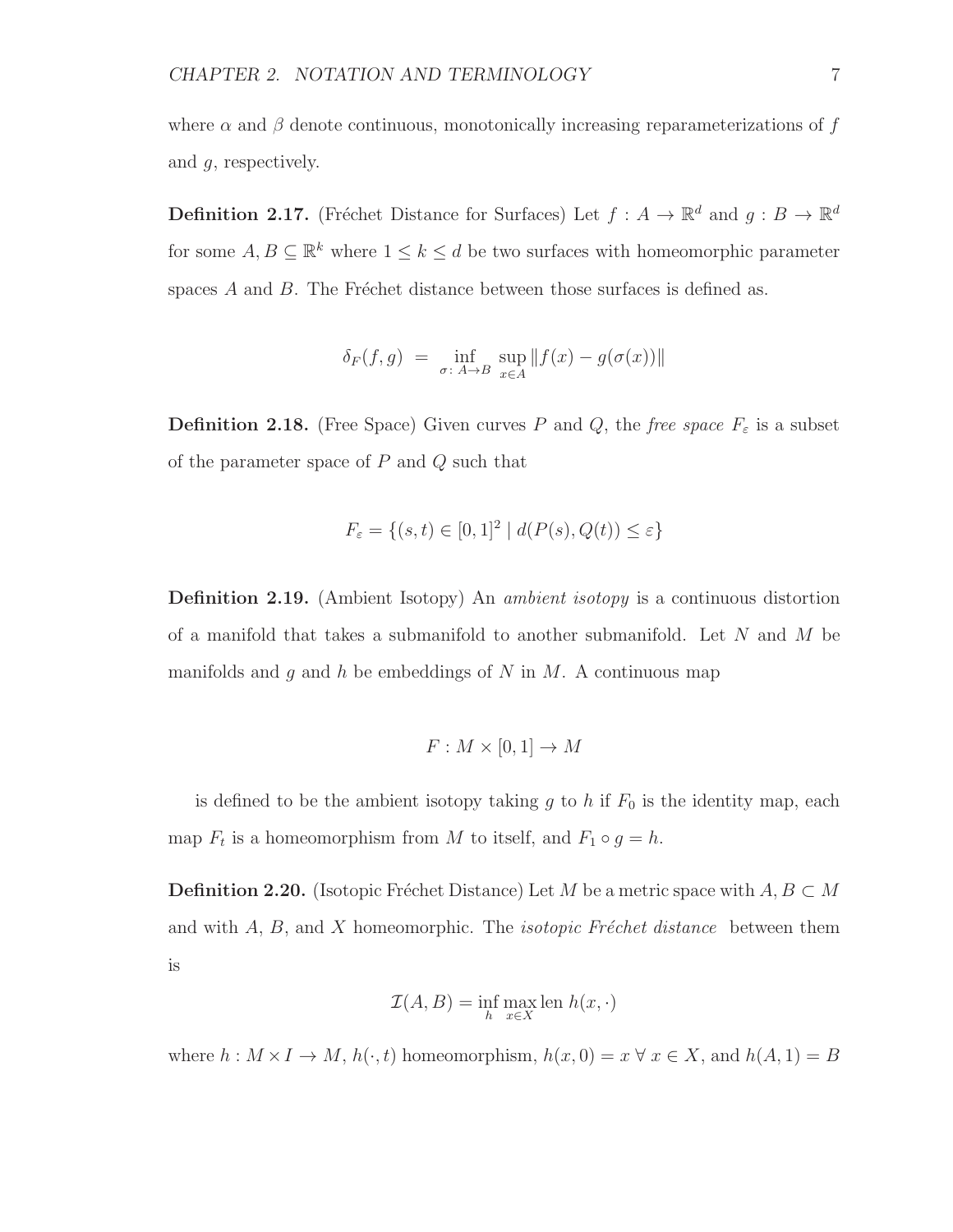3

## Fréchet Distance for Curves

There are innumerable ways to define distance outside the standard notion from Euclidean geometry, and many such metrics have useful applications in the real world. In a dense city grid, for example, the shortest path between two points follows the zig-zagging path of the streets rather than simply a straight line (this is known as the Manhattan distance). Another metric, sometimes called the Post Office metric or the British Rail metric, measures distance by enforcing that any path from one point to another must pass through some other predefined point (the "post office"). Everything that follows will be defined for the Euclidean norm and Euclidean metric, but many of the theorems and definitions below are equally applicable in any metric space or vector space.

There are several ways that one could generalize the notion of distance between points to distance between sets or curves. The Hausdorff distance is one of the most straightforward generalizations, so we begin there. The Hausdorff distance is used in numerous applications, but its utility is limited when considering curves as continuous collections of points rather than simply sets of points. We then move to the Fréchet distance, which is far better suited to measuring the distance between continuous objects such as curves or surfaces. The Fréchet distance for curves will provide a useful starting point for a later discussion about distances between surfaces, and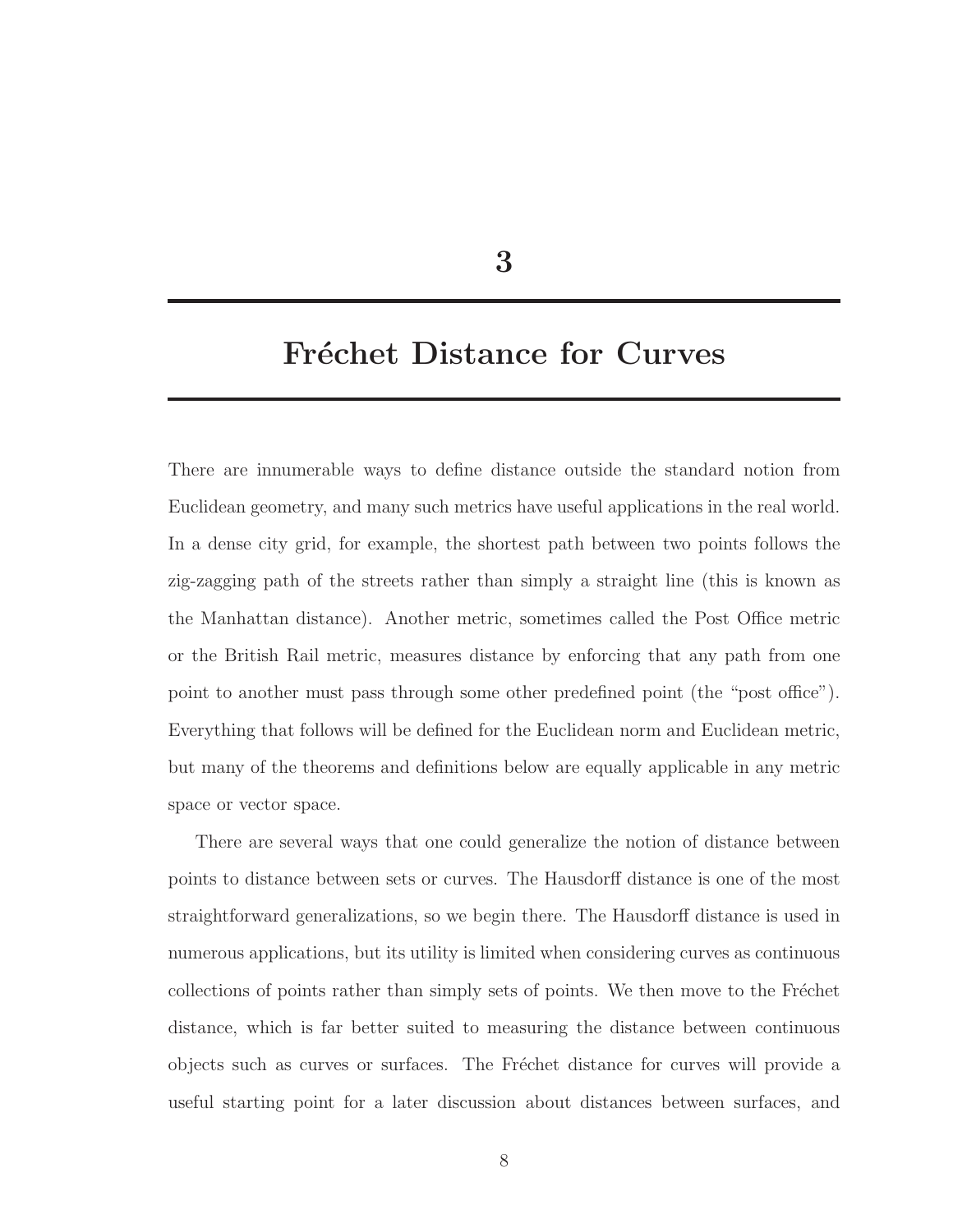simple polygons in particular.

## 3.1 Hausdorff Distance

Let M be a metric space with an associated metric d, so that  $d(x, y)$  is the distance between two points in  $M$ . Suppose that we wish to define the distance between a point and a set. The intuitive definition would be

$$
d(x, Y) = \inf \{ d(x, y) \mid y \in Y \}
$$

where x is a point and Y is a set. If Y is continuous, we can think of this as being the normal distance from  $Y$  to  $x$ . Suppose then that we wish to define a distance between two sets. A further straightforward extension would be

$$
d(X, Y) = \sup \{ d(x, Y) \mid x \in X \}
$$

where  $X$  and  $Y$  are both sets.

This is exactly the definition of the (directed) Hausdorff distance, and we can rewrite it as

$$
\vec{d}_H(X, Y) = \sup \inf \{ d(x, y) \mid x \in X \text{ and } y \in Y \}
$$

It is important to note that  $\vec{d}_H(X, Y) \neq \vec{d}_H(Y, X)$  in general and that  $\vec{d}_H(X, Y) =$ 0 does not always imply that  $X = Y$ , therefore  $\vec{d}_H$  for sets is not a metric. For this reason we define the undirected Hausdorff distance as below:

$$
d_H(X, Y) = \max\{\vec{d}_H(X, Y), \vec{d}_H(Y, X)\}\
$$

which is in fact a metric on the set of compact subsets of M.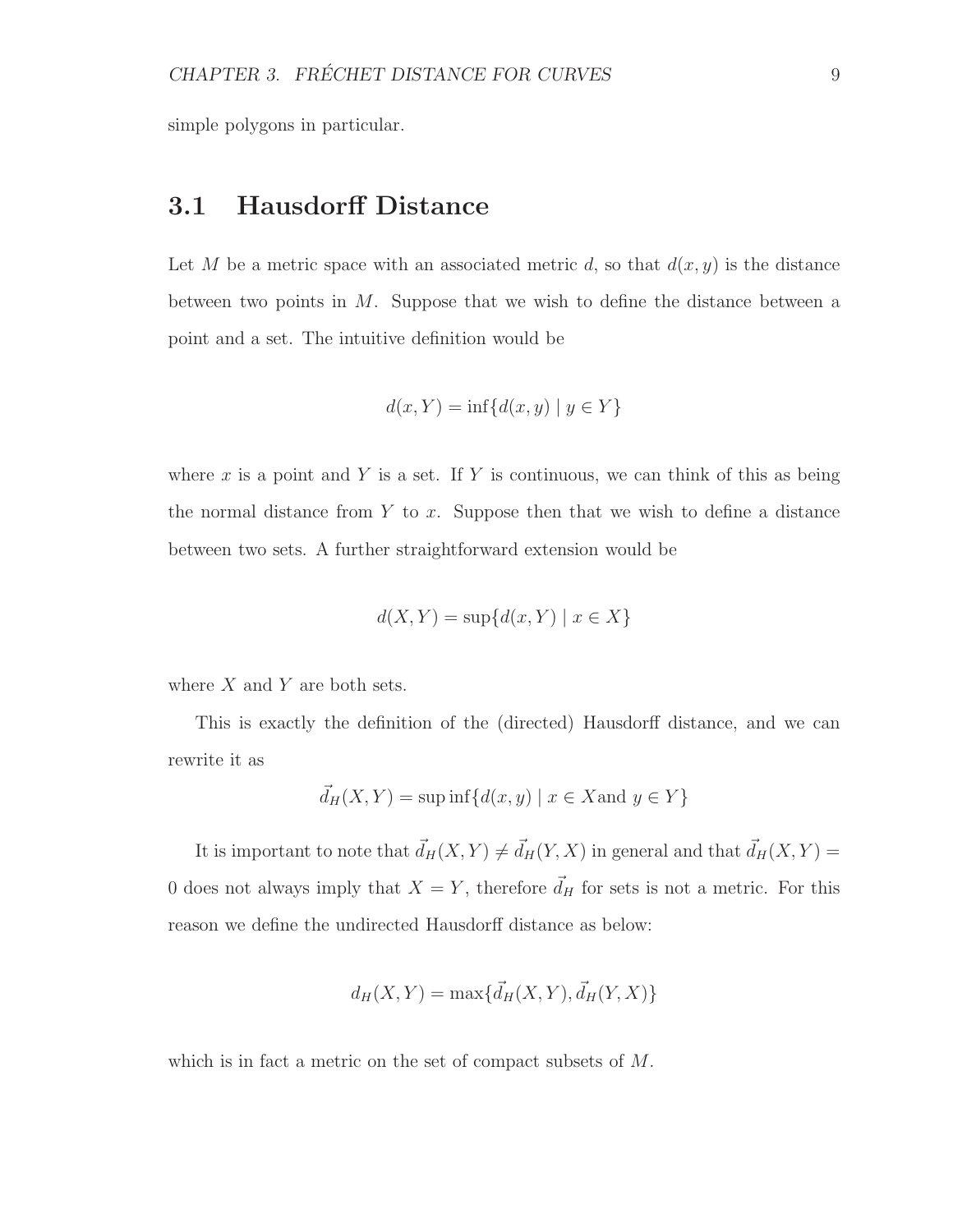

Figure 3.1: An example showing  $\vec{d}_H(B, A)$  and  $\vec{d}_H(B, A)$ 

We now have a basic way to talk about the distance between sets of points. Figure 3.1 shows the two directed distances between A and B, considered as sets of points. The undirected distance is, then, the larger of the two.



Figure 3.2: An example where the Hausdorff distance fails

Before we get too excited, however, let us consider a case where the Hausdorff distance gives undesirable results. Figure 3.2 shows two polygonal curves. Note that they have a very small Hausdorff distance, because for every point in A there is a point in  $B$  that is very close. If we think about them as curves, however, they seem about as dissimilar as could be! The Hausdorff distance is clearly inadequate for use in comparing the similarity of curves.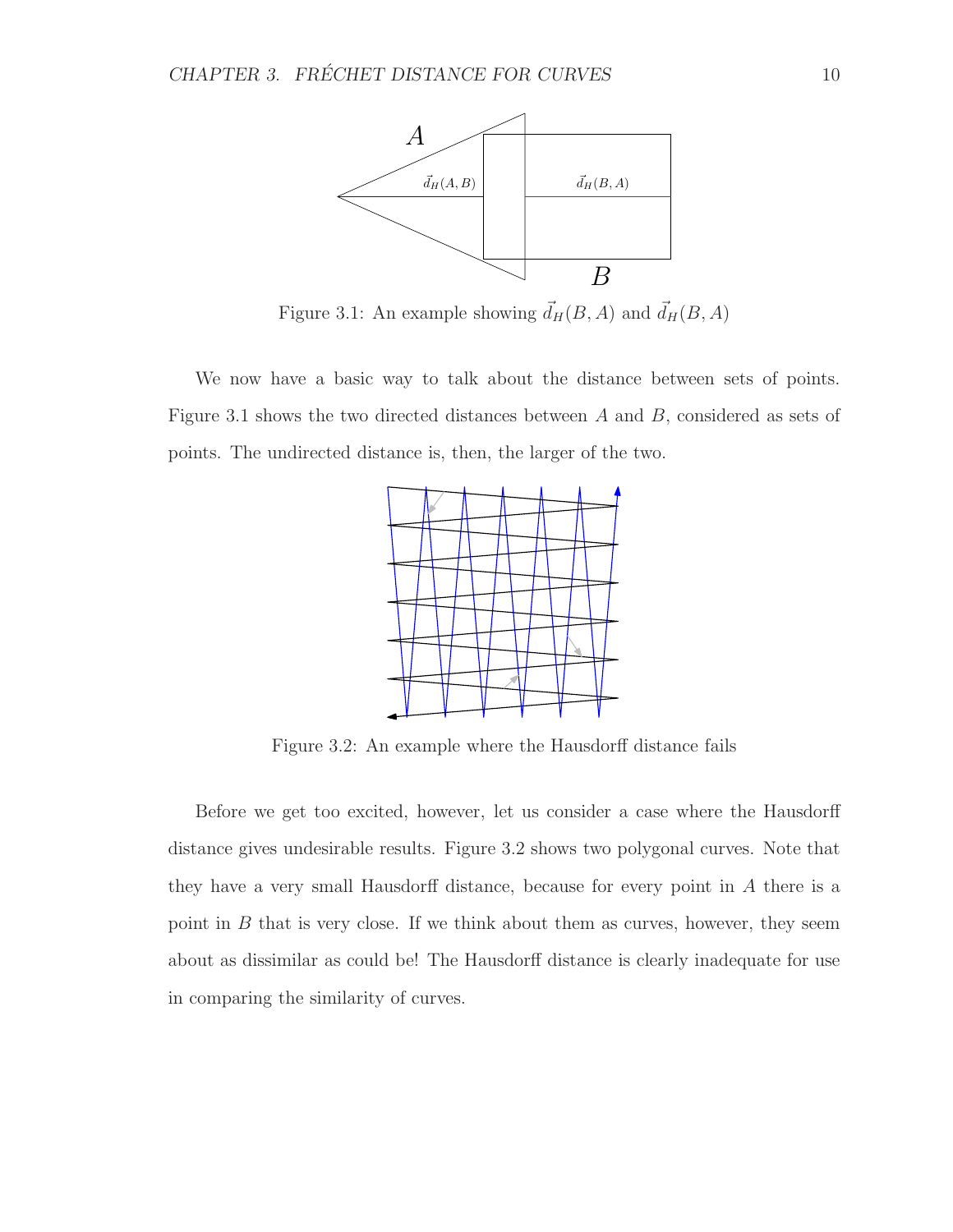#### 3.1.1 Computability

We briefly mention the computability of the Hausdorff distance for completeness, but we will not explore the details of different algorithms or implementations.

The Hausdorff distance  $d_H(A, B)$  in two dimensions can be computed efficiently if A and B are sets of line segments or, in a higher fixed dimension  $d$ , if A and B are sets of k-dimensional simplices for  $k < d$  [AB10]. The Hausdorff distance between two polygons can be determined in time  $O(n \log n)$  [ABB95]. If P and Q are sets of  $n$  and  $m$  points respectively, then the Hausdorff distance can be computed in  $O((m + n) \log(m + n))$  by first constructing the Voronoi diagram and then using a sweep algorithm [ABG<sup>+</sup>03]. Generalizing further, given two sets  $P, Q \subseteq \mathbb{R}^d$  of n and m k-dimensional simplices, respectively, then  $\vec{d}_H(P, Q)$  can be computed in  $O(nm^{k+2})$ time [ABG<sup>+</sup>03]. Faster algorithms for specific special cases of the general problem have been developed, see [ABB95, AB10, AG99, ABG<sup>+</sup>03].

### 3.2 Fréchet Distance

We saw in Figure 3.2 why the Hausdorff distance does not work well for curves and surfaces. It is then necessary to define a new metric that accounts for the continuous, connected nature of curves.

If we have two curves  $f$  and  $g$ , then they have a defined start and endpoint. We might consider taking parameterizations of  $f$  and  $g$ , and comparing the distance between the two curves at each point along those parameterizations. In this sense, we are measuring a notion of distance that takes the continuity into account, and this is perhaps the most straightforward way to do so. There are two problems with this, though, which is that there are an infinite number of parameterizations (which one do we choose?) of f and q, and that this approach gives us a set of distances rather than a single value, so it has no utility as a distance metric.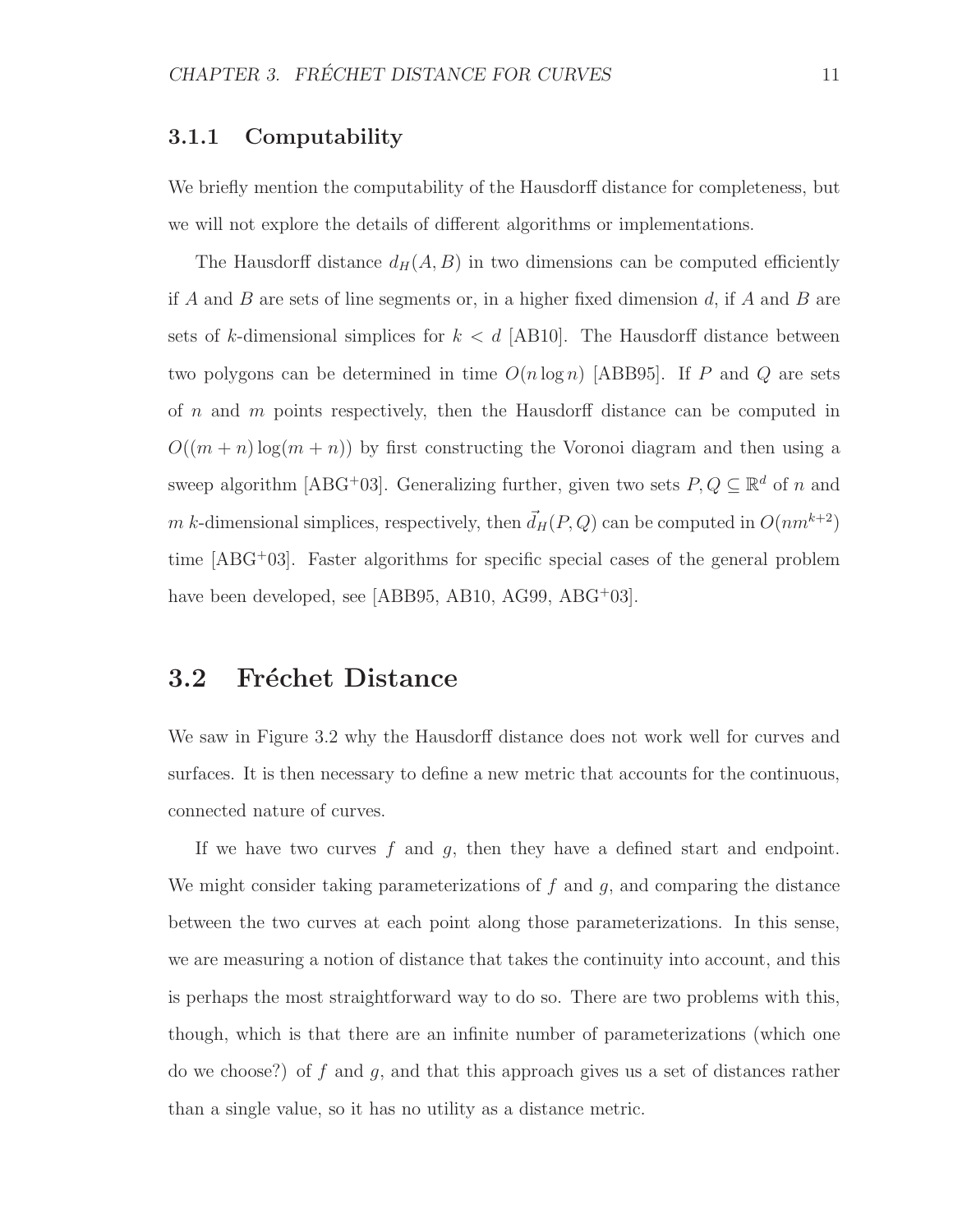There are different ways to solve these two problems, and they result in different variants of the Fréchet distance. The standard Fréchet distance (Definition 2.16) considers the infimum of the maximum point-to-point distance for every monotonically increasing parameterization of  $f$  and  $g$ . If we allow the parameterizations to backtrack (remove the monotonicity requirement), we have what is known as that weak Fréchet distance. If we want to consider the average point-to-point distance instead of the maximum, then we have the integral Fréchet distance. We will focus on the standard Fréchet distance.



Figure 3.3: The Fréchet distance can be viewed as the shortest leash length that allows a man on  $f$  to walk his dog on  $g$ .

There is a stock illustration for the Fréchet distance, as shown in Figure 3.3. Imagine that you have two curves,  $f$  and  $g$ , and there is a man walking continuously on  $f$  and his dog is walking continuously on  $g$ . They are both only allowed to go forward or stop. The Fréchet distance is then defined as the shortest leash length between them that will still allow them to make their walk.

Although in general  $d_H(f, g) \leq \delta_F(f, g)$ , it is worth noting that if f and g are convex closed curves, then  $d_H(f, g) = \delta_F(f, g)$  [ABW90].

Most curves and surfaces can be well approximated by polygonal curves and polygons, therefore the majority of this thesis will concern itself with those cases. It is worth noting, however, that work has been done for the Fréchet distance between piecewise smooth curves rather than simply piecewise linear curves. Günter Rote showed in 2004 that the Fréchet distance between piecewise smooth curves (whose segments are algebraic curves bounded by a constant degree) can be computed in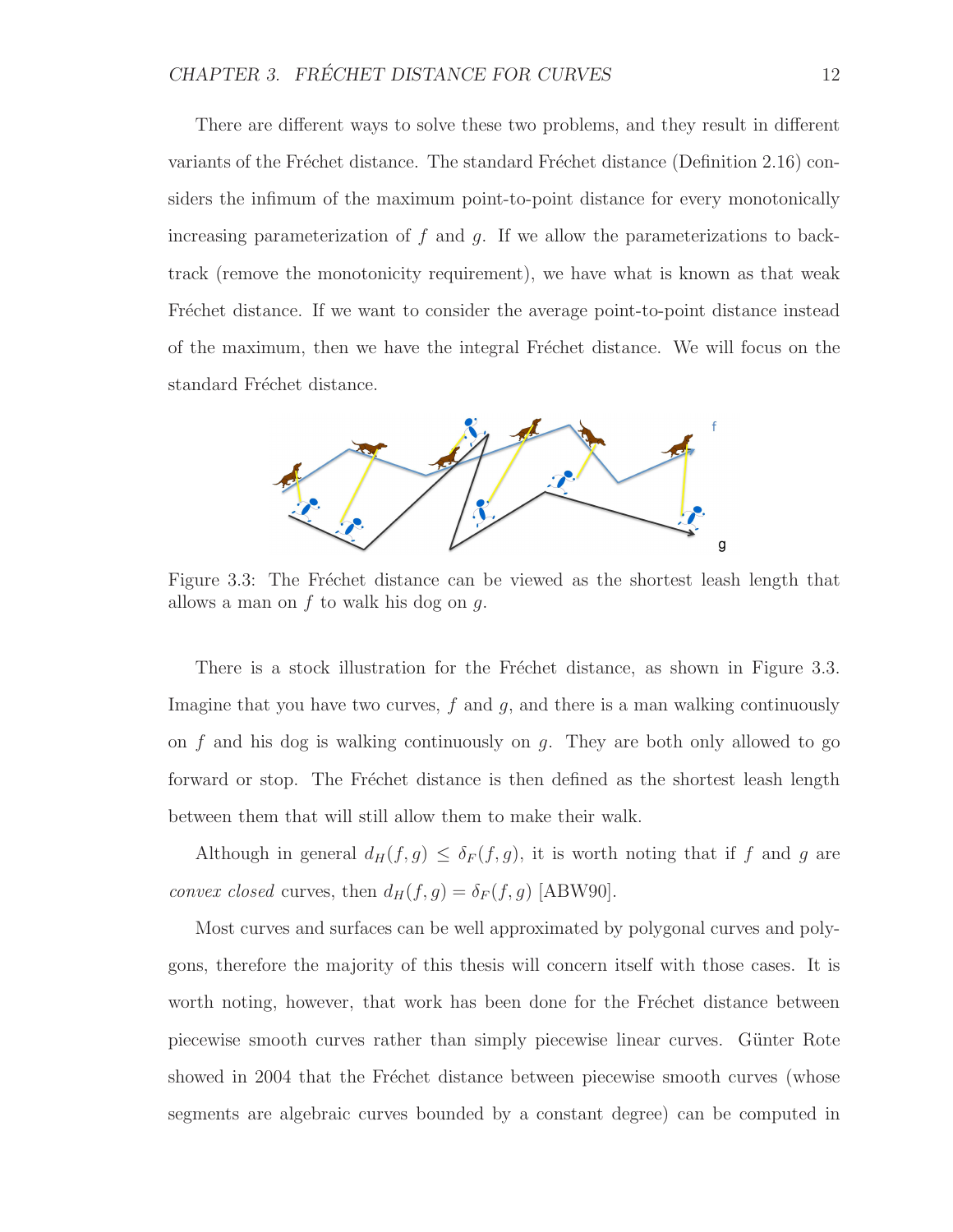$O(pq \log pq)$  for curves with p and q segments.

### 3.3 Decision vs. Optimization

At first glance it may seem difficult to compute the Fréchet distance between two curves; after all, a naïve approach might involve inspecting every leash length in every possible parameterization of  $f$  and  $g$  — an infinite number of possibilities, which would be intractable even by sampling.

This seemingly insurmountable obstacle can be hurdled simply by changing the our perspective. Instead of asking "What is the Fréchet distance between f and  $g$ ?" we ask "Is the Fréchet distance between f and g less than  $\varepsilon$ ?"

In other words, we turn the original question into a *decision problem* which can then be *optimized*. We must first decide if  $\delta_F < \varepsilon$ , and then either increase or decrease our estimation of  $\varepsilon$ . This is a common technique for developing algorithms for otherwise difficult problems.

We will develop an algorithm for the decision problem later. This section focuses on methods of computing the actual value of  $\varepsilon$ , assuming an algorithm for the decision problem exists (we assume it can be determined in  $O(pq)$  time). As one might imagine, there are several ways of optimizing the value of  $\varepsilon$ , and the choice of which to implement is often a trade-off between simplicity and speed.

#### 3.3.1 Binary Search

The most straightforward method to optimize  $\varepsilon$  is one familiar to anyone who has ever played a simple number guessing game ("I'm thinking of a number between 0 and 100"). A smart strategy here is to start at the midpoint: 50. If the other player says that is too high, subtract half of the length of the interval  $(25)$ ; if it is too low, add half of the length of the interval. Thus if the number was 65, then the guesses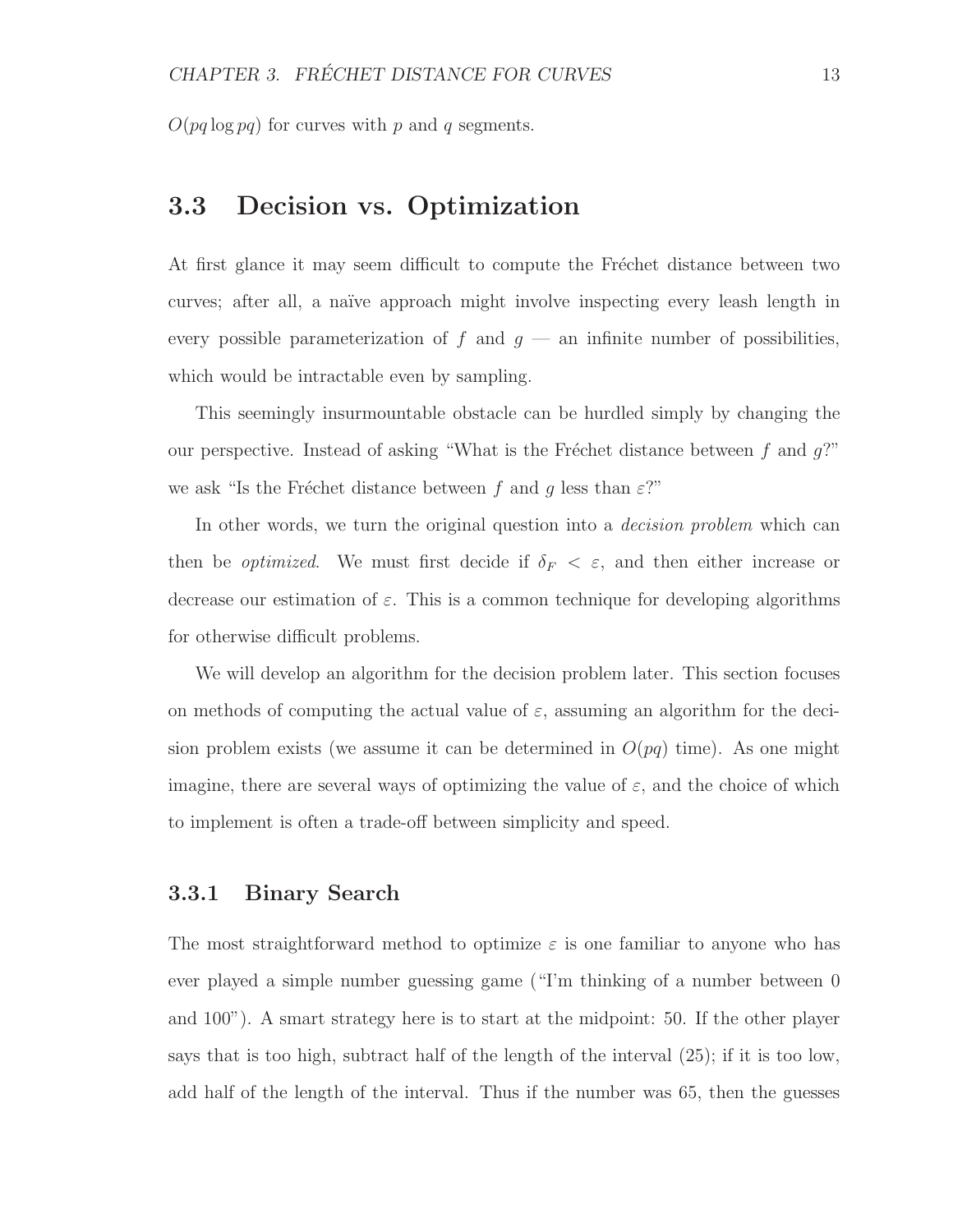would be as follows: 50, 75, 63, 69, 66, 65.

In the worst case, this strategy will find the solution in  $O(\log n)$  time. This strategy is commonly called a binary search, since each guess leads to two possible better estimations, either greater than or less than the guess. Although the idea is relatively simple, because of overflows and rounding, a correct implementation can be tricky. [Knu98].

The runtime  $O(\log n)$  assumes that we can decide if the number is less than, equal to, or greater than the guess in constant time. If instead it takes some amount of time to determine the value of the comparison, the runtime is much higher. For our decision problem of  $O(pq)$ , finding the optimum value with a binary search would take  $O(pq \log n)$ . The problem is that, unlike the guessing example, we don't know what  $n$  is to begin with.

The range of  $\varepsilon$  is bounded below by 0, because it comes from a distance metric. We can find an upper bound easily using geometric properties of the Fréchet distance (discussed later) or by repeatedly doubling the guess for the upper bound. Once we have a range, we can begin the binary search to find  $\varepsilon$ , however, unlike the integers we were working with before, we have a continuous space that can be infinitely divided. Therefore we must pick some precision  $\rho$  ahead of time, and say that the solution has been reached if the two previous guesses are within  $\rho$  of each other.

If our range is determined to be  $[0, \mu]$ , then the number of possible solutions for the binary search, in other words n, is  $\frac{\mu}{\rho}$ . Since  $\rho$  must be very small with respect to  $\mu$  in order to ensure a good solution, we can conclude that n will be quite large for this application. In general for a binary search with a desired precision of b bits runs in  $O(\log b)$ .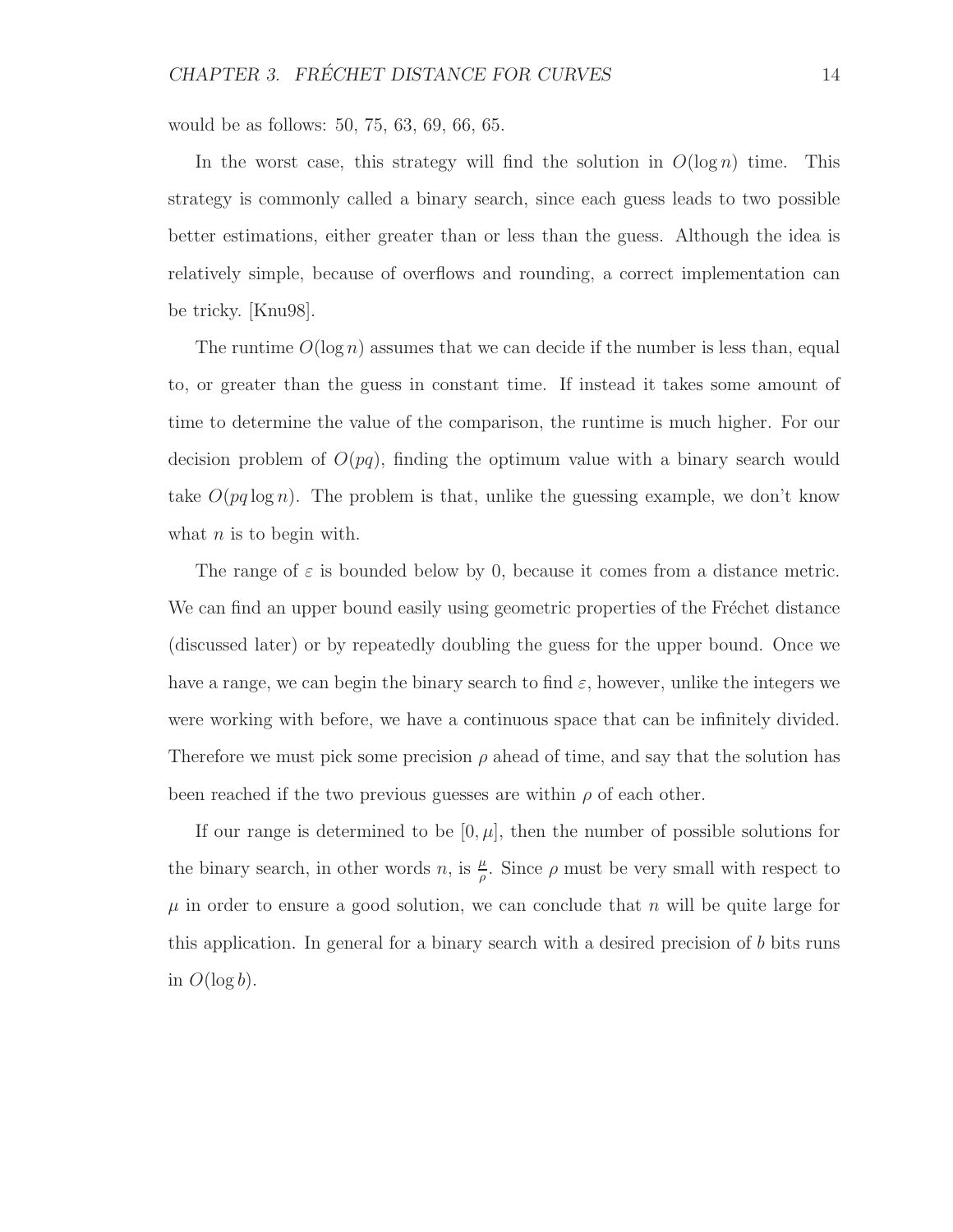#### 3.3.2 Parametric Search

Parametric search is an approach to optimization that was developed by Meggido in the early 1980s [Meg83] and has plenty of applications in computational geometry [AST92]. It assumes that the decision problem is monotonous (i.e. if  $\delta_F(f,g) < \varepsilon$ , then for all  $\varepsilon' < \varepsilon$ ,  $\delta_F(f, g) < \varepsilon'$ , and requires the design of a parallel algorithm. For many applications, it suffices to use a parallel sorting algorithm, of which there are several, but few of which are easy to implement. Cole later improved the runtime of the original technique, but his optimization is complex and difficult to implement [Col87]. In 2002, Oostrum and Veltkamp [OV02] showed that for several applications, including computation of the Fréchet distance, it suffices to use a simple QuickSort as the search algorithm, and that an efficient algorithm can be obtained even without Cole's optimization. Parametric search rarely sees practical use because of how difficult it is to implement, and it therefore usually remains a theoretical tool.

Although an in-depth treatment of parametric searching is outside the scope of this thesis, it should be noted that it is particularly suited to computing the Fréchet distance. When applied to the Fréchet distance problem, Oostrum and Veltkamp showed that their QuickSort-based, randomized algorithm without Cole's trick still resulted in an expected runtime of  $O(pq \log pq)$  [OV02]. We will take it for granted in later sections that the Fréchet distance between two polygonal curves with  $p$  and q segments can be computed in  $O(pq \log pq)$ .

# 3.4 Computing the Fréchet Distance for Polygonal Curves

Alt and Godau developed an algorithm that computes the Fréchet distance between polygonal curves in  $O(pq \log pq)$  for curves with p and q nodes, respectively  $|AG95|$ .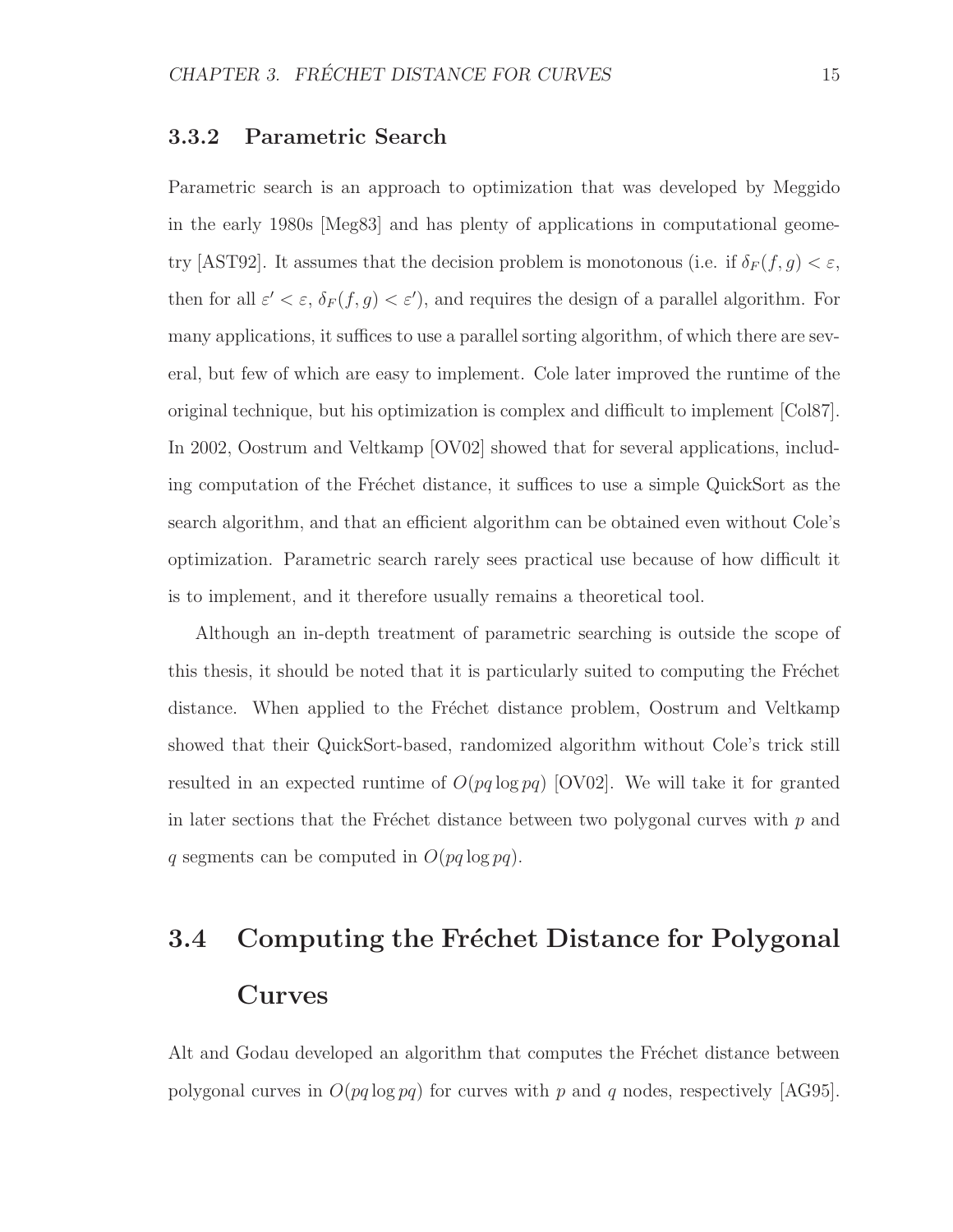We discuss their approach here, as many of the concepts they develop will be used or extended later. Their algorithm employs parametric search as described above; the meat of their work is an efficient algorithm for the decision problem.



Figure 3.4:  $F_{\varepsilon}$  for two line segments P and Q, with  $\varepsilon$ .

The key idea is their use of the *free space* (see Definition 2.18). Consider the case where  $p = q = 1$ , in other words, where P and Q are line segments. Then the free space  $F_{\varepsilon}$  is the intersection of the unit square with an ellipse. Figure 3.4 shows this case. Note that this defines at most four free intervals, one per side.

We now wish to extend the notion of free space for arbitrary polygonal curves.

**Definition 3.1.** Given curves P and Q, the free space  $F_{\varepsilon}$  is a subset of the parameter space of  $P$  and  $Q$  such that

$$
F_{\varepsilon} = \{(s, t) \in [0, p] \times [0, q] \mid d(P(s), Q(t)) \le \varepsilon\}
$$

This clearly corresponds to the free space for all possible pairs of line segments in polygonal curves  $P$  and  $Q$ , see Figure 3.5. We define a free space cell  $C_{ij}$  by  $C_{ij} = [i-1, i] \times [j-1, j]$ . For each cell, we can see that the free space corresponds to the first definition, and is therefore the intersection of an ellipse with a square. The approach for the free space will be to calculate the intersection of  $pq$  ellipses with  $pq$ squares. Note that the intersection of a single cell with an ellipse can be computed in  $O(1)$  time.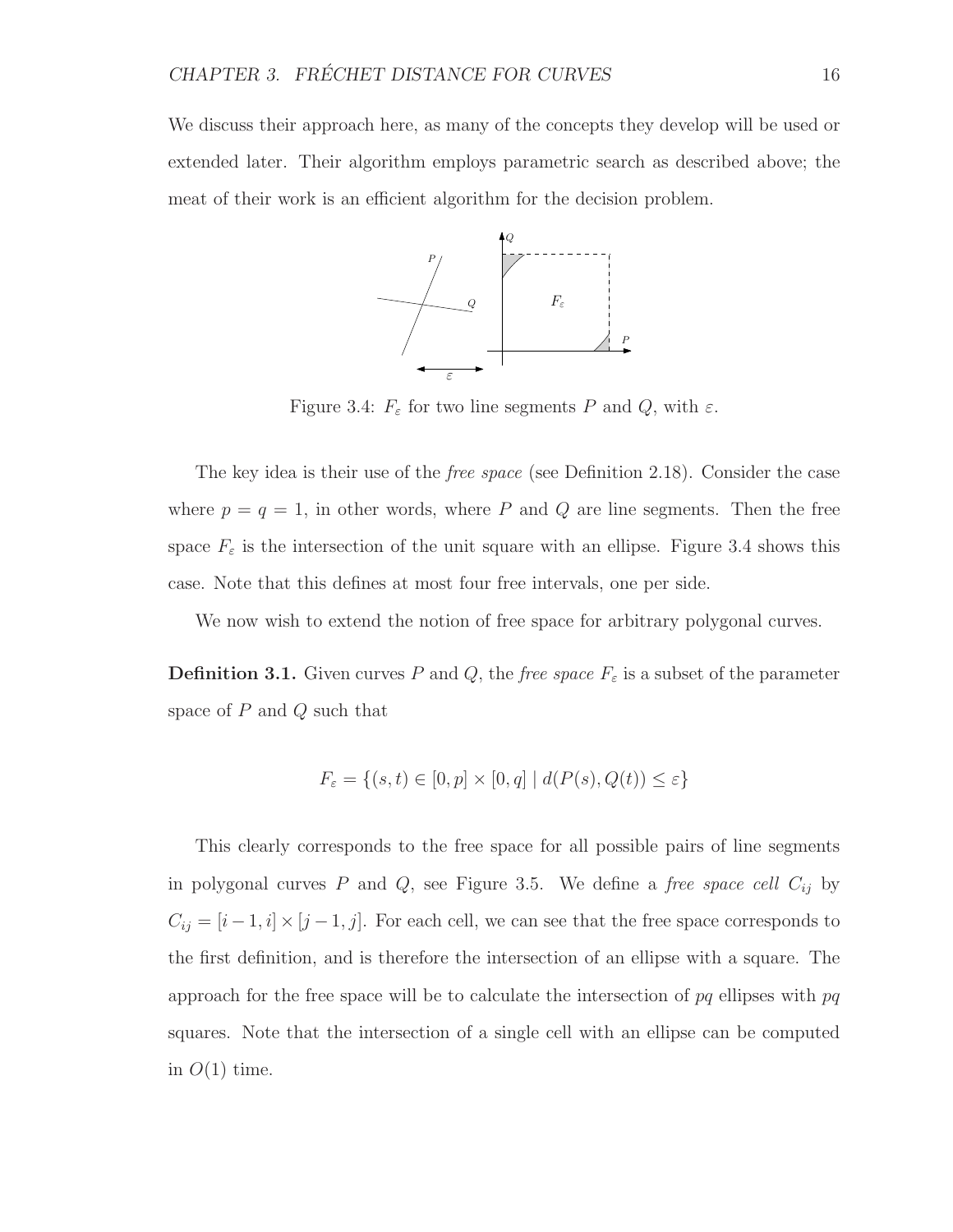

Figure 3.5: The free space for two polygonal curves  $P$  and  $Q$  showing the relationship between  $F_{\varepsilon}$  and the original curves.

Why is the free space useful? Any given point in the free space corresponds to a point on  $P$  and a point on  $Q$  such that the distance between those points is less than  $\varepsilon$  (Figure 3.5). Note that a path from [0, 0] to [p, q] defines a correspondence between every point in  $P$  and every point in  $Q$ , in other words, it corresponds to a parameterization of  $P$  and  $Q$ . It is apparent that a monotone path through the free space would correspond exactly to monotone parameterizations of  $P$  and  $Q$ , thus, to answer the decision problem we need only decide if there exists a monotone path through the entire free space.

Since the free space itself does not hold information about the monotone paths through it, we define a subset of free space called the reachable space.

**Definition 3.2.** (Reachable Space) The *reachable space*  $R_{\varepsilon}$  is a subset of the parameter space of the free space  $F_{\varepsilon}$  such that

 $R_{\varepsilon} = \{(s, t) \in F_{\varepsilon} \mid \text{there exists a monotone curve within } F_{\varepsilon} \text{ from } (0, 0) \text{ to } (s, t)\}\$ 

From the reachable space we can develop the following dynamic programming algorithm, which builds  $R_{\varepsilon}$  along the bottom and left edges of the free space first,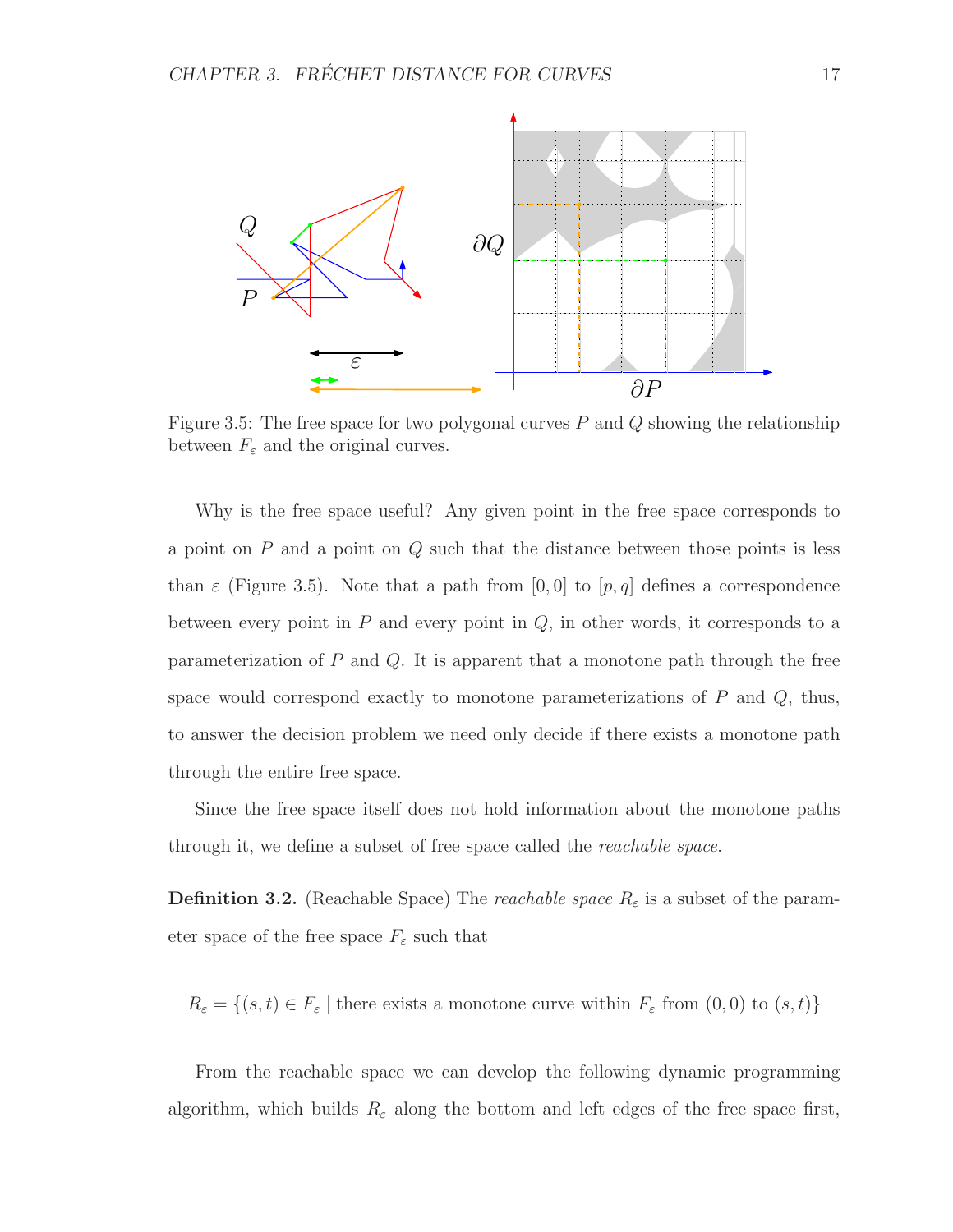and then fills in the rest, until finally we know if  $(p, q)$  is reachable. If  $(p, q)$  is reachable, there exists a monotone path through  $F_{\varepsilon}$ , and therefore  $\delta_F < \varepsilon$ .

| Algorithm 3.1 Compute the Fréchet distance between polygonal curves (decision |  |  |  |  |
|-------------------------------------------------------------------------------|--|--|--|--|
| problem)                                                                      |  |  |  |  |

```
for all cells \mathcal{C}_{i,j} do
     compute the free space
end for
for i = 1 \rightarrow p do
    determine R_\varepsilon \cap C_{i,1}end for
for j = 1 \rightarrow q do
    determine R_{\varepsilon} \cap C_{1,j}end for
for i = 1 \rightarrow p do
    for j=1\rightarrow qdo
         determine R_{\varepsilon} \cap C_{i,j+1} and R_{\varepsilon} \cap C_{i+1,j} from previously computed cells
         answer yes if (p, q) \in R_{\varepsilon} \cap C_i + 1, j, no otherwise
     end for
end for
```
The runtime of Algorithm 3.1 is dominated by the nested for loop, which runs in  $O(pq)$  time. As mentioned in Section 3.3.2, the decision problem can then be used to find the Fréchet distance between polygonal curves in  $O(pq \log pq)$  time.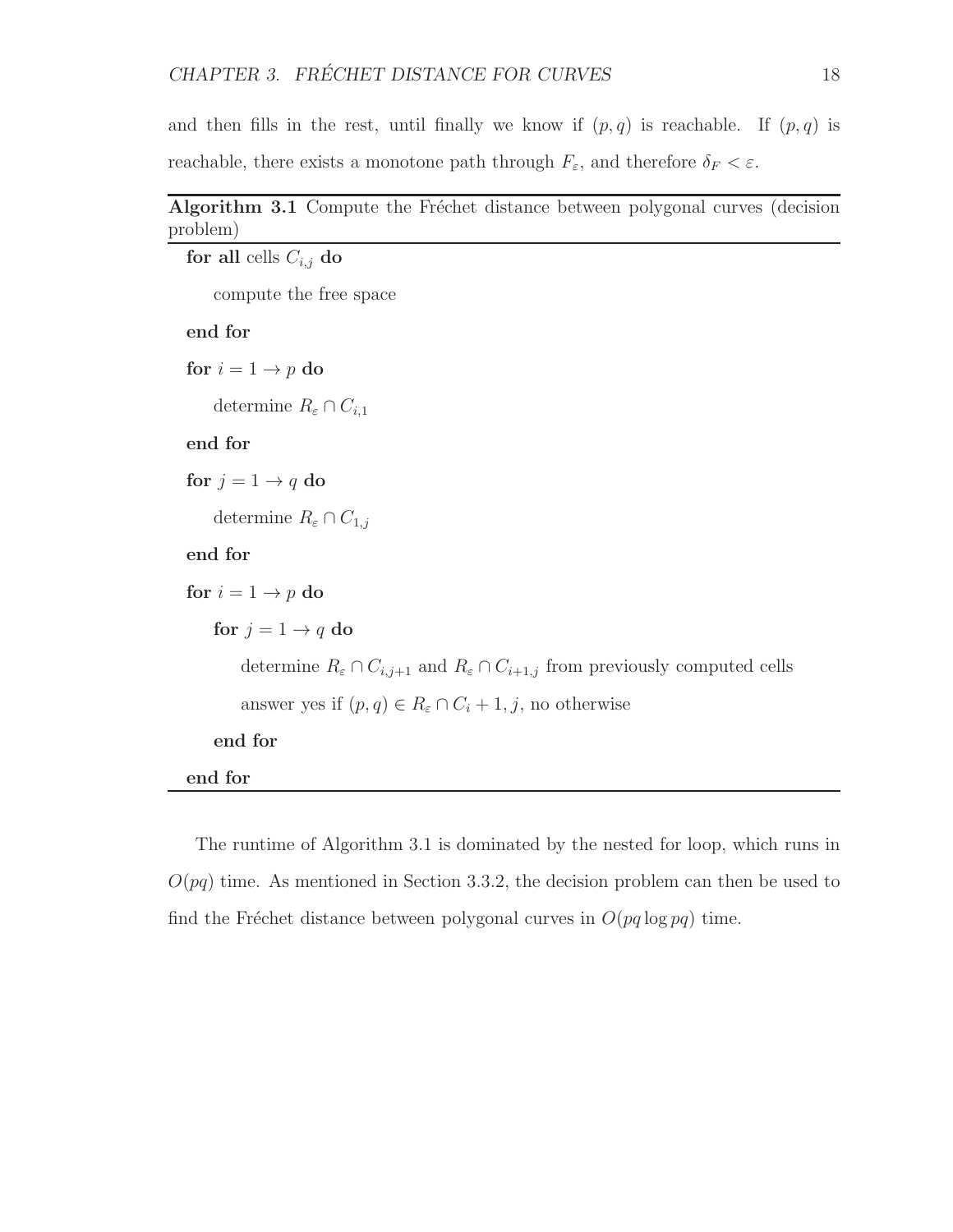4

## Fréchet Distance for Simple Polygons

Recall that the Fréchet distance can be defined for surfaces rather than curves (see Definition 2.17). In general, computing the Fréchet distance between arbitrary surfaces is NP-hard  $\lceil \text{God98} \rceil$ . It has been shown that for a general surface, the Fréchet distance is upper-semi-computable, and it is currently unknown if it is computable [AB10]. Computing the Fréchet distance between piecewise linear surfaces, even if one surface is a triangle, is NP-hard [God98], as is the case when both surfaces are polygons with holes or terrains [BBS10]. Much of the previous and current work on the Fréchet distance between surfaces relies on either restricting the surfaces that are considered so that they have some "nice" properties that make them easier to compute, or on approximating the Fréchet distance, or both.

For example, if we restrict the surfaces to simple polygons, the Fréchet distance can be computed in polynomial time [BBW07], as can the partial Fréchet distance [SW12]. The Fréchet distance for folded polygons can be approximated in polynomial time [CDHP<sup>+</sup>11].

In this chapter we discuss the Fréchet distance for surfaces, with a focus on simple polygons. For the same reason that we focused on polygonal curves in the previous chapter, we focus here on simple polygons, namely, because simple polygons can often be employed as good approximations of other shapes or surfaces. We begin by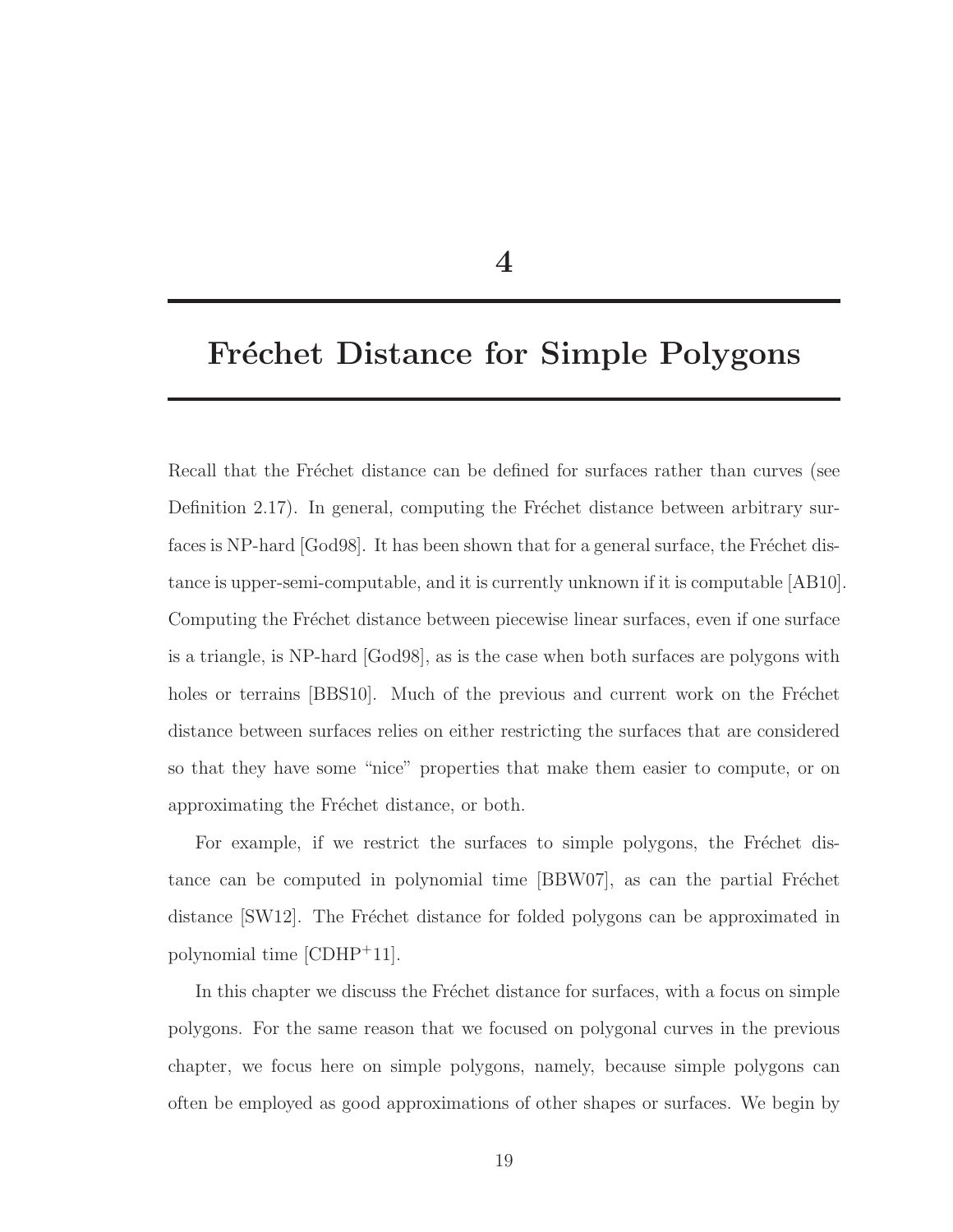discussing previous work by Kevin and Maike Buchin and Carola Wenk [BBW07] on simple polygons and then describe a new approach to their algorithm which improves the runtime by a linear factor.

## 4.1 Simplifying the Fréchet Distance for Surfaces

The Fréchet distance for surfaces (Definition 2.17) is difficult to work with because it involves taking the infimum over an infinite set of homeomorphisms. In this section we develop the theory needed to simplify the homeomorphisms to a certain, wellbehaved class of maps that will allow us to compute the Fréchet distance between simple polygons. First we consider the definition of the Fréchet distance for surfaces restricted to simple polygons.

**Definition 4.1.** (Fréchet Distance for Simple Polygons) Let P and Q be two simple polygons with  $p$  and  $q$  vertices, respectively. Then the Fréchet distance for surfaces simplifies to:

$$
\delta_F(P,Q) = \inf_{\sigma:P \to Q} \max_{t \in P} ||t - \sigma(t)||
$$

assuming  $f : P \to P$  and  $g : Q \to Q$  and where  $\sigma$  ranges only over orientationpreserving homeomorphisms.

Note that  $\sigma$  is defined as orientation-preserving, and that this orientation will be clear given an ordering of vertices. It is also worth noting that the theory and algorithm developed below can be extended to orientation-reversing homeomorphisms and, by extension, general homeomorphisms.

**Definition 4.2.** A map  $\sigma: P \to Q$  such that  $\max_{t \in P} ||t - \sigma(t)|| \leq \varepsilon$  is an  $\varepsilon$ -realizing map.

In other words, the Fréchet distance for simple polygons is the infimum over all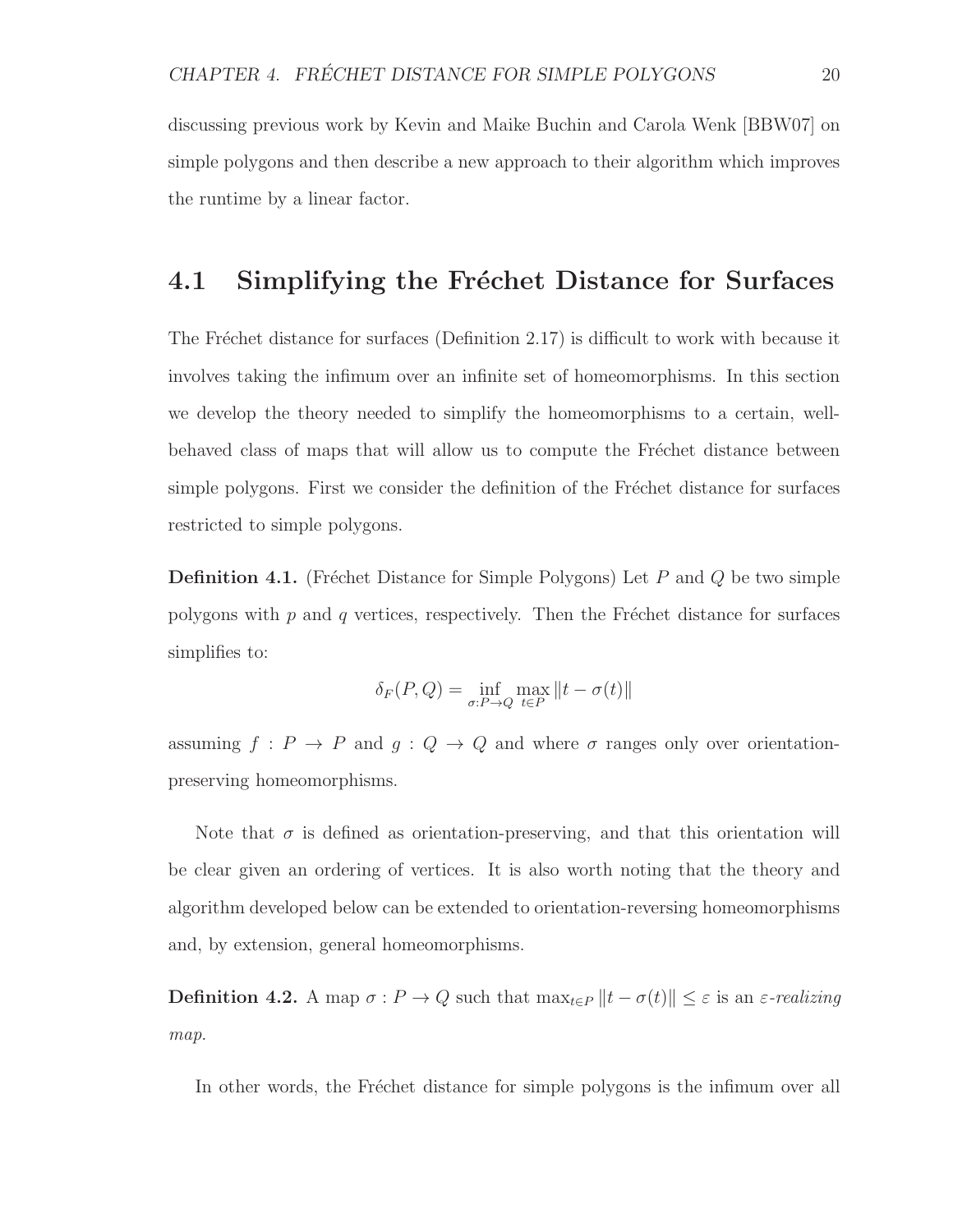$\varepsilon$ -realizing homeomorphisms. The decision problem then becomes

 $\delta_f(P,Q) \leq \varepsilon \Leftrightarrow$  for all  $\varepsilon' > \varepsilon$  there exists an  $\varepsilon'$ -realizing homeomorphism

Note that an  $\varepsilon$ -realizing homeomorphism may not exist, but there will be a  $\varepsilon'$ realizing homomorphism such that  $\varepsilon'$  is arbitrarily close to  $\varepsilon$ . In particular, the infimum is not a minimum whenever the limit of the homeomorphisms is no longer injective.

#### 4.1.1 Fréchet Distance between Boundary Curves

It is a natural and necessary question to ask if the Fréchet distance between two polygons is equal to the Fréchet distance between their boundaries. It can be shown that this is not true in general.

**Theorem 4.3.** Let P and Q be simple polygons with boundary curves  $\partial P$  and  $\partial Q$ . Then  $\delta_F(P,Q)$  is not necessarily equal to  $\delta_F(\partial P,\partial Q)$ 

The proof of the theorem can be found in [BBW07], and relies on the illustration in Figure 4.1 and the shape known as "Fréchet's pants." It can be shown that the Fréchet distance between the two surfaces of the polygons in Figure 4.1 is  $h/2$  as w and  $\delta$  tend to zero, even while the Fréchet distance between their boundaries clearly tends to zero under the same transformation.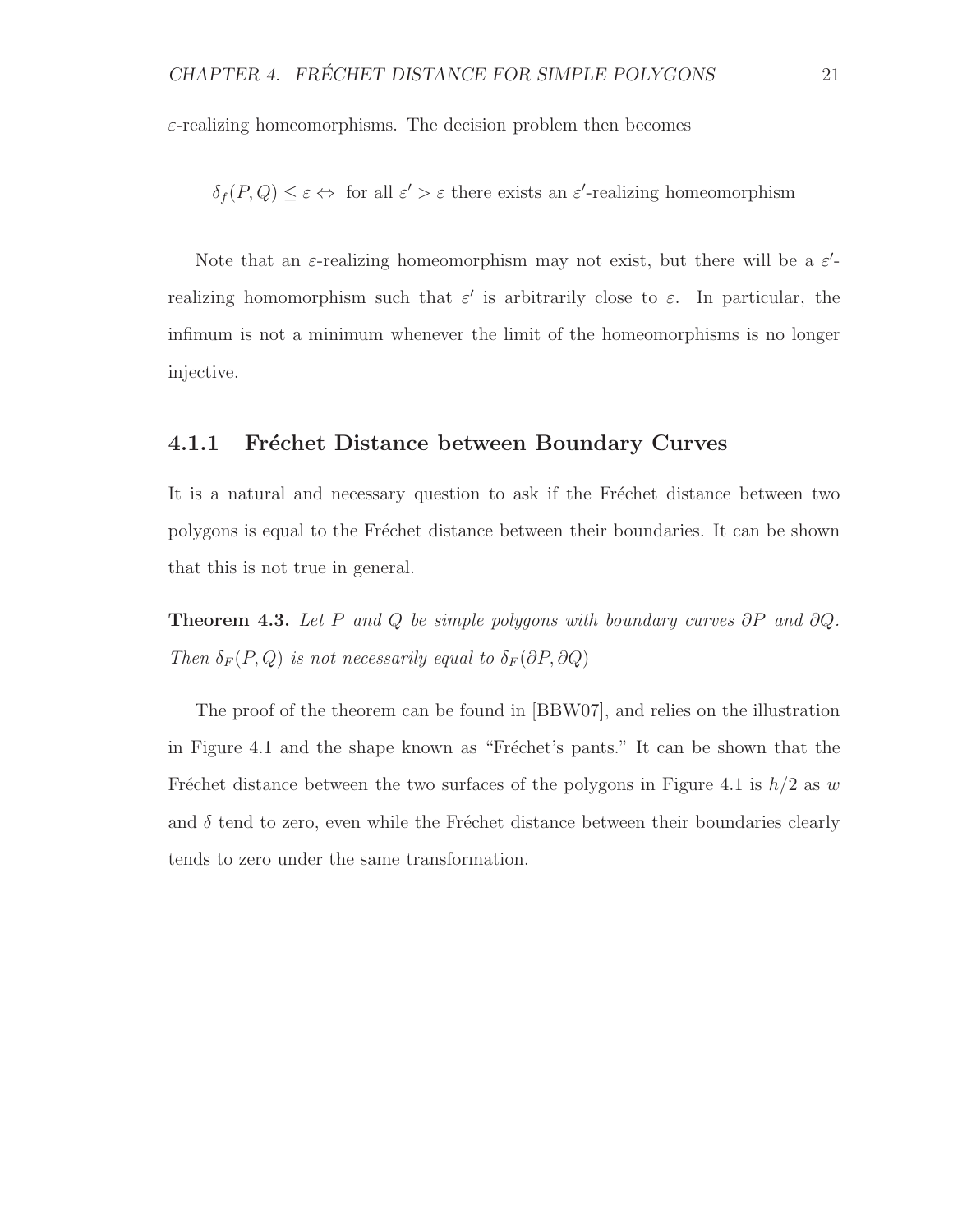

Figure 4.1: The Fréchet distance between the boundaries is different from the Fréchet distance between the surfaces.

**Theorem 4.4.** The Fréchet distance between convex polygons equals the Fréchet distance between their boundary curves.

Theorem 4.4 is a direct corollary of Theorem 4.11. The convex decomposition of a convex polygon is the polygon itself, and therefore a shortest path map is a homeomorphism on the boundary. It can be shown that the theorem holds for convex polytopes in general [BBW07].

Our ultimate goal is to restrict the homeomorphisms that we need to consider so that they can be more easily computed. To that end, we present the following lemmas needed to reach the result presented in Theorem 4.10. They are stated here without proof, but a more in-depth treatment can be found in [BBW07].

First we review the concept of an *hourglass*, presented by Guibas et al. in [GHL+86].

**Definition 4.5.** (Hourglass) Let A be a simple polygon and let  $S_1$  and  $S_2$  be nonadjacent sides of A with endpoints  $a_1, a_2$  and  $b_1, b_2$  respectively. The *hourglass* of  $S_1$ and  $S_2$  is the set H such that

$$
H = \{ s \in A \mid s \text{ lies on the shortest path in } A \text{ from } a_i \text{ to } b_i \}
$$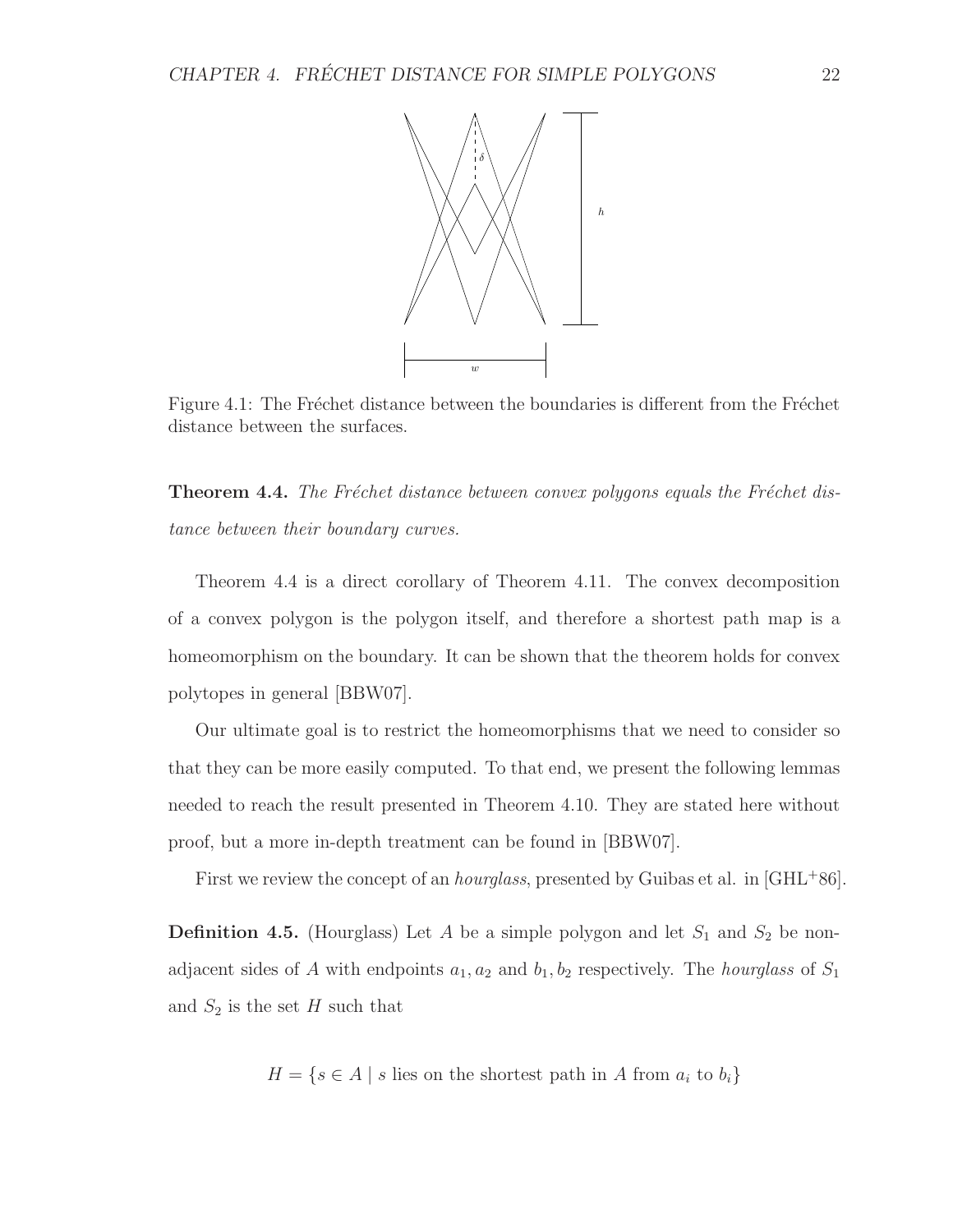where  $a_1 \le a_i \le a_2$  and  $b_1 \le b_i \le b_2$ .

Note that this defines a subset of the polygon, and that the boundaries of that subset are defined by  $S_1$ ,  $S_2$  and the shortest path from  $a_1$  to  $a_2$  and  $b_1$  to  $b_2$ .



Figure 4.2: The hourglass between  $S_1$  and  $S_2$ 

Figure 4.2 shows an example of an hourglass. It's also important to note that the concept holds for chains of edges as well, not simply subsets of two single edges.

**Lemma 4.6.** Let  $f : [0,1] \to \mathbb{R}^d$  be a curve, let  $s : [0,1] \to \mathbb{R}^d$  be a parameterized line segment, and let  $0 \le t_1 < t_2 \le 1$ . Define  $f' : [0,1] \to \mathbb{R}^d$  to coincide with f on  $[0, t_1] \cup [t_2, 1]$  and to coincide with a parameterized segment from  $f(t_1)$  to  $f(t_2)$  on  $[t_1, t_2]$ . Then  $\delta_F(f', s) \leq \delta_F(f, s)$ .

Lemma 4.6 implies that, given a line segment and any arbitrary curve, we can replace a portion of the curve with a line segment (known as "shortcutting") without increasing the Fréchet distance between the two. This will allows us to tame the interior of the homeomorphisms we are considering into nicer maps.

It is easier to see why Lemma 4.6 is true with a picture (see Figure 4.3). The proof hinges on the fact that the maximum distance between a segment and a polygonal line is realized by the endpoints, thus, replacing part of the interior with a line segment does not increase the overall Fréchet distance. In effect, we're removing some of the interior of the free space diagram, without changing  $(0,0)$  or  $(p,q)$  — the parts that matter.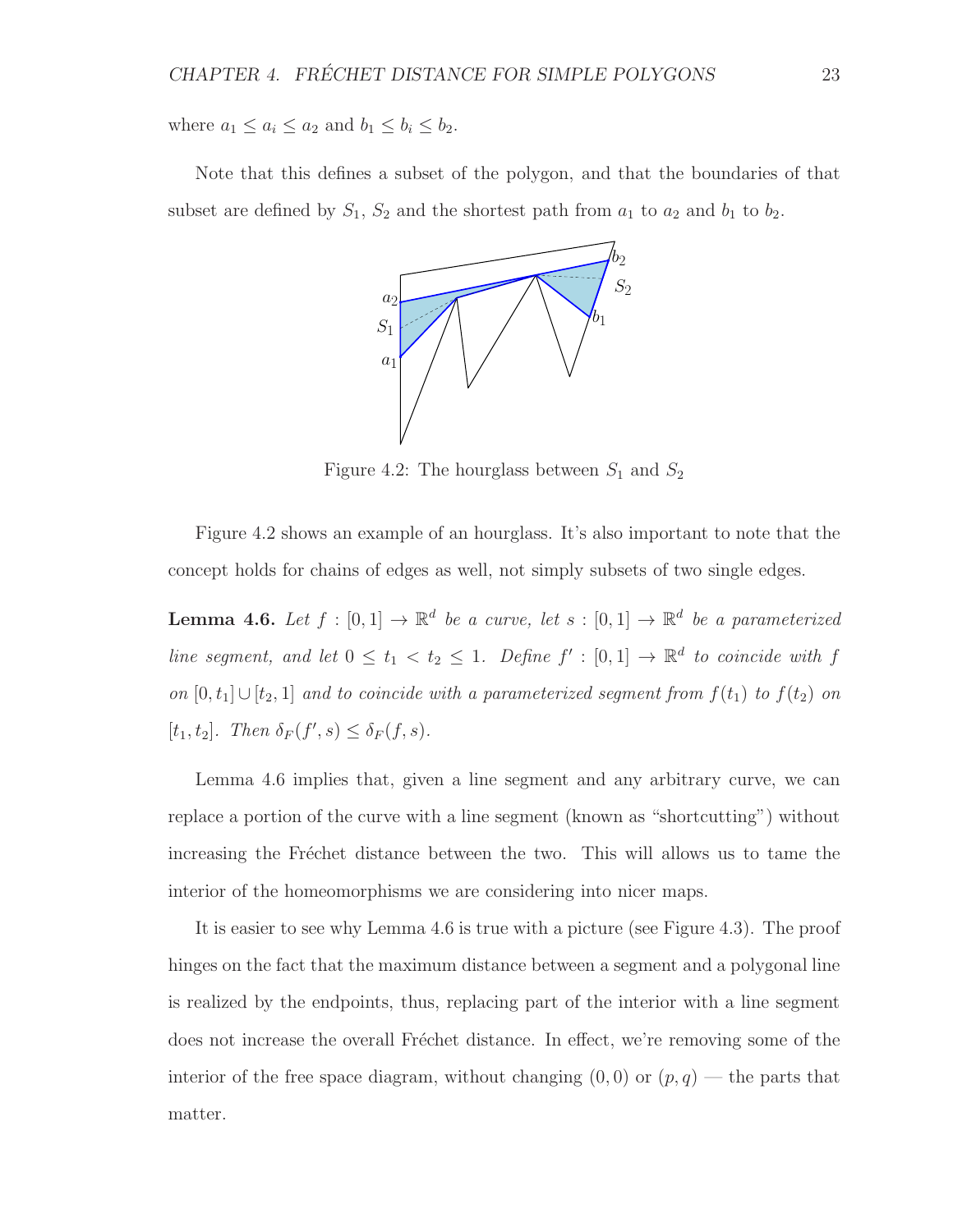

Figure 4.3: An illustration of simplifying a curve. Note that this simply removes a column from the free space diagram.

**Lemma 4.7.** Let  $L$  be a line segment from a to b, and  $I_1$  and  $I_2$  be two nonintersecting intervals along the boundary of a polygon such that  $I_1$  is in the  $\varepsilon$ -disk around a and  $I_2$  is in the  $\varepsilon$ -disk around b. Suppose S is the shortest path connecting  $i_1 \in I_1$  and  $i_2 \in I_2$ , and that  $\delta_F(L, S) \leq \varepsilon$ . Then for all shortest paths S' connecting  $i_i \in I_1$  to  $i_j \in I_2$ ,  $\delta_F(L, S') \leq \varepsilon$ 

Lemma 4.7 makes a fairly bold statment: Given a line segment and an hourglass, if the Fréchet distance between a single shortest path in the hourglass and the line is less than  $\varepsilon$ , then the Fréchet distance between the segment and any shortest path in the hourglass is also less than  $\varepsilon$ .



Figure 4.4: Hourglass Lemma. The blue diagonal defines  $I_1$  and  $I_2$ , and any shortest path in the hourglass between them has Fréchet distance less than  $\varepsilon$  to the diagonal.

This, too, is more easily seen with a picture. Because any point in the intervals  $I_1$ and  $I_2$  is within an  $\varepsilon$ -ball of the endpoints of L, if the Fréchet distance between L and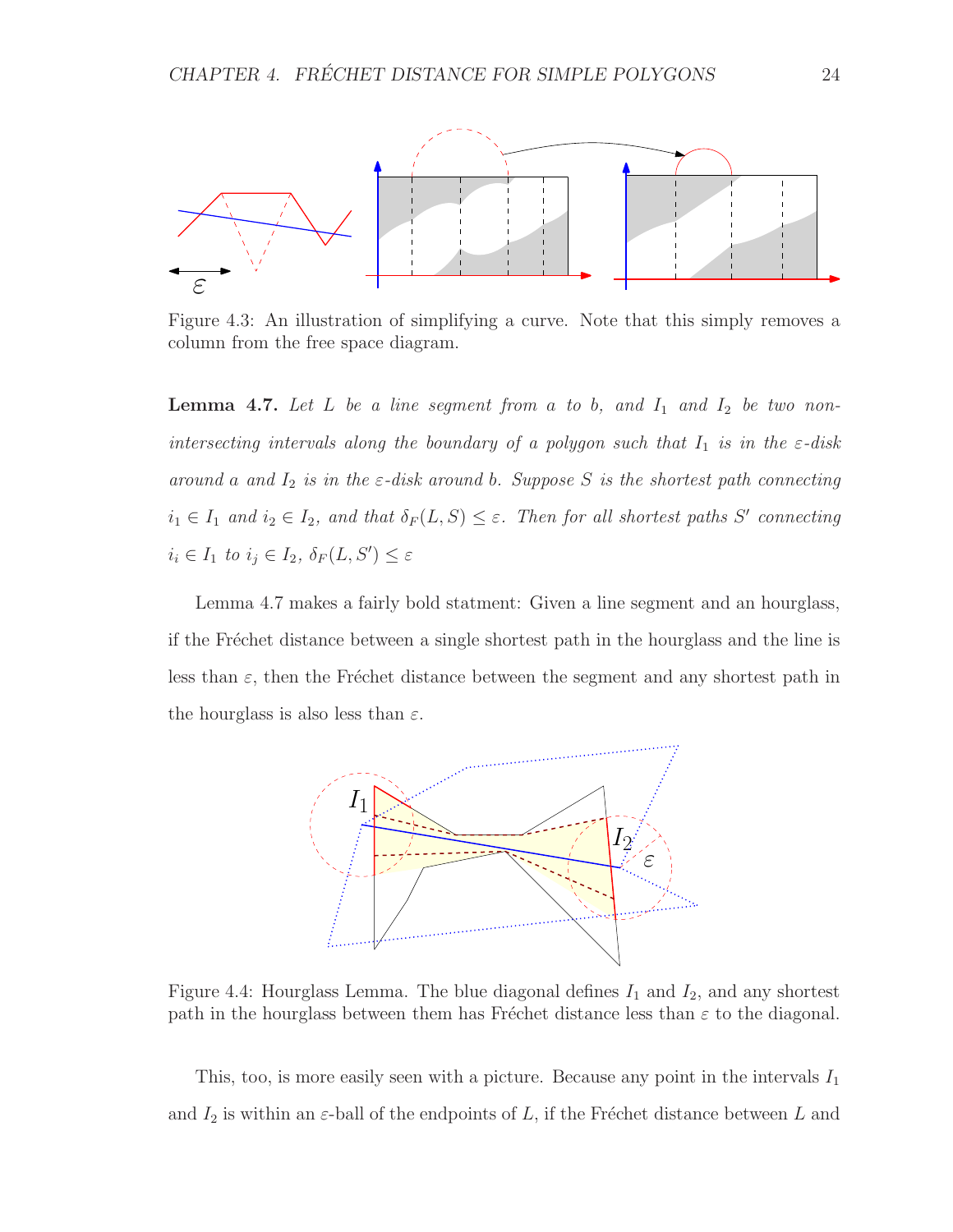one shortest path S is less than  $\varepsilon$ , then the same is true for any shortest path in the hourglass. The hourglass restricts the interior of the path so that all paths behave similarly, and the endpoints are restricted by the  $\varepsilon$ -ball that defines the interval.

**Lemma 4.8.** Given two simple polygons  $P$  and  $Q$ , a diagonal  $D$  of  $P$  and a homeomorphism  $\sigma : P \to Q$ , let  $\sigma' : P \to Q$  map the diagonal D homeomorphically to the shortest path between the images of its endpoints under  $\sigma$ . Then

$$
\delta_F(D, \sigma'(D)) \le \delta_F(D, \sigma(D))
$$

Lemma 4.8 simply states that by restricting the homeomorphisms to shortest path maps, we do not increase the Fréchet distance. This relies on Lemma 4.6, and note that any diagonal  $D$  is a line segment and that therefore the lemma is applicable. We know that a homeomorphism  $\sigma$  must map the endpoints of D to the boundary of  $Q$ , and that therefore D is mapped to some curve in  $Q$ . Using Lemma 4.6, we can progressively refine the curve that  $D$  maps to, without increasing the Fréchet distance between it and  $D$ , until the path is in fact the shortest path between the endpoints. In other words, if  $\delta_F(P,Q) \leq \varepsilon$ , then for all  $\varepsilon' < \varepsilon$ , there exists an  $\varepsilon'$ -realizing shortest path map.

**Lemma 4.9.** Given two simple polygons  $P$  and  $Q$ , a convex decomposition  $C$  of  $P$ and a shortest path map  $\sigma' : C \to Q$ , then for all  $\delta > 0$  there exists a homeomorphism  $\sigma_{\delta}$ :  $P \rightarrow Q$  that realizes a Fréchet distance not larger than  $\delta$  minus the Fréchet distance realized by  $\sigma'$ . In other words,

$$
\max_{t\in P}\|t-\sigma_\delta(t)\|\leq \max_{t\in C}\|t-\sigma'(t)\|+\delta
$$

Lemma 4.9 implies that, if for all  $\varepsilon' > \varepsilon$  there exists an  $\varepsilon'$  realizing shortest path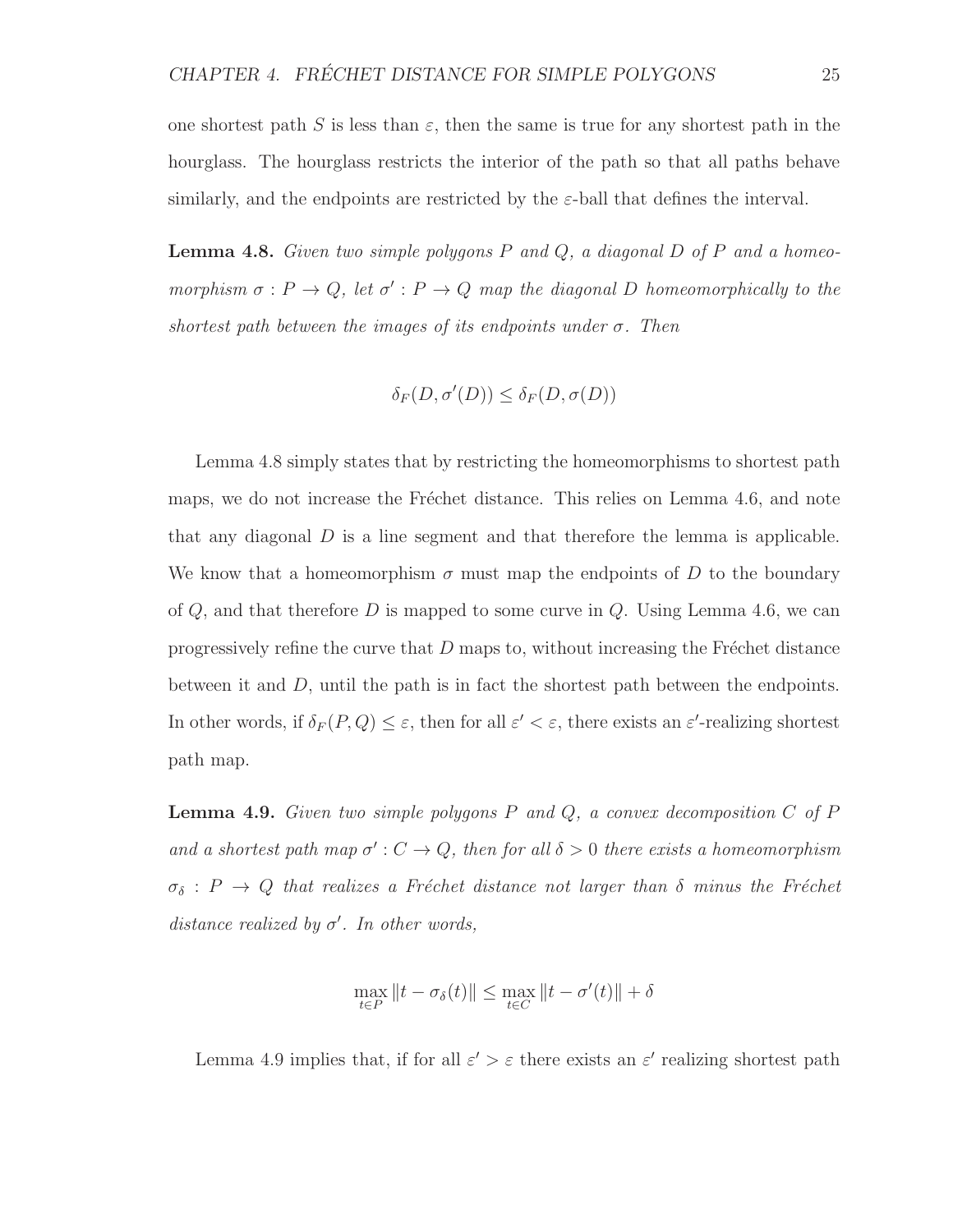map. Lemma 4.9 and Lemma 4.8 together imply that

 $\delta_F(P,Q) \leq \varepsilon \Leftrightarrow$  for all  $\varepsilon' > \varepsilon$ , there exists an  $\varepsilon'$ -realizing shortest path map.

This states that by restricting the homeomorphisms to shortest path maps, the Fréchet distance does not change.

**Theorem 4.10.** Let P and Q be two simple polygons with p and q vertices, respectively. Then the Fréchet distance between them can be defined as:

$$
\delta_F(P,Q) = \inf_{\sigma': E_C \to Q} \max_{t \in C} ||t - \sigma'(t)||
$$

where C is an arbitrary convex decomposition of P and  $\sigma'$  ranges only over orientatioinpreserving shortest path maps from C to Q.

Furthermore, recall that the Fréchet distance between closed curves is equal to the Hausdorff distance between them. Therefore, the Fréchet distance between two convex polygons is equal to the Hausdorff distance between their boundary curves, which can be computed in  $O((p+q) \log(p+q))$ 

**Theorem 4.11.** The Fréchet distance between two simple polygons  $P$  and  $Q$  such that either  $P$  or  $Q$  is convex is equal to the Fréchet distance between their boundary curves.

The convex decomposition of a convex polygon is the polygon itself, and therefore a shortest path map is a homeomorphism on the boundery.

Now that we have restricted the homeomorphisms to shortest path maps, we have something a bit easier to compute, and we are ready to develop the algorithm to do so.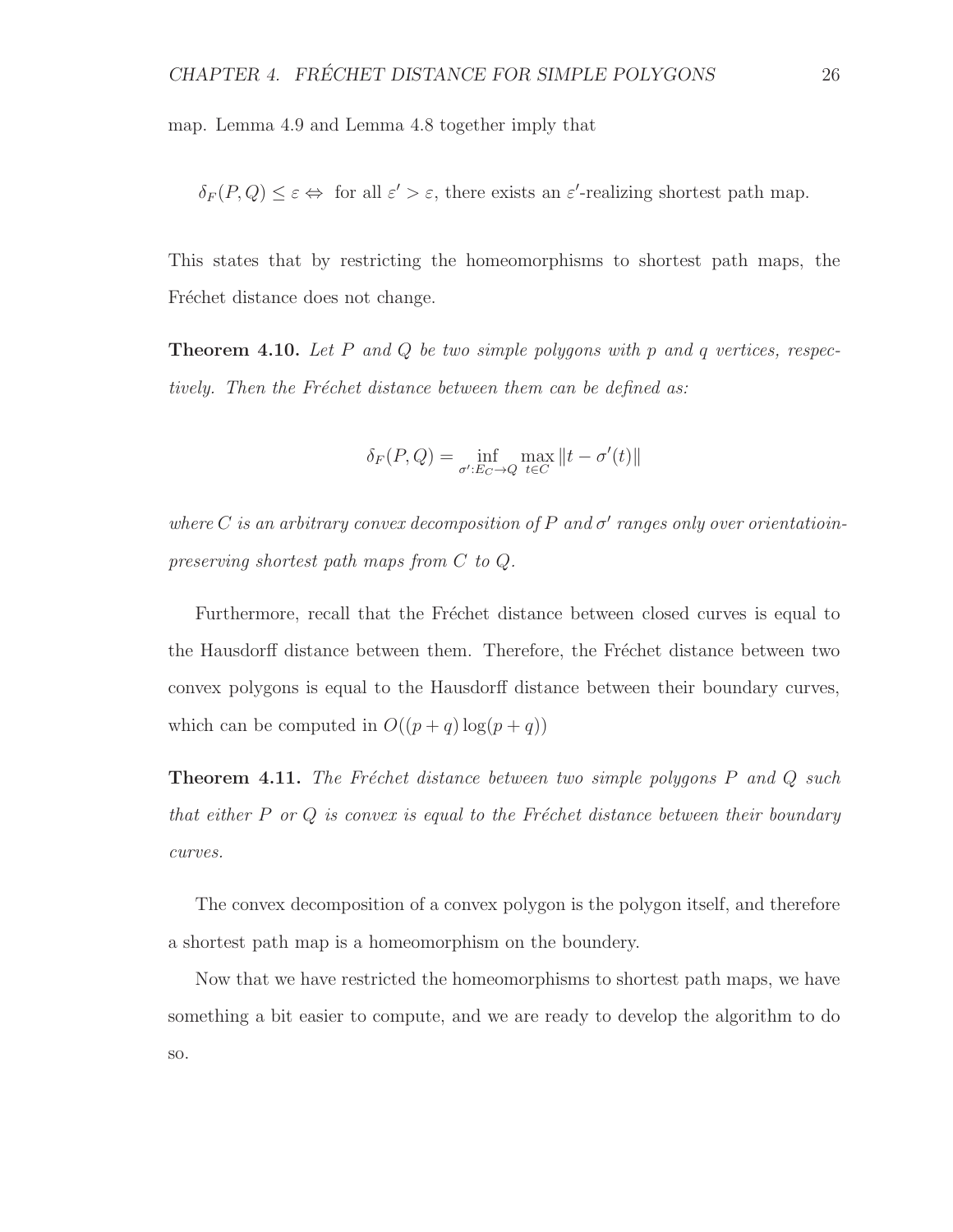# 4.2 Algorithm for the Fréchet Distance for Simple Polygons

In this section we develop an algorithm for the decision problem for the Fréchet distance between simple polygons as outlined in [BBW07]. In Section 4.1, we demonstrated that it suffices to restrict the space of homeomorphisms to only those that map diagonals of a convex decomposition of  $P$  to shortest paths in  $Q$  such that the Fréchet distance between each diagonal and its corresponding shortest path is at most ε.

The approach is similar to that used for calculating the Fréchet distance for polygonal curves. Before we characterize the decision problem in terms of the free space, it is important to note that there are two major differences between the problem for simple polygons and the problem for polygonal curves. The first is that polygonal curves have a defined start and end point, and therefore it is known beforehand where the path through the free space diagram should start and end (for the case of polygonal curves,  $(0, 0)$  and  $(p, q)$ ). The second problem is the issue of the distance between the diagonal and the shortest paths. It is clear that we can change where the endpoints of a diagonal in  $P$  map to in  $Q$  simply choosing a different path through the free space diagram.



Figure 4.5: The double free space for P and Q.

Alt and Godau proposed a solution to the first problem in [AG95]. Instead of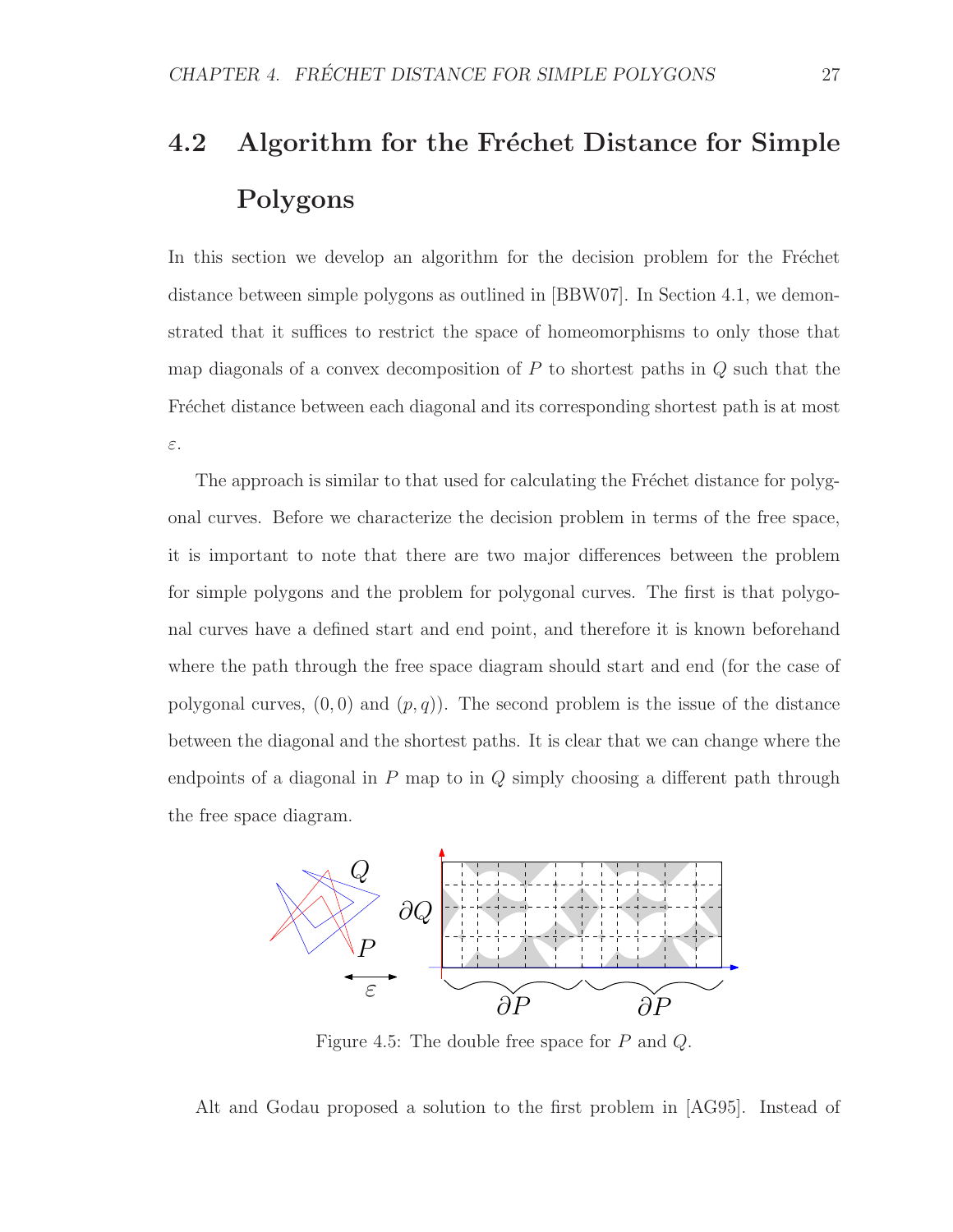simply considering the free space diagram with the boundary of  $P$  on the x-axis and the boundary of  $Q$  on the y-axis, we construct the *double free space diagram* (Figure 4.5) so that the boundary of  $P$  is doubled on the bottom edge. This gives us multiple places to start (possibly), which means that instead of finding a path from  $(0, 0)$  to  $(p, q)$ , one must find a path from somewhere in  $[0, 2p]$  to  $[q, 2p]$  such that the difference in x-values of the start and end points is exactly  $p$ .

#### 4.2.1 Reachability Structure

The reachability structure proposed by Alt and Godau [AG95] is a partition of the boundary of the double free space diagram into  $O(pq)$  intervals. Each interval on the bottom or left of the boundary is labeled *n-type*,  $s$ -type, or  $r$ -type, corresponding to non-reachable, see-through, and reachable intervals respectively. These intervals are calculated for each cell, and then recursively merged into the full reachability structure.

**Definition 4.12.** Given a free space diagram D, let  $B, T, L$ , and R be the bottom, top, left, and right boundaries of  $D$ , respectively. The reachability structure is a finite partition of the boundary of  $D$  into three types of intervals:

- type n, non-reachable: a connected subset  $I \subseteq L \cup B$  such that from no point on I can any point on on  $R \cup T$  be reached by a monotone path in  $F_{\varepsilon}$ .
- type r, reachable: a connected subset  $I \subseteq L \cup B$  such that from any two points in I, the same set of points in  $R \cup T$  can be reached.
- type s, see-through: a connected subset  $I \subseteq L$  ( $I \subseteq B$ ) such that from any point in I the horizontal (vertical) line segment connecting it with  $R(T)$  lies completely within  $F_{\varepsilon}$ .

In addition to storing the interval information, we also store a "high" and "low"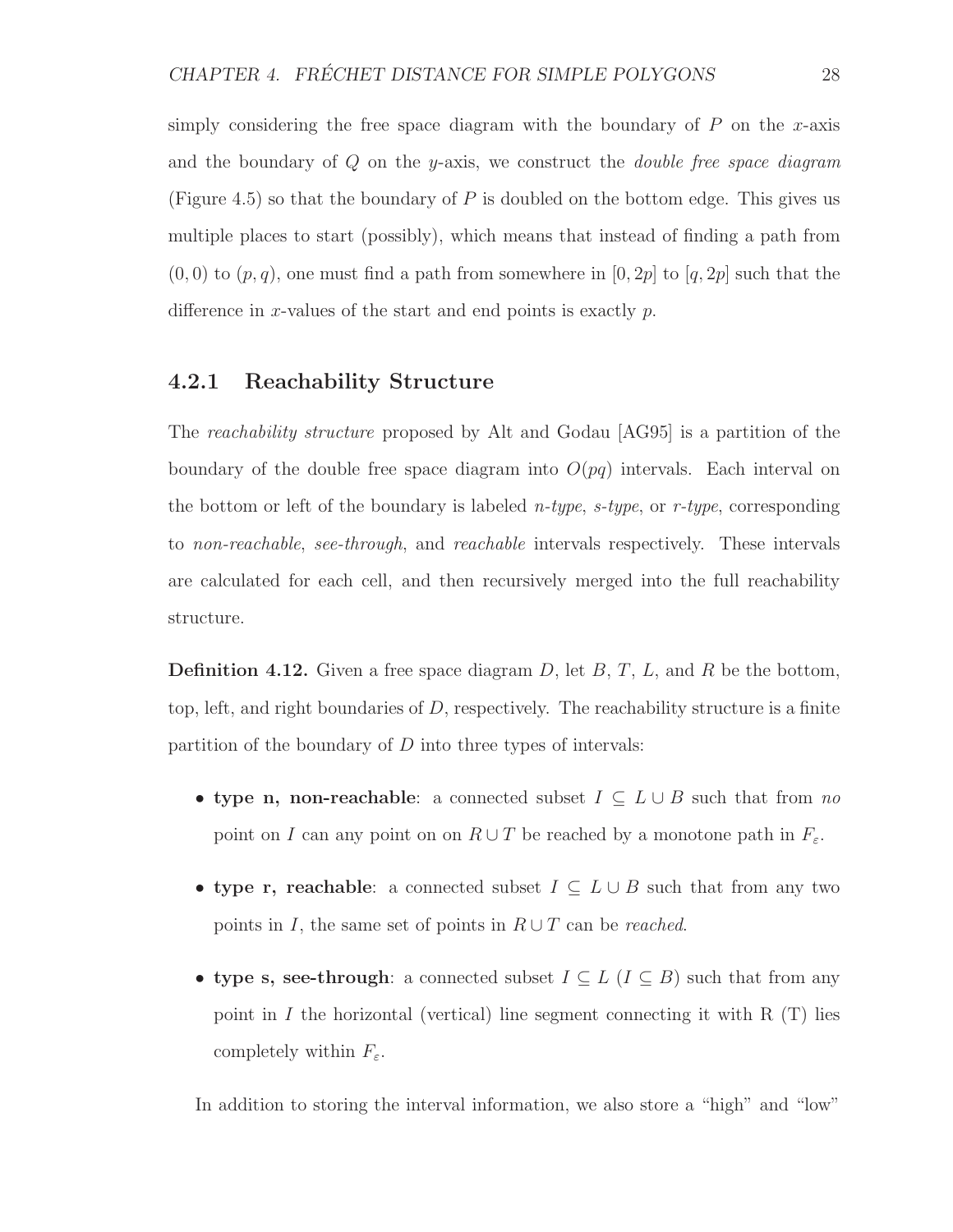pointer for each interval of type r and s on  $L \cup B$ , pointing to the highest and lowest reachable points on  $R \cup T$ . See Figure 4.6.



Figure 4.6: Two free space cells with interval types and pointers marked.

If D is the free space diagram between two line segments, it's clear that we can compute the reachability structure in constant time. For a larger diagram we use a divide-and-conquer approach by splitting along the longer side. This requires that we define a method of merging two adjacent cells in the free space diagram.



Figure 4.7: The same free space cells with their adjacent boundaries refined.

To merge two smaller reachability graphs,  $D_1$  and  $D_2$  along a vertical into a larger one,  $D$ , we first refine the partitions of the shared edge  $(R_1 \text{ and } L_2)$ , using our notation), which in turn causes a refinement of the partition along  $L_1$  and  $R_2$ . Each new interval acquires the type of the interval of which it is a subset, and the arrows of the superset interval are transferred to the new one. See Figure 4.6 and Figure 4.7 for an example.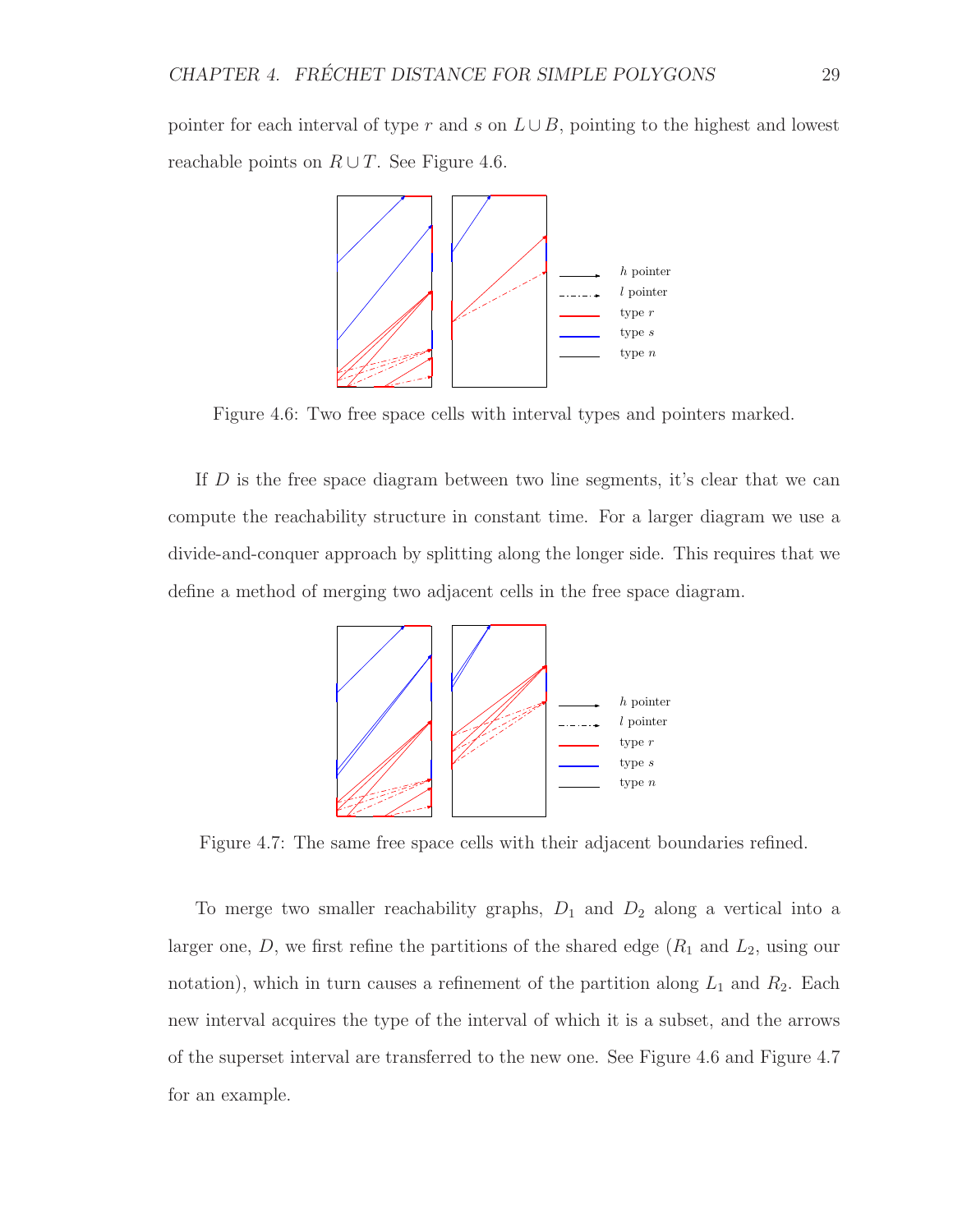

Figure 4.8: Cells fully merged with all boundaries refined.

The details of transferring the refinement of the shared boundary  $(R_1 \text{ and } L_2)$  are omitted for brevity, but for the most part merging is intuitive; i.e., an  $r$ -interval on  $B$ that points to an r-interval on the newly refined edge, then the r-interval on  $B$  gets the high and low pointers that r-interval on the boundary has. See  $[AG95]$  for the other cases, and Figure 4.8 for an example of the final, merged reachability graph D.

After all cells of the reachability structure are merged, if the start point lies within an interval of type  $r$  or  $s$ , and the end point is between the high and low pointers and the start point lies within the high and low pointers of the end point with the directions of the graph reversed, then there exists a path through the free space.

Note that the reachability structure is similiar in concept to Algorithm 3.1. The difference is that, instead of an algorithm that runs once and returns the answer "yes" or "no," we have a structure that we can then query for that answer. This is important, because as we noted earlier, there is no defined start or endpoint for closed curves. The reachability structure allows us to check each reachable interval on the bottom to see if a path exists that will realize the Fréchet distance.

#### 4.2.2 Combined Reachability Graph

In [BBW07], the solution to the problem of mapping diagonals to shortest paths is discussed in detail. The idea of the reachability structure is extended to a structure called the combined reachability graph. This is defined exactly as the reachability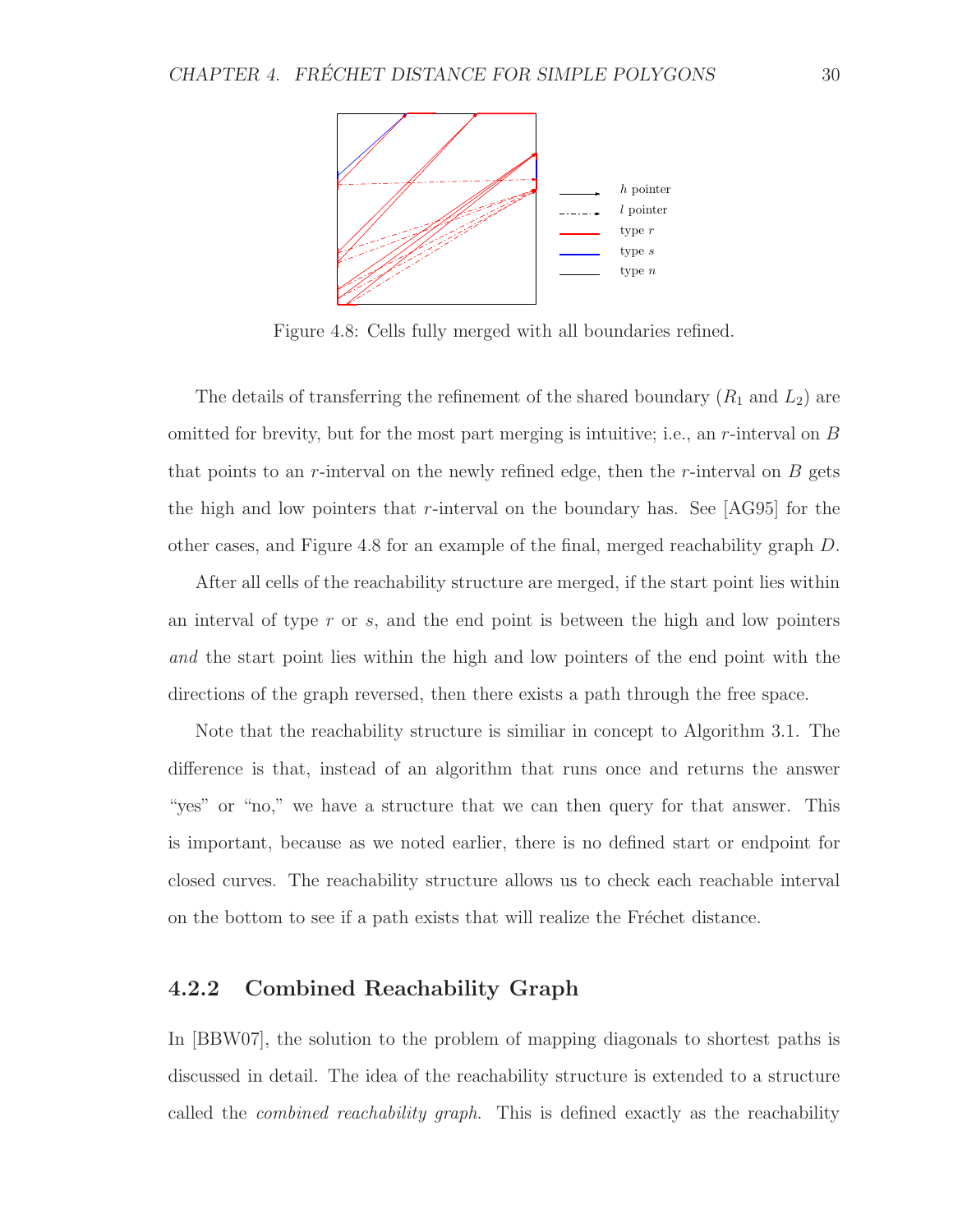structure is defined, except that during its construction, we remove intervals that would create an invalid mapping of a diagonal.

There are a couple of key observations that highlight the need for a structure different from the normal reachability graph. The first has been mentioned already, which is simply that whatever method we use to compute the Fréchet distance between  $P$  and  $Q$  must also ensure that the Fréchet distance between each diagonal and its corresponding shortest path is also less than  $\varepsilon$ . The second observation is that diagonals have an implicit ordering, and not only that, but this ordering is important and must be accounted for by the algorithm.



Figure 4.9: The diagonals of the convex decomposition define a nesting structure.

For example, consider the convex decomposition shown in Figure 4.9. Starting at the point s, we walk around the polygon in counter-clockwise order, and note the order of the vertices that we hit. If we then connect the diagonals as defined by our decomposition, we see that a diagonal may be nested inside another diagonal; in other words, we hit the start point of a diagonal, then the start point of a second diagonal, then the endpoint of the second diagonal, and finally the end point of the first diagonal. Figure 4.9 shows this nesting structure along the boundary.

This has implications for any algorithm that computes the Fréchet distance between simple polygons. Consider again the polygon with its decomposition shown in Figure 4.9. Suppose that we find a homeomorphism that maps the boundary of the polygon to another polygon, and maps  $d_1$  to  $d_0$  to points  $s_1$ ,  $s_0$  such that the Fréchet distance between the diagonal and the shortest path from  $s_1$  to  $s_0$  is less than  $\varepsilon$ . That information alone does not guarantee that the diagonal from  $d_2$  to  $d_3$  also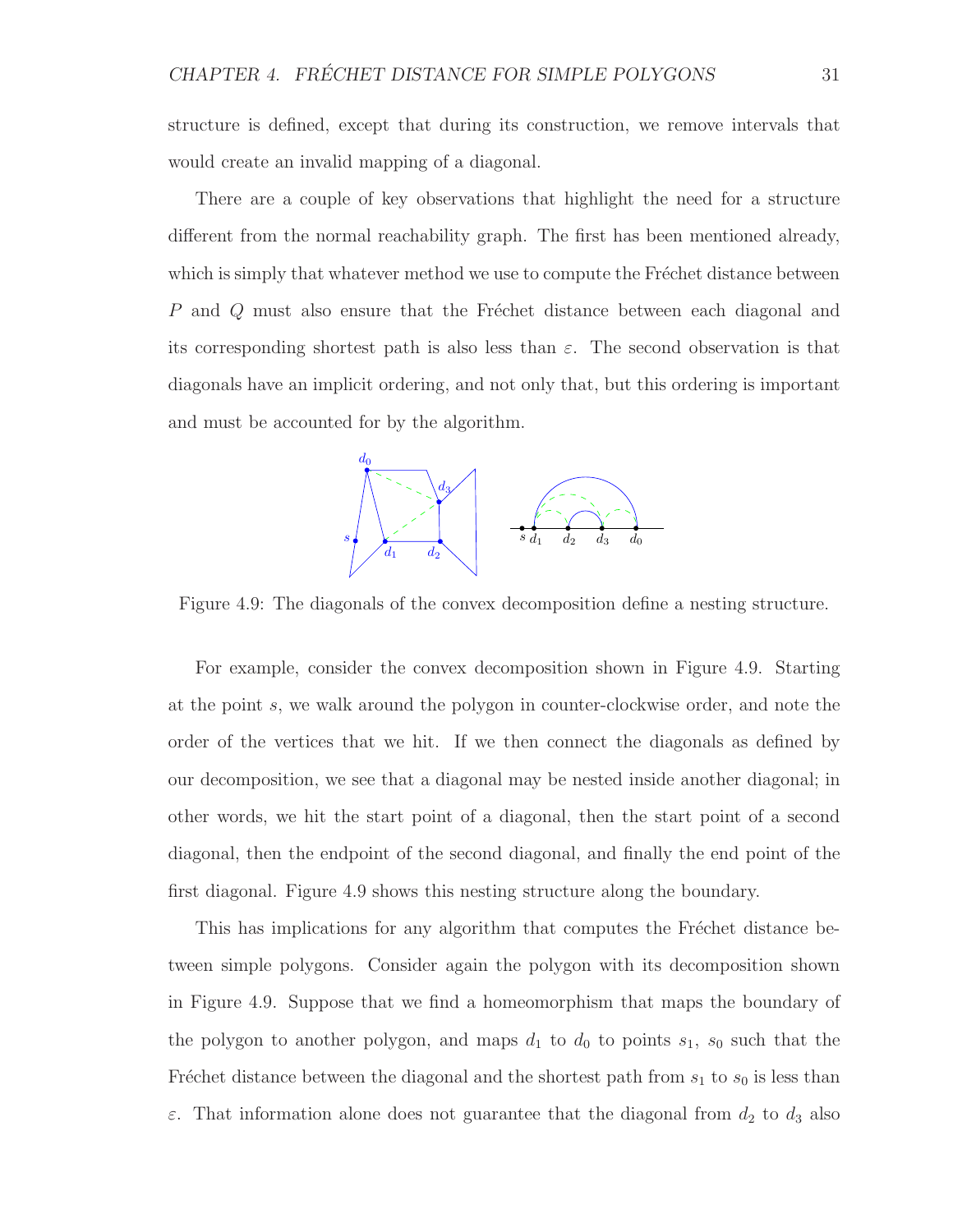maps to points connected by a shortest path within  $\varepsilon$ .

It is clear, then, that we must first find a mapping for the inner diagonal, and then find a mapping for the outer diagonal that respects the mapping of the inner. (One could, theoretically, go in the other direction, but it would only require more work — consider the case where one diagonal is nested within three larger diagonals; the inner diagonal would need to be checked and possibly modified three times).



Figure 4.10: The diagonals of the convex decomposition correspond to a set of columns in the free space.

Note that a diagonal in P corresponds to a set of columns in the free space (see Figure 4.10). This gives us a straightforward way to enforce our diagonal requirements for constructing the combined reachability graph. First, we must determine the diagonal nesting structure, then we proceed as normal, except instead of simply merging recursively, we merge according to the diagonal structure, so that inner diagonals are merged first.

#### **Theorem 4.13.** The nesting structure of the diagonals depends on the start point s.

The proof of Theorem 4.13 can be seen by considering Figure 4.10. This means that, given different start points, we will need to merge columns in a different order. The effects of this can be minimized by memoizing columns that have been merged and reusing them when appropriate.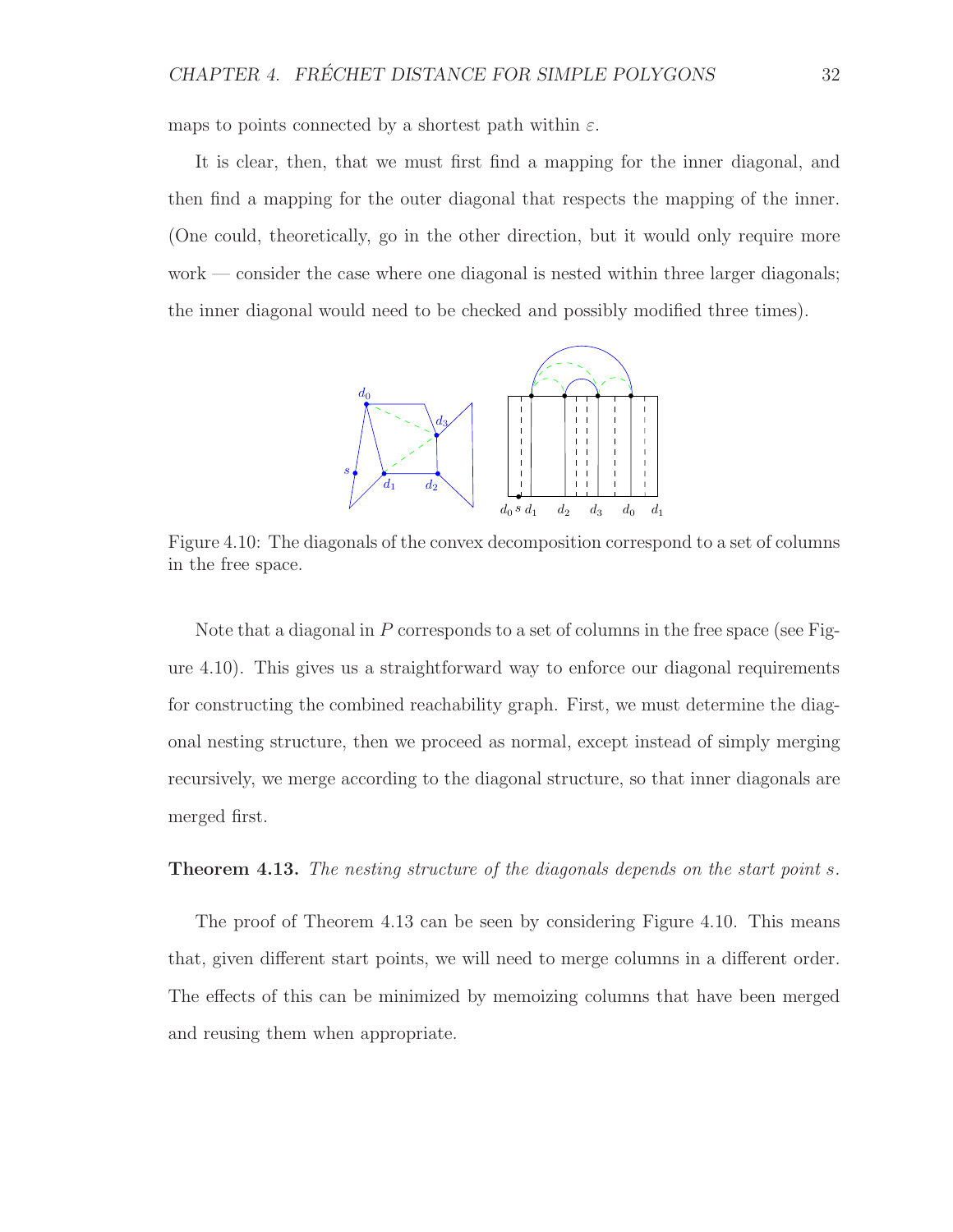#### 4.2.3 Algorithm

We are finally able to define an algorithm to compute the Fréchet distance between simple polygons.

#### Algorithm 4.1 Compute the Fréchet distance between simple polygons (decision problem)

Compute the convex decomposition of  $P$  with  $d$  diagonals and compute the free space diagram of the boundary curves of  $P$  and  $Q$ .

for all diagonals in the convex decomposition of  $P$  do

for all possible hourglasses for the given diagonal do

Decide if  $\delta_F$  (diagonal, shortest path)  $\leq \varepsilon$  for a shortest path in the hourglass

Store the result so that we can find valid intervals in  $O(1)$ .

end for

#### end for

for All columns of the reachability graph do

Merge according to the diagonal nesting structure.

Query for a feasible path

#### end for

Answer "yes" if a feasible path has been found, else "no"

The runtime for this approach is  $O(dT(n))$ , where d is the number of diagonals and  $O(T(n))$  is the time it takes to multiply two  $N \times N$  matrices [BBW07]. The matrix multiplication is used to compute the transitive closure of the reachable intervals when merging columns. The naïve implemention is  $T(n) = O(n^3)$ , but this can be improved using Strassen's algorithm to  $O(n^{\log_2 7}) = O(n^{2.807})$  [Str69]. There is an algorithm that has a time complexity of  $O(n^{2.37})$  [Vas11], however, it is difficult to impossible to implement and has huge constant factors.

If we allow that  $p = q = d = n$ , then the runtime for this algorithm is  $O(n^7)$ , or,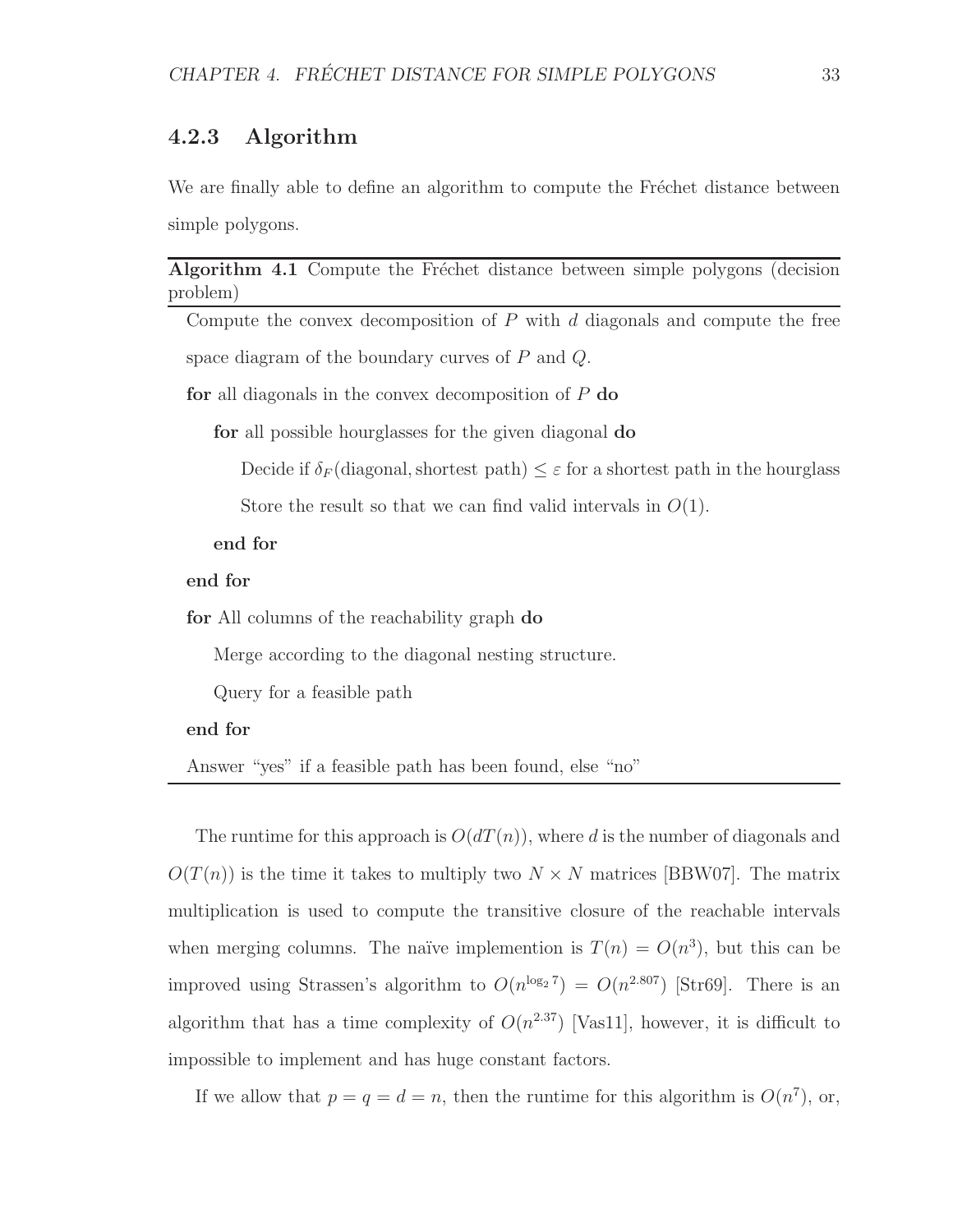using Strassen's algorithm,  $O(n^{6.614})$ .

# 4.3 Improved Algorithm for the Fréchet Distance for Simple Polgyons

In this section we develop an algorithm that improves the runtime of Algorithm 4.1 by a linear factor. It should be noted that for all of the algorithms mentioned above, it is impossible to actually recover the path through the free space from the reachability graph or the combined reachability graph; the only information available after building those structures is high and low pointers. The motivation for this algorithm came from a desire to recover an original path, which it does, and does so with the added benefit of being faster.

#### 4.3.1 Intervals, Revisited

In Definition 4.12 we defined intervals of type  $n, r,$  or  $s$ . These intervals were defined such that they could span multiple cells in the free space diagram, so that any given merge step in the algorithm could cause some of the intervals to change or split.

We begin by redefining our interval types so that they better encapsulate local, rather than global, free space information.

**Definition 4.14.** Given a cell  $C_{ij}$  of a free space diagram D, let B, T, L, and R be the bottom, top, left, and right boundaries of  $C_{ij}$ , respectively. Then we define the following types of intervals:

• type n, non-reachable: a connected subset  $I$  of a single edge of the boundary of L or B such that from no point on I can any point on on  $R \cup T$  be reached by a monotone path in  $F_{\varepsilon}$ .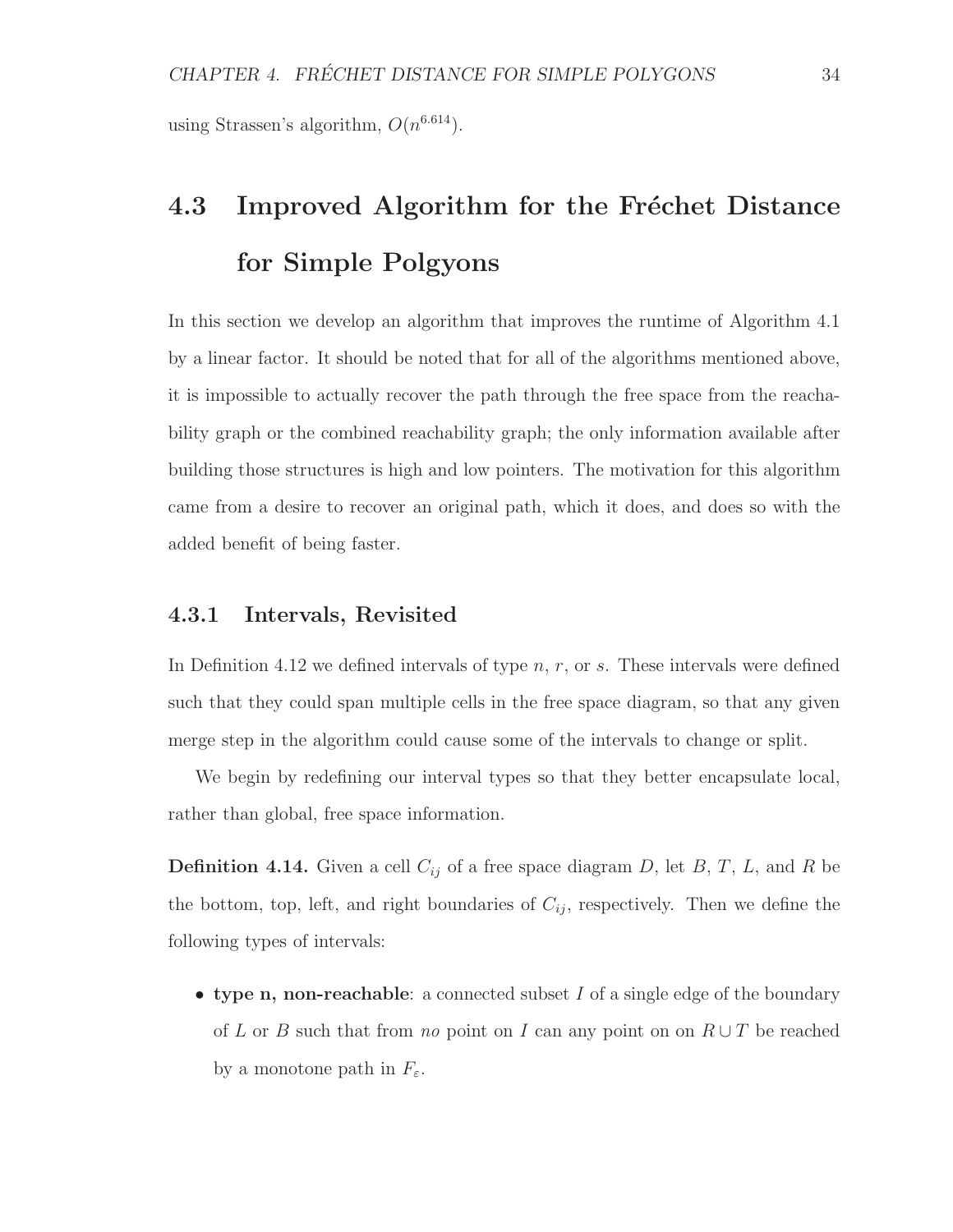• type c, combined-reachable: a connected subset I of a single edge of the boundary of L or B such that for any  $i \in I$ , there exists a monotone path from i to a point on  $R\cup T$  that lies completely within  $F_{\varepsilon}$ . Note that this is essentially an  $(s \cup r)$ -type interval.

We further define the corresponding intervals on R and T analogously, i.e., if a point in a c-type interval can reach a point in  $R \cup T$ , that point is part of a c-type interval, otherwise it is an n-type interval.



Figure 4.11: The c and n intervals for a single cell on  $L \cup B$ , and the corresponding intervals on  $R \cup T$ .

Figure 4.11 demonstrates that for a single cell  $C_{ij}$  of the free space, the c-intervals correspond exactly with intervals defined by  $F_{\varepsilon} \cap C_{ij}$ . The approach is the same as before; we have seen what intervals look like for a single cell and we wish to find a way to merge them so that we can use a divide-and-conquer approach to finding the c-intervals for the entire free space.

#### 4.3.2 Arrows

The merging step is considerably more involved in this case, so we introduce the notion of an *arrow*. The definition aids with the merging steps but will have several consequences which we explore in this section.

**Definition 4.15.** Given two c-intervals  $I_1$  and  $I_2$ , we define an arrow from  $I_1$  to  $I_2$ iff for any point  $s \in I_1$  there exists a monotone path to some point  $p \in I_2$ .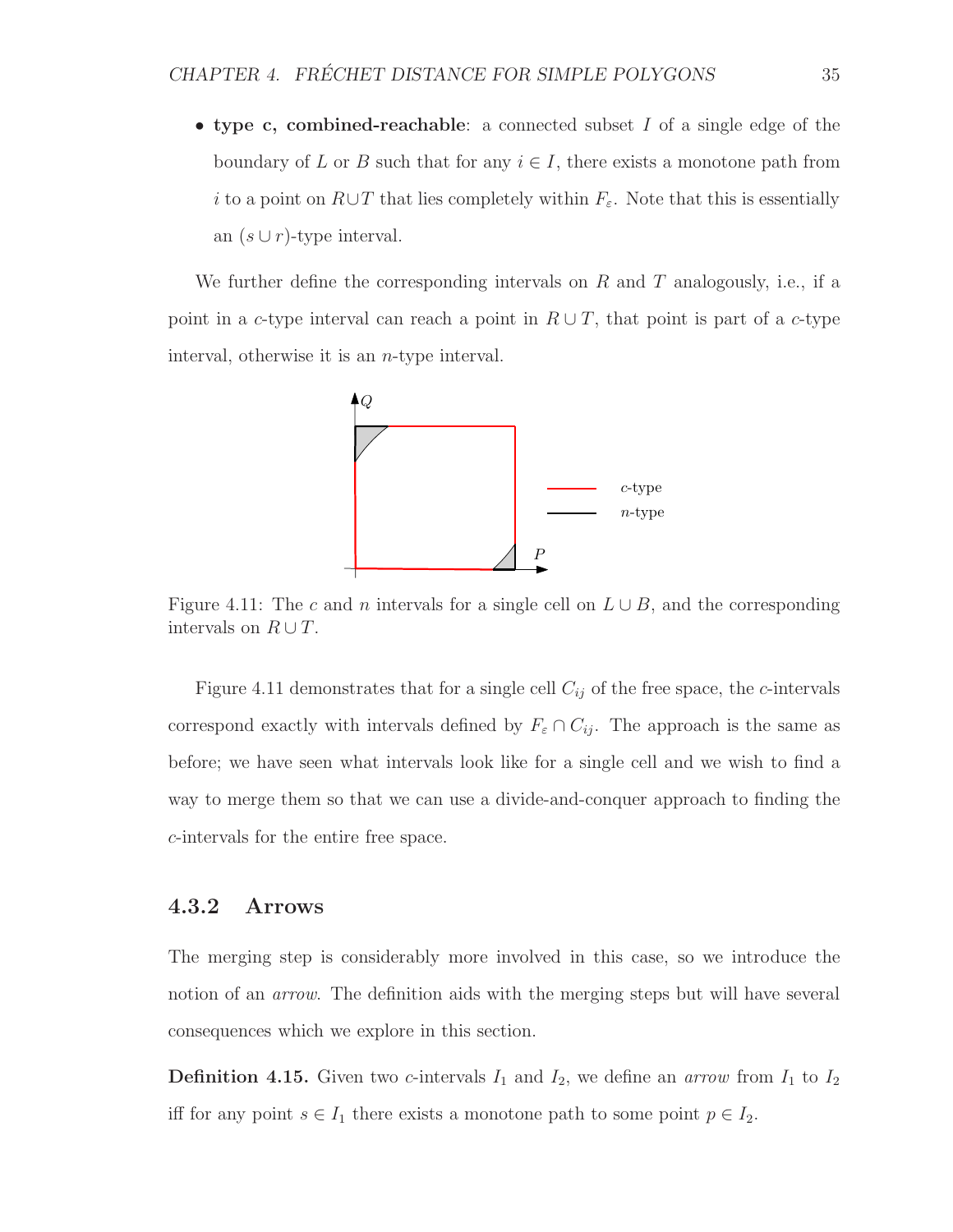It should be clear from the definition that an arrow can only exist if  $I_1$  lies on  $L \cup B$  and  $I_2$  lies on  $R \cup T$ . Recall that in this case, L, B, R, and T are defined locally, and therefore  $I_1$  and  $I_2$  can be in different cells. For a single cell, the arrows are as shown in Figure 4.12 below.



Figure 4.12: A single cell of the free space with arrows added.

#### Stacking

It's important to note that *c*-intervals can be *stacked* on top of one another. Suppose we have two adjacent cells in the free space diagram,  $C_1$  and  $C_2$ , such that there is a c-interval on  $L_1$ ,  $R_1$ ,  $L_2$ , and  $R_2$  each, which we will call  $l_1$ ,  $r_1$ ,  $l_2$ , and  $r_2$ , respectively. Further suppose that, ignoring their x-values,  $l_1 = r_1$  and  $r_2 \subset l_2$ . Now consider the arrows that these intervals define:

- There is an arrow  $A_1$  from  $l_1$  to  $r_1$ .
- There is an arrow  $A_2$  from  $l_2$  to  $r_2$ .
- There is an arrow A from  $I' \subset l_1$  to  $r_2$ .

Note that  $I'$  is a subset of  $I_1$ , which is what we mean by stacked: two c-intervals can occupy the same space on an interval, but the parts of  $R \cup T$  that they can reach are different (more precisely, they are defined with respect to a different  $R$  or  $T$ ). Figure 4.13 illustrates stacking.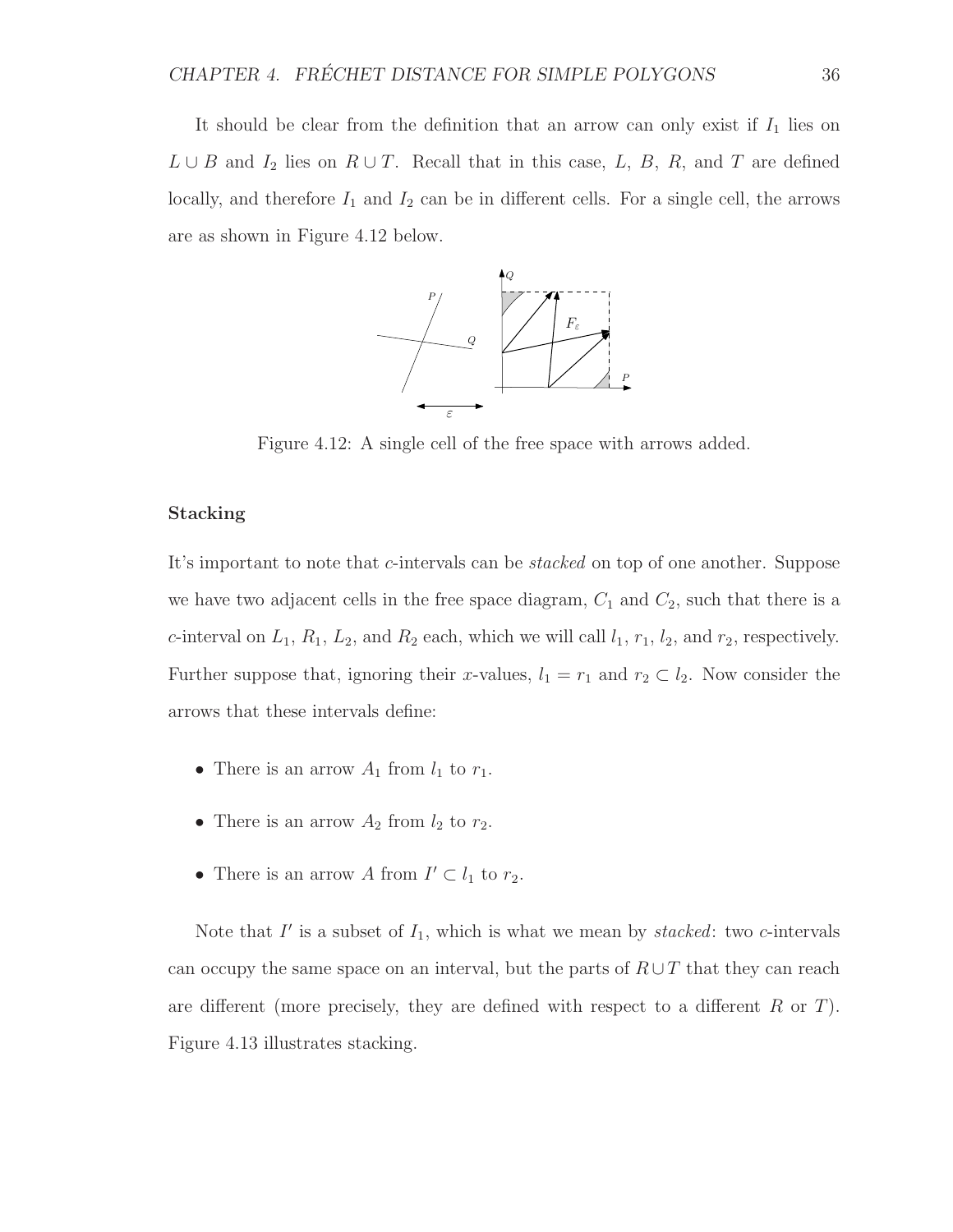

Figure 4.13: On the right,  $A$  is drawn in so that  $I'$ , the red interval, is stacked on top of  $I_1$ 

We would like to develop a way to determine A from  $A_1$  and  $A_2$  so that we ultimately have a way to merge cells. One of the key points of this approach is after we have A, we no longer need  $A_1$  or  $A_2$ . Any monotone path that would have passed first through  $A_1$  and then  $A_2$  is now entirely represented by the arrow A. (It should be noted, however, that this does not mean that stacking does not occur if we forget  $A_1$  and  $A_2$  immediately after merging — what if there was a path from  $l_1$  to  $t_2$ , a c-interval on  $T_2$ , that passes through  $r_1$ ?)

#### Sub-Arrows

A problem arises if we completely forget  $A_1$  and  $A_2$ , however, which is that we lose information about the boundary between  $C_1$  and  $C_2$ . Without that intermediate interval, we have no way to know what the path between  $I_b$  and  $r_2$  looks like. For this reason we define the notion of a *sub-arrow*, which we will discuss in Section 4.3.2.

An arrow could have two sub-arrows, both or either of which have subarrows themselves. This defines an *arrow tree* for any given arrow, such that the leaves of the arrow tree are precisely the arrows that span a single cell in the free space diagram.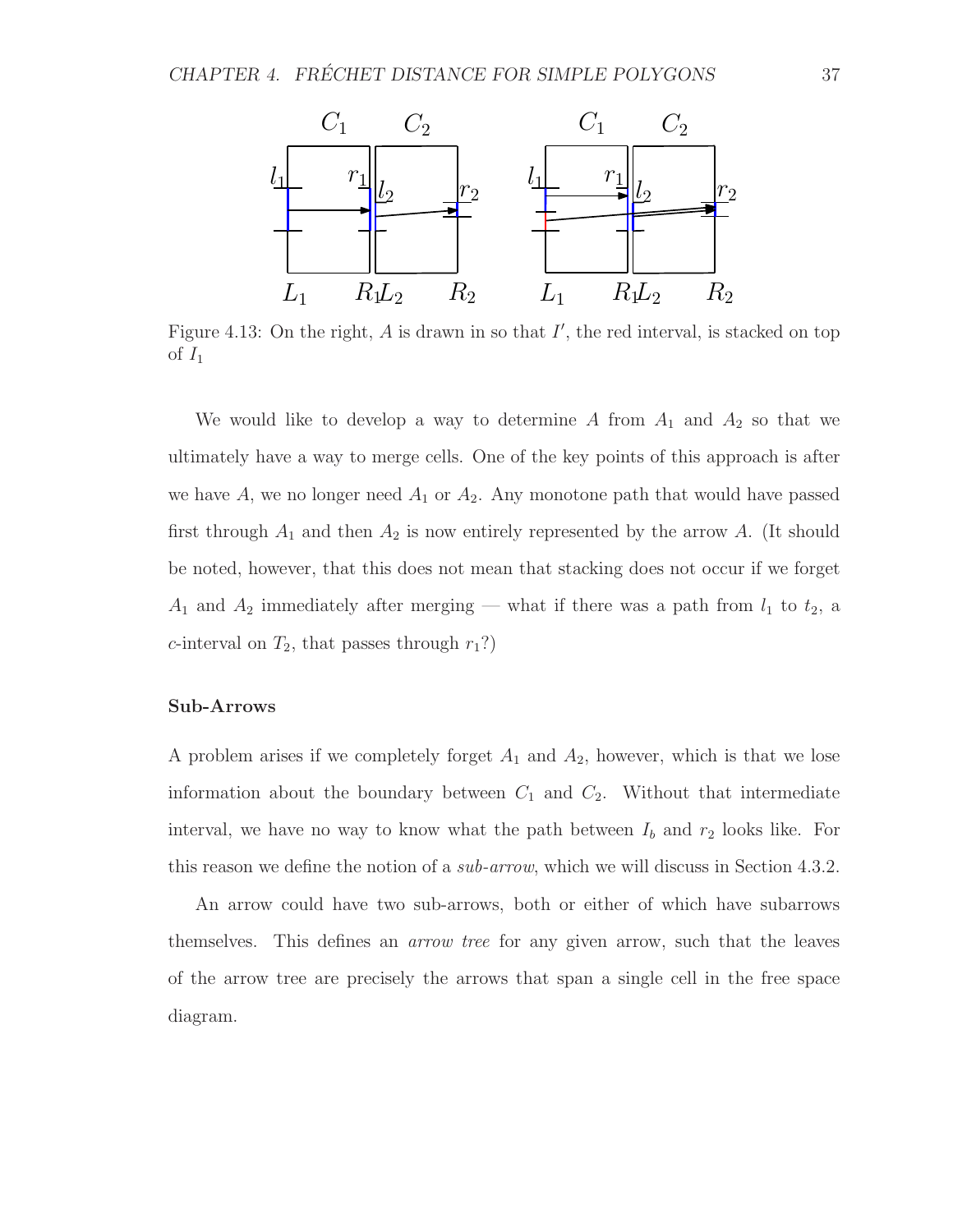#### Merging

It should be clear now that defining how to merge two cells together is the same as defining how to merge two arrows together: for every pair of arrows in adjacent cells, we merge them if necessary.



Figure 4.14: The arrows are merged and the new arrow has references to modified copies of the original arrows.

Suppose we have two adjacent cells (either or both of which may have been merged from other cells) in the free space diagram,  $C_1$  and  $C_2$  such that there is an arrow A<sub>1</sub> from  $l_1$  to  $r_1$  and an arrow  $A_2$  from  $l_2$  to  $r_2$ . If  $r_1 \cap l_2$  is nonempty, we define the merged arrow A by way of two sub-arrows  $A'_1$  and  $A'_2$  such that  $A'_1$  ends at, and  $A_2'$  $\frac{1}{2}$  starts at  $r_1 \cap l_2$ .  $A'_1$  $\frac{1}{1}$  starts from the same interval that A starts and  $A_2'$  $\frac{7}{2}$  ends at the same interval A ends at. Note that the start and end intervals of A come from the definition of an arrow; and the c-intervals defined by A can be modified by the interim interval,  $r_1 \cap l_2$ .

After merging,  $A_1$  or  $A_2$  may need to be kept. Consider the example in Figure 4.15, and note that the gray arrows were used to construct the blue arrows. If we removed the gray arrows before merging the other arrows, we would not end up with every blue arrow that we should. After two cells have been merged, however, the gray arrows are no longer necessary.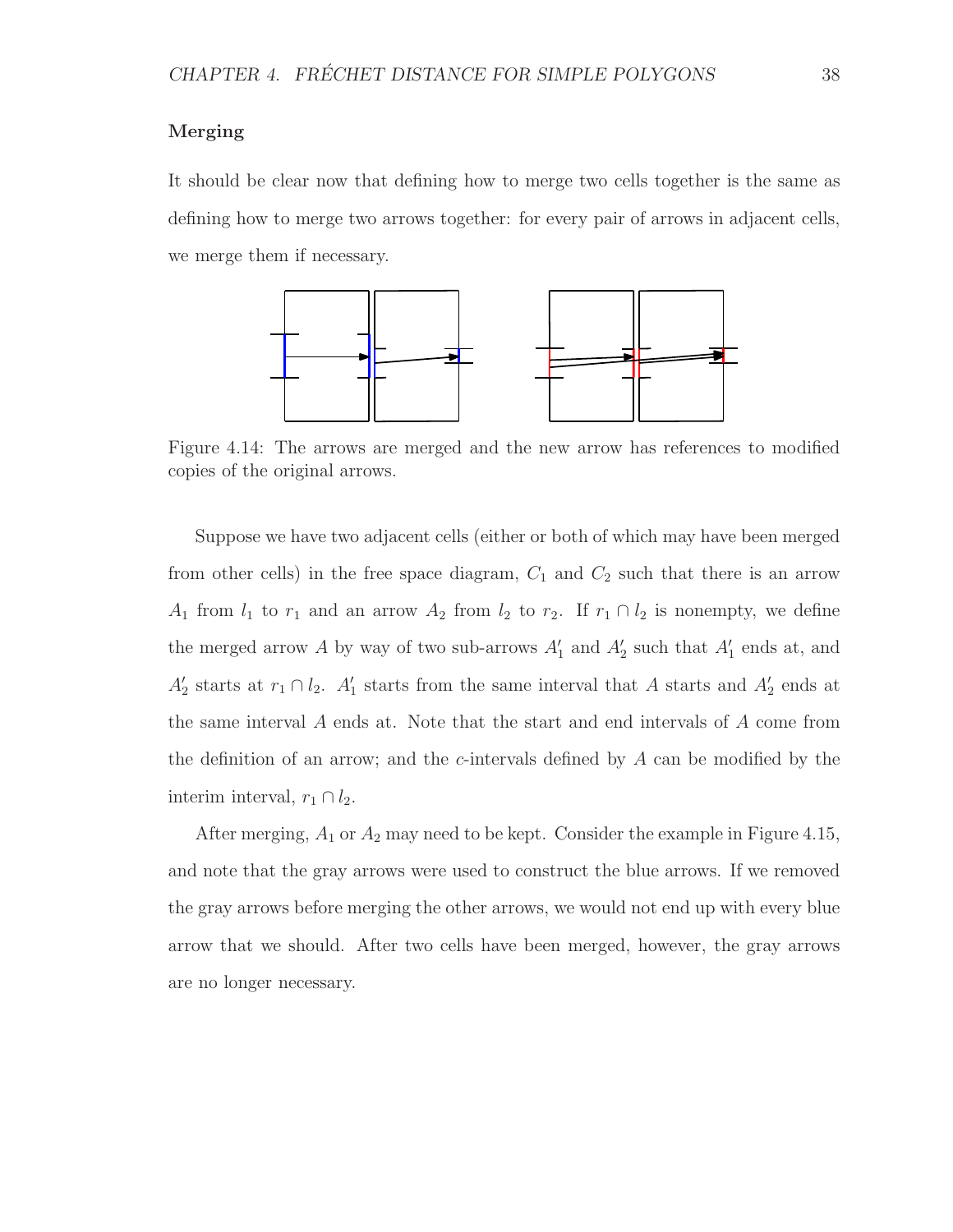

Figure 4.15: Two cells after merging arrows. The blue arrows are new, the gray arrows are removed.

The idea that not all arrows need to be kept is the basis for our later runtime analysis. It allows us to argue about the combinatorial complexity of intersecting c-intervals without the number of comparisons becoming exponential. This will be discussed in depth in Section 4.3.4.

We note, here, that the above merging strategy means that two arrows cannot be merged in constant time. The time it takes to merge will be proportional to the number of sub-arrows, which is in the worst case  $O(p+q)$ .

It may be apparent that, when merging large numbers of cells together, there may be multiple arrows that point from the same start interval (or subset of the same start interval) to the same end interval (or subset of the same end interval). We would like to ensure that, in a case like that, we can pick exactly one of those arrows to keep without losing any information for the decision problem.

**Theorem 4.16.** Suppose there exists two arrows A and B such that both start from the same side of the one cell and end on the same side of another cell. It suffices to keep only the arrow whose final interval is the largest.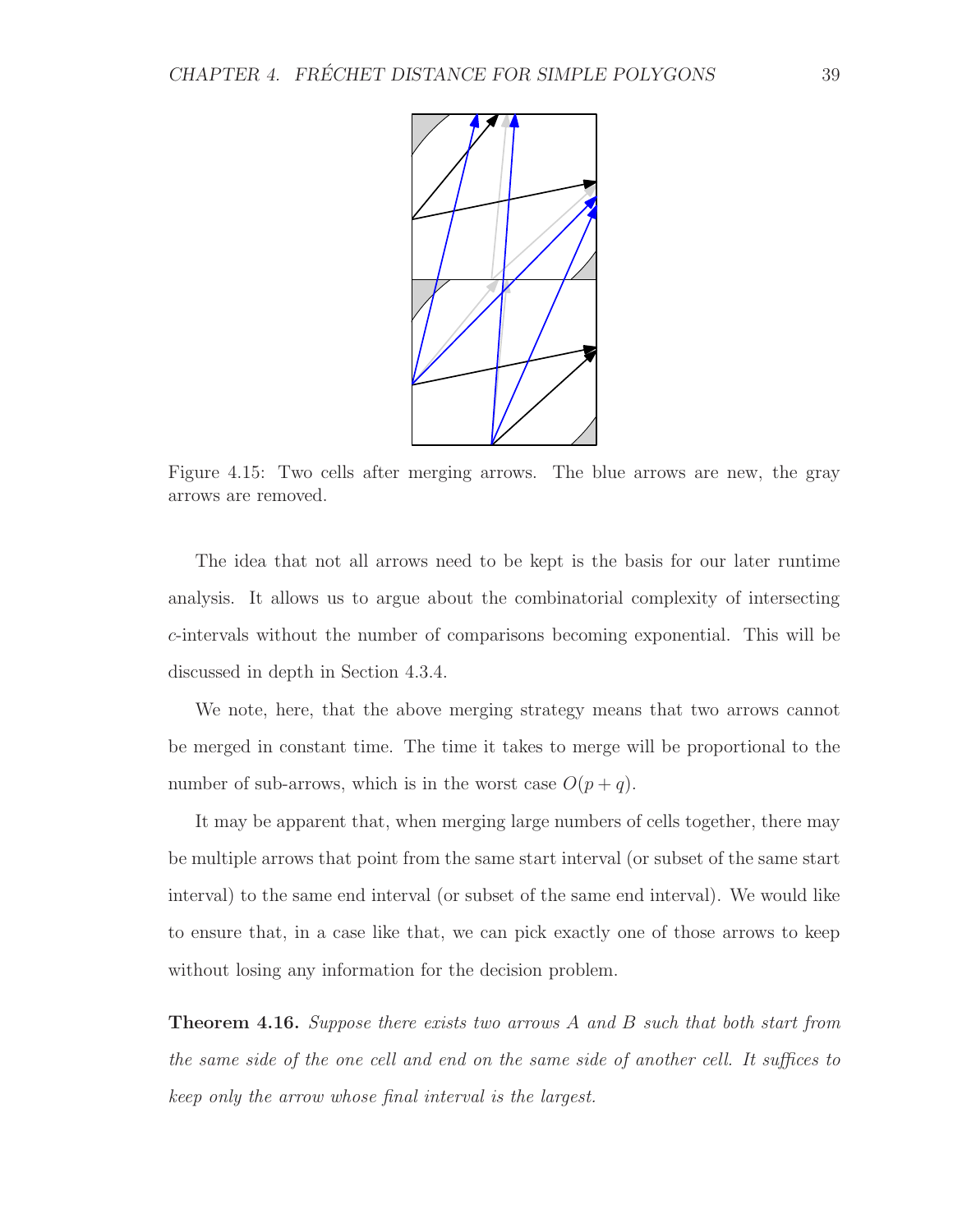*Proof.* Assume that the end interval E is on the right side of the final cell, let  $I \subseteq E$ be the final interval of A and let  $J \subseteq E$  be the final interval of B, without loss of generality. There are three cases:

- 1. A and B both pass through (i.e., the path they define must pass through) the bottom interval of the final cell. Then  $I = J = E$ , and we can pick either to keep. However, this can never happen, because if A and B both pass through the bottom, then one of the two would have been invalid earlier.
- 2. A passes through the bottom interval of the final cell, and B passes through the left interval of the final cell. Then  $I = E$  and  $J \subseteq I$  is connected. Then we keep A over B always, and we are still guaranteed a monotone path through the free space between the same intervals.
- 3. A and B both pass through the left side of the final cell. Then either  $I \subseteq J$  or  $J \subseteq I$ , and we keep the arrow of whichever is larger. However, this can never happen, because if A and B both pass through the left, then one of the two would have been invalid earlier.

#### $\Box$

Theorem 4.16 gives us an equivalence between the maximum number of distinct arrows that could represent monotone paths, and the maximum number of distinct arrows that point monotonically from edges of the free space diagram. I.e., if there is a possible path between two intervals in the free space, it suffices to count only one arrow between them.

#### 4.3.3 Diagonals

We discussed before how diagonals correspond to columns in the free space, and that they must be merged in a specific order. The switch from intervals and pointers to arrows does not change this requirement.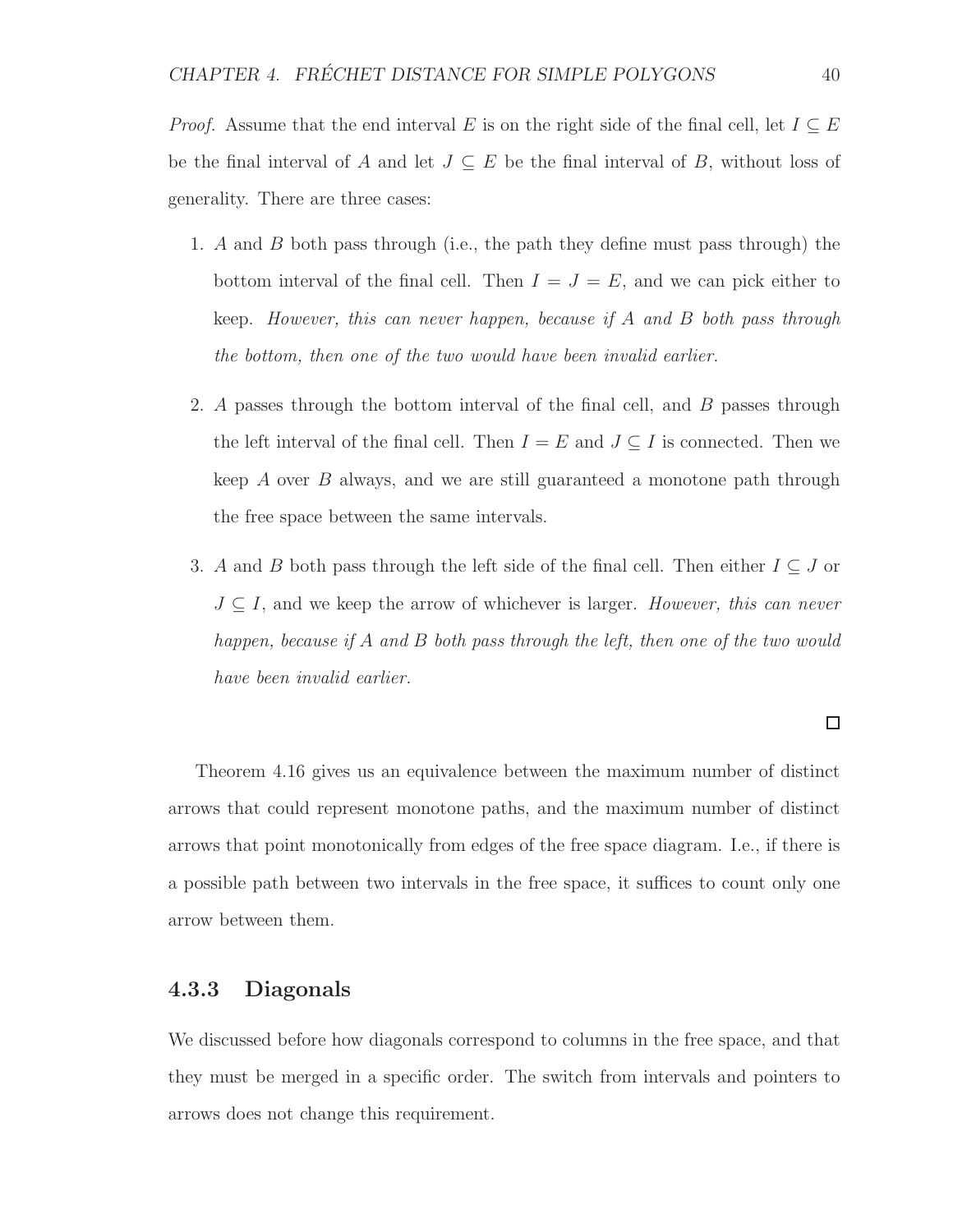

Figure 4.16: The diagonals drawn over the free space, which corresponds to the nodes of the diagonal tree.

We define a *diagonal tree* to be a tree structure that encodes an ordering of the diagonals such that a depth-first traversal of the tree yields the correct merge order. Figure 4.16 shows how a diagonal tree might look with respect to a given diagonal nesting structure.

Note that we can populate the tree in  $O(p)$  time. There are p nodes, d of which are true diagonals, and  $p - d$  of which are not true diagonals but aid in the correct merge order (i.e., no shortest path checks must be performed).

#### 4.3.4 Runtime Preliminaries

Before we give the full algorithm and its runtime, we consider smaller parts of the algorithm and compute the runtimes of those parts first. When the final algorithm is presented, it should be easy to cross-reference with this section.

The analyses below are not complicated — they are, for the most part, counting arguments — but they are somewhat involved. For the following, assume that we are working with two polygons  $P$  and  $Q$  with  $p$  and  $q$  vertices, respectively.

#### Merging a Column of Cells

The naïve approach to merging a column of cells vertically would simply be to check every arrow in the *i*th cell against every arrow in the  $(i+1)$ <sup>th</sup> cell for every  $0 \le i \le q$ . This would yield an undesirable runtime, and it forgets what we've already shown,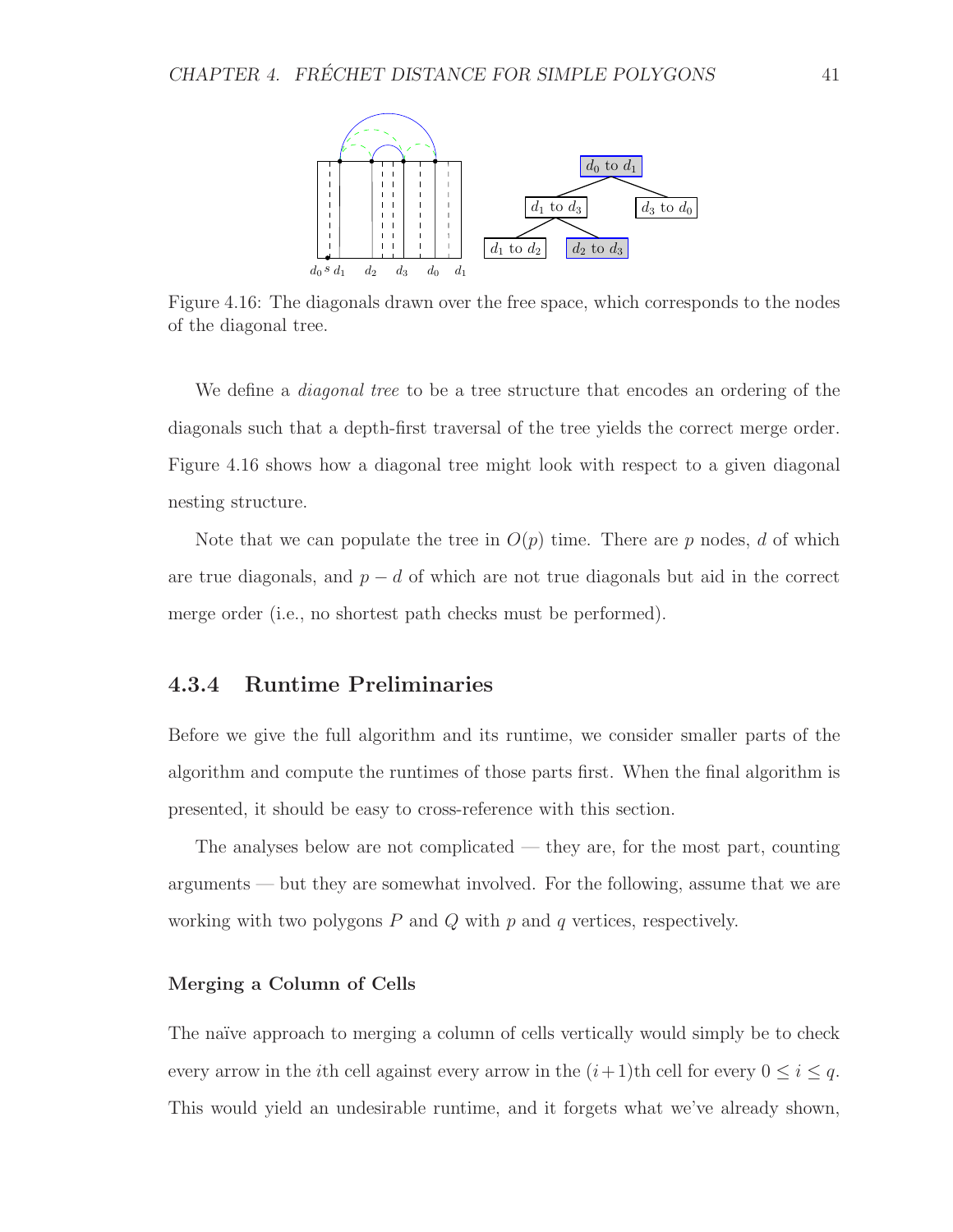which is that after merging two cells, some are no longer needed.

The approach is to count how many arrows remain after merging a column of cells of height q. By height, we mean the number of vertical cells spanned by the arrow. By enumerating all of the arrows that are possible after a column is merged, we will know how many interval comparisons are actually necessary for merging a column.



Figure 4.17: A column of height  $q$  with top, bottom, and middle arrows drawn in. Arrows of height q omitted.

We introduce a notion of top, bottom, and middle arrows. For a column of height q and arrows of height  $h < q$ , top arrows are those that end in the top cell, bottom arrows are arrows that begin in the bottom cell, and the rest are middle arrows. The distinction makes counting easier, which we will see in a moment. Figure 4.17 shows an example of a top, middle, and bottom arrow. Note that for  $h = q$ , it is unclear how to classify the arrows; for this reason we remove them from our analysis, noting that there are always at most four arrows of height  $q$  in a given column.

For every  $h < q$  there are at most two top arrows, one for the top and right sides each of the top cell. Similarly, for every  $h < q$ , there are at most two bottom arrows, one for the bottom and left sides each of the bottom cell. See Figure 4.17 for an illustration. Therefore there are are a total of  $4(q-1)$  bottom and top arrows for a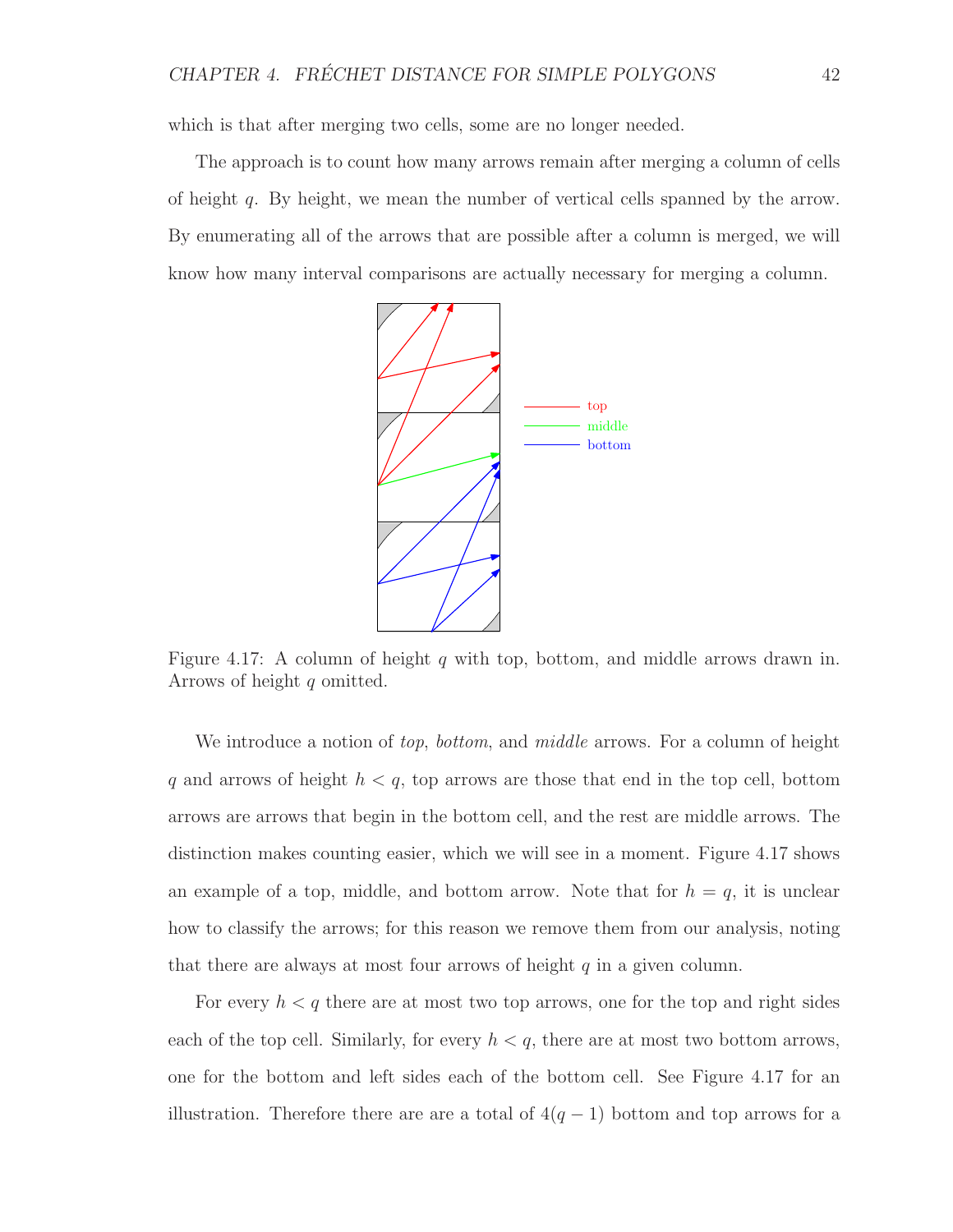single column.



Figure 4.18: A column of height q showing how many middle arrows of height 1 and 2 can fit.

Counting the middle arrows requires some small amount of work. No arrows of height q or  $q - 1$  can fit in a column. However, we can fit one arrow of height  $q - 2$ , two arrows of height  $q-3$ , three arrows of height  $q-4$ , and so on, until we see that we can fit  $q-1$  middle arrows of height  $q-2$ . See Figure 4.18 for a visual representation of how arrows "fit." The number of middle arrows that can fit in a column of height  $q$  is then

$$
\sum_{1}^{q-2} k = \frac{1}{2}(q-1)(q-2)
$$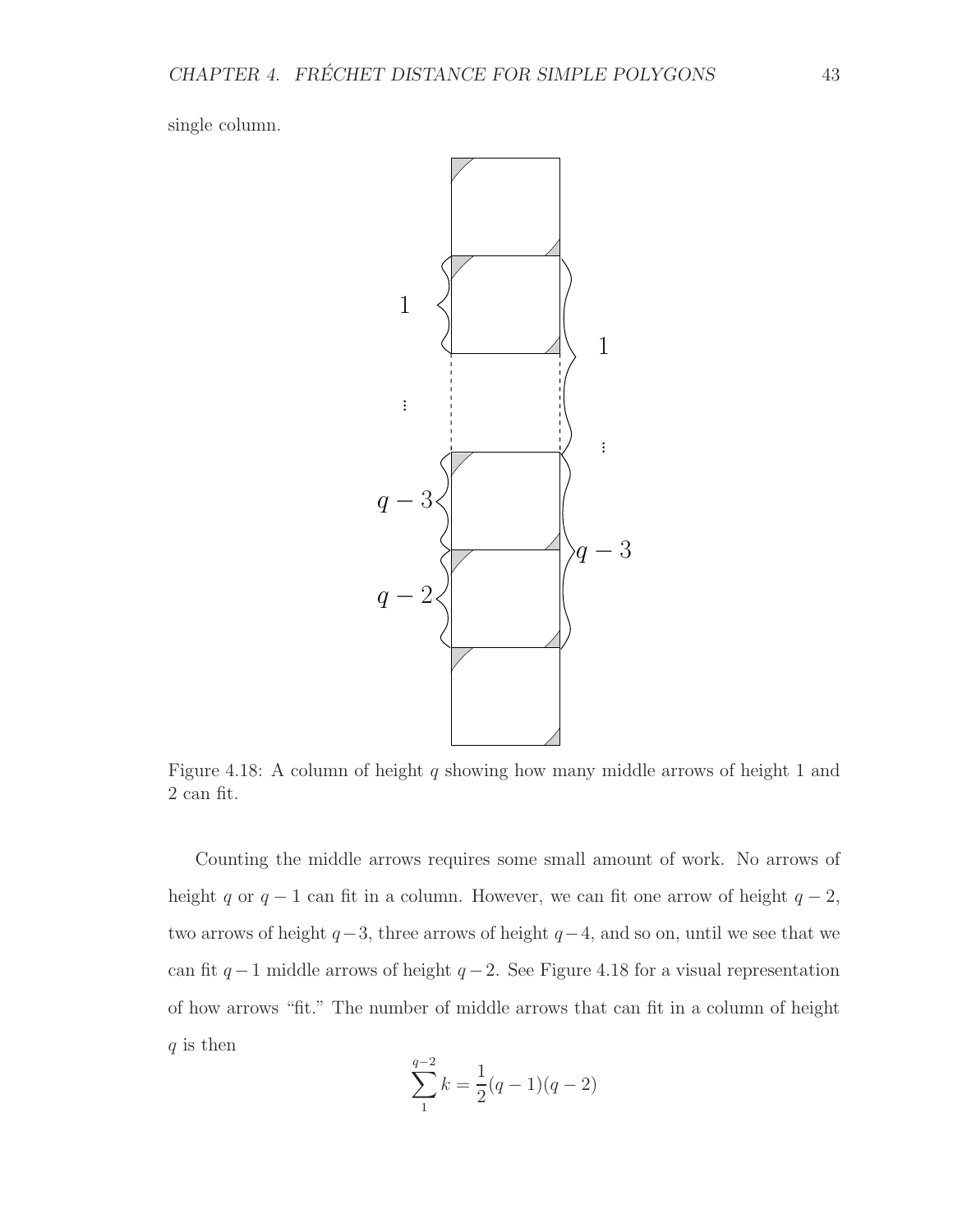Therefore see see that for a column of height  $q$ , we have that the number of arrows is  $4+4(q-1)+\frac{1}{2}(q-1)(q-2)$ , which is  $O(q^2)$ .

Merging a column of cells must therefore require  $O(q^2)$  arrow merges. As stated before, two arrows cannot be merged in constant time, since their arrow trees must be appropriately modified to enforce monotonicity. In a single column of cells, the maximum number of leaves in the arrow tree (and therefore the maximum number of nodes in the tree as well) is  $O(q)$ .

Thus a columns of cells requires  $O(q^2)$  arrow merges which each costs  $O(q)$  each, so that the expected runtime for merging a single column of cells is  $O(q^3)$ .

#### Merging Two Columns of Cells

Now that we know how long it takes to merge a single column of cells, we wish to know how long it takes to merge two adjacent columns of cells, and, further, that this time does not increase on consecutive column merges.



Figure 4.19: Counting how many arrows enter and exit at each row. Some arrows have been drawn in for reference.

The proof, as before, is a counting argument, though we take a slightly different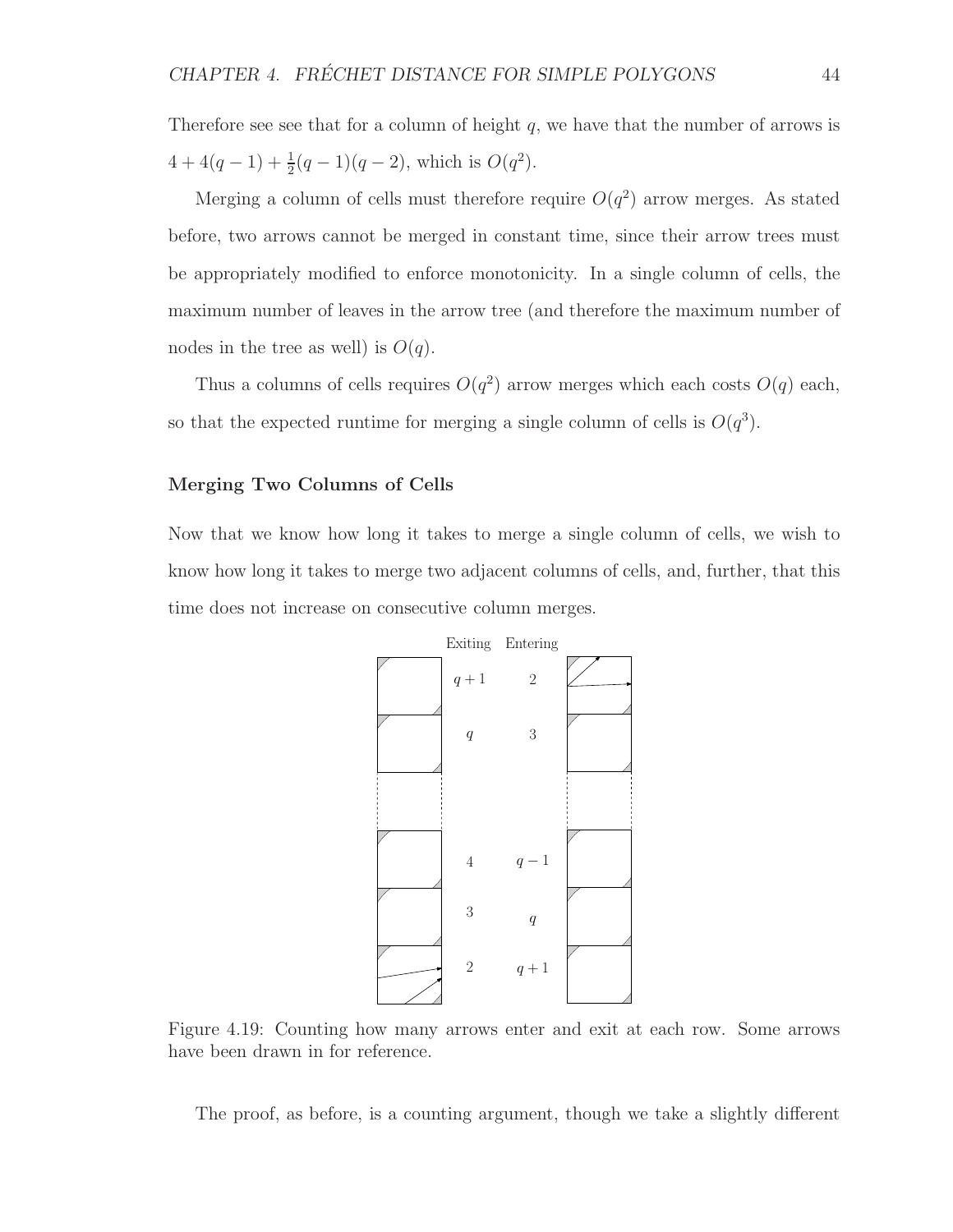approach. If we have two columns of cells, and we count the number of arrows exiting and entering at each row, then we know how many arrows might intersect, and therefore how long it will take to merge.

We assume that our columns are already merged as described in the previous section. It is a fairly simple matter to enumerate the number of arrows entering on the left side of each cell and exiting on the right side of each cell. Figure 4.19 illustrates the situation, and Table 4.1 shows exactly how many arrows enter and exit each row, and the product of the two, which is the total number of arrows to be checked per row.

|       |                                    | $ q-1 $ $q-2$ | $\begin{vmatrix} q-3 & \cdots \end{vmatrix}$ | $\overline{2}$ |                  |
|-------|------------------------------------|---------------|----------------------------------------------|----------------|------------------|
| enter |                                    |               |                                              | q              | $q+1$            |
| exit  | $q+1$                              | $q-1$         | $q-2$                                        | 3              |                  |
|       | checks $2(q+1)$ 3q $4(q-1)$ 5(q-2) |               |                                              |                | $3q \mid 2(q+1)$ |

Table 4.1: Number of arrows entering and exiting at each row.

It is clear from Table 4.1 that the total number of arrow merges required for merging two columns is

$$
\sum_{k=2}^{q+1} k(q - (k-3)) = \frac{1}{6}(q^3 + 9q^2 - 16q - 12)
$$

Therefore merging two columns requires  $O(q^3)$  arrows to merged. As before, the time to merge two arrows is not constant, but in this case each arrow tree has a maximum of  $p + q$  leaves. Therefore the time two merge two columns is  $O(q^3(p+q))$ .

It is important to make the point that, although we have shown that merging two columns takes  $O(q^3(p+q))$ , we have not shown that successive merges do not increase the runtime. In other words, we need to demonstrate that merging 3 columns takes asymptotically the same time as simply merging 2 columns.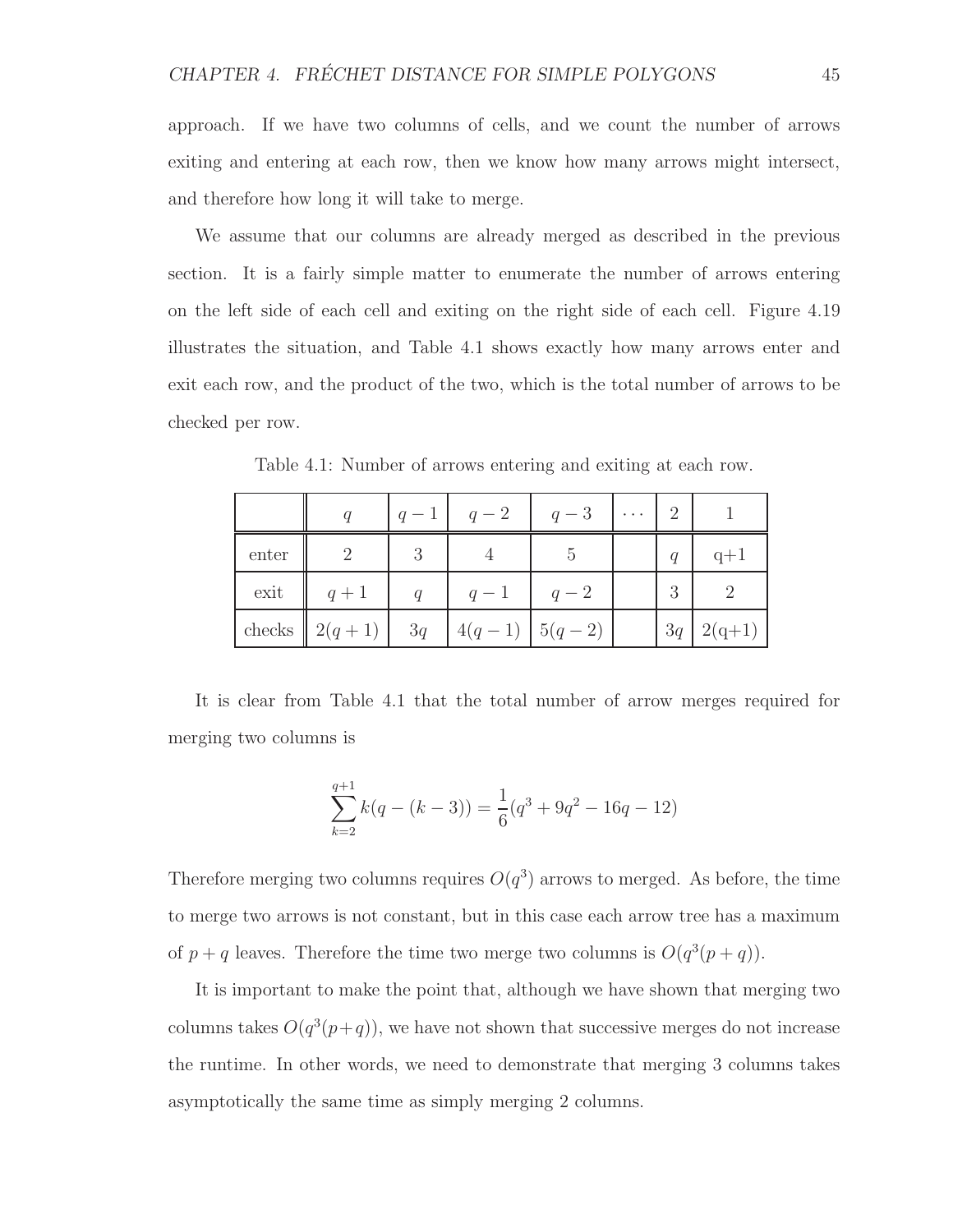

Figure 4.20: Counting how many arrows enter and exit at each row for pre-merged columns. Some arrows have been drawn in for reference.

The proof follows the same argument as before. We assume we have two columns already merged and wish to merge a third with it. We again count how many arrows enter and exit at each row; we know these values for a single column of height  $q$ and so must only count how many arrows enter and exit the pre-merged columns. Figure 4.20 enumerates these arrows explicitly by height and width of the arrow.

We can see from Figure 4.20 that we have the same relationship as before, in fact the same numbers as before increased by a constant factor. However, this constant factor depends on the number of previously merged columns, and therefore on p.

If we merge one column onto two pre-merged columns (either on the left or right, order doesn't matter), then we find the following number of arrow checks:

$$
\sum_{k=2}^{q+1} k(q - (k - 4))
$$

For completeness' sake, merging the pth column onto  $p+1$  pre-merged columns takes:

$$
\sum_{k=2}^{q+1} k(q - (k - (p+1))) = \frac{1}{6}q(3p(q+3) + q^2 + 3q - 4)
$$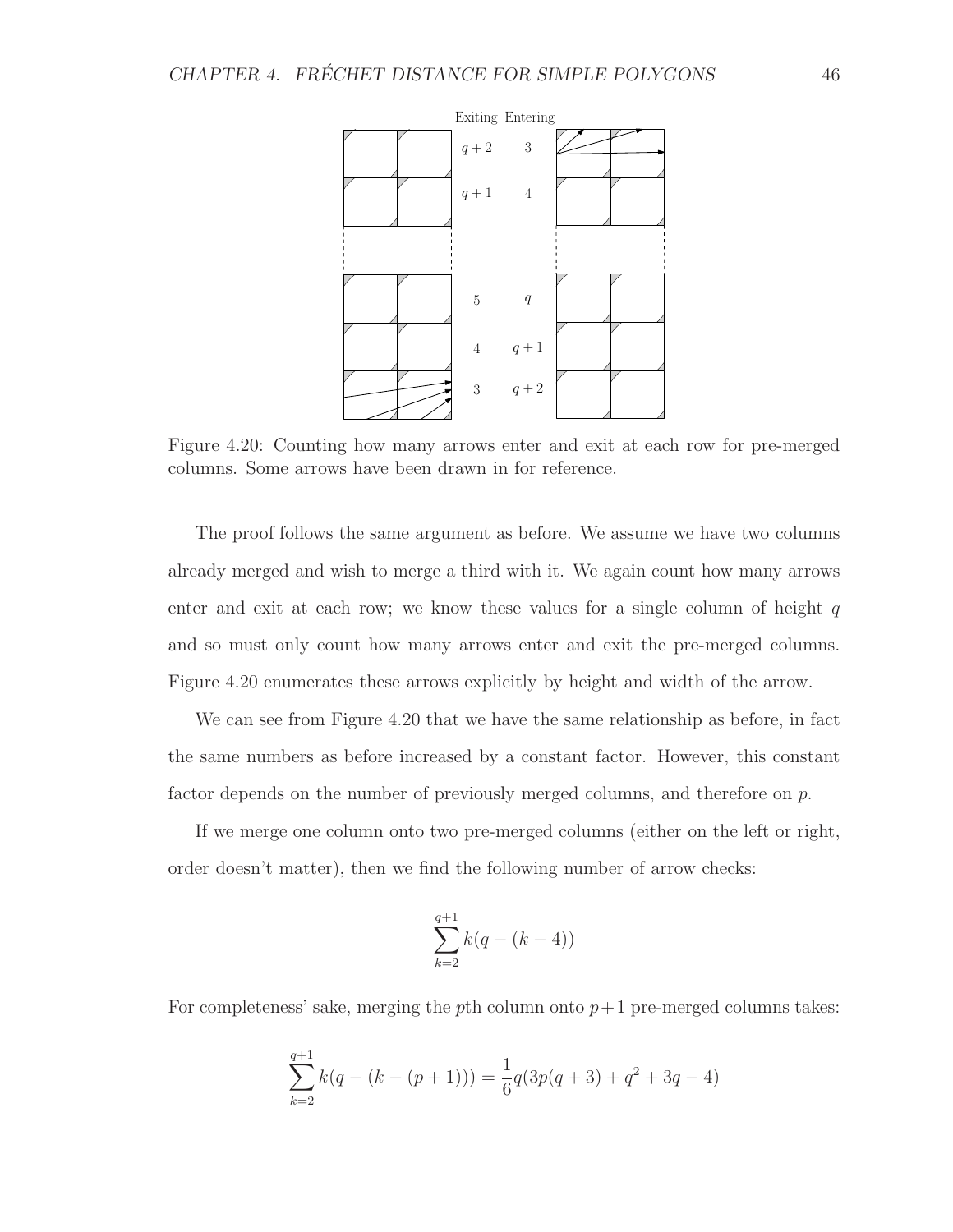We can then sum over all merges:

$$
\sum_{j=3}^{p+1} \sum_{k=2}^{q+1} k(q - (k - (2+j))) = \frac{1}{12} q(3p^2(q+3) + p(2q^2 + 21q + 37) - 2(q^2 + 12q + 23))
$$

so that the total number of arrow checks for merging p columns is  $O(q^2p^2+q^3p)$ .

We noted earlier that the each arrow merge takes  $O(p+q)$  in the worst case; however, the worst does not occur in every merge. We would then like to include the cost of merging arrows in the overall runtime calculation.

Note that the maximum number of leaves that an arrow tree can have is  $q + m$ where  $m$  is the number of already merged columns. Using our previous notation,  $m = j - 2$ . Therefore the total runtime for merging all of the arows in p columns is

$$
\sum_{j=3}^{p+1} \sum_{k=2}^{q+1} (q + (j-2))(k(q - (k - (2+j)))) =
$$
  

$$
\frac{1}{6}q(p^3(q+3) + p^2(2q^2 + 9q + 7) + p(q^3 + 10q^2 + 13q - 10) - q(q^2 + 12q + 23))
$$

which is  $O(q^2p^3 + p^2q^3)$ . This is the runtime for merging p columns together.

### 4.3.5 Algorithm

We now know everything we need to perform an analysis of an arrow-based algorithm.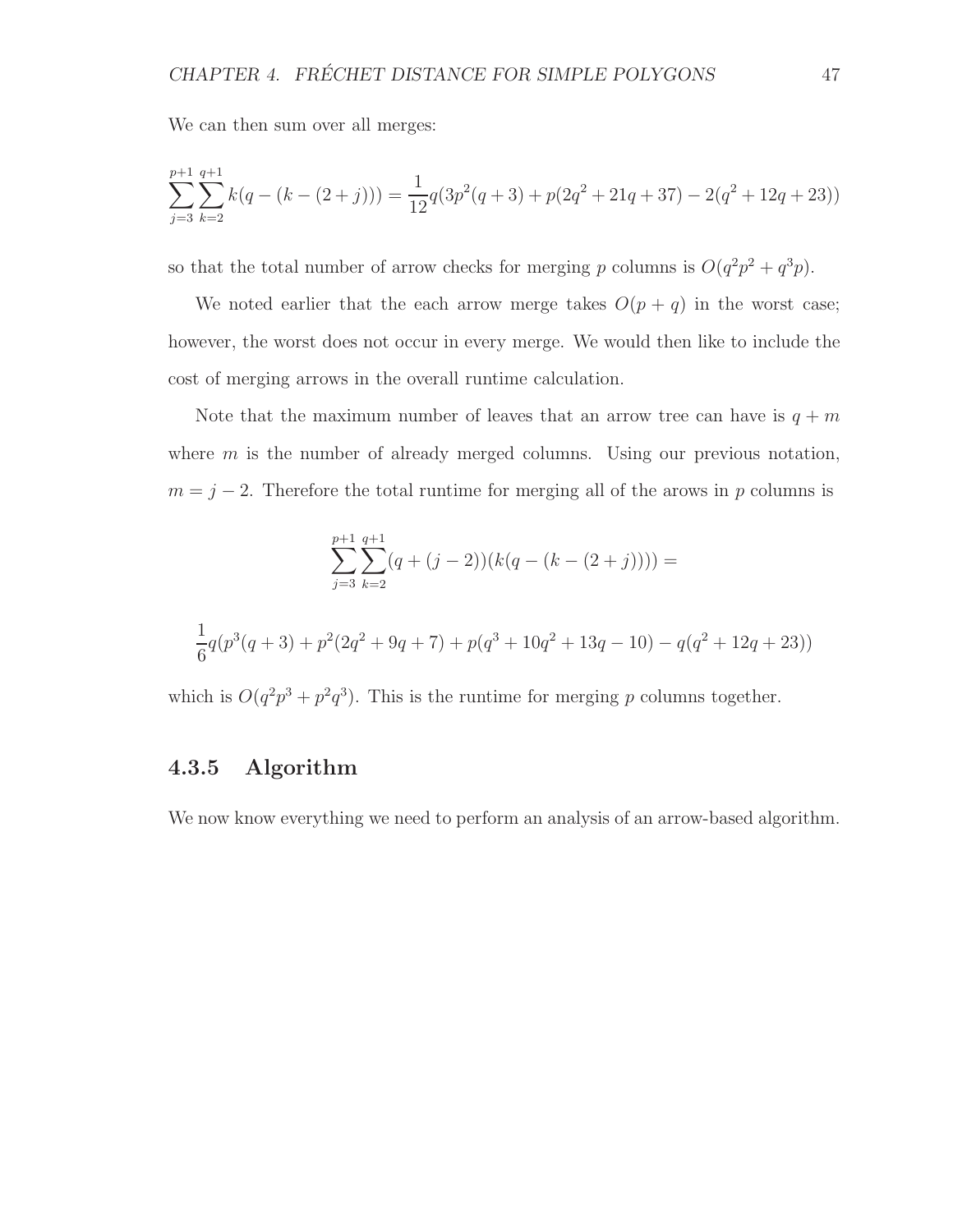Algorithm 4.2 Compute the Fréchet distance between simple polygons (decision problem)

Compute the convex decomposition of  $P$  with  $d$  diagonals and compute the free space diagram of the boundary curves of  $P$  and  $Q$ .

for all diagonals in the convex decomposition of  $P$  do

for all possible hourglasses for the given diagonal do

Decide if  $\delta_F$  (diagonal, shortest path)  $\leq \varepsilon$  for a shotest path in the hourglass

Store the result so that we can find valid intervals in  $O(1)$ .

end for

#### end for

for all columns in the free space do

Merge column down

Record feasible start points

Build the diagonal tree if a feasible point exists

#### end for

for every diagonal tree do

Walk each tree, merge columns, perform shortest path checks if necessary

#### end for

for every remaining arrow do

Check if arrow spans  $P$  and  $Q$ , if so, a feasible path has been found

#### end for

Answer "yes" if a feasible path has been found, else "no"

Algorithm 4.2 is dominated by the merge step. There are  $d$  diagonal trees, each with p columns which need to be merged. Each merging of p columns takes  $O(q^2p^3 +$  $p^2q^3$ ) time. We assumed, as before, that we can pre-compute the diagonal-to-hourglass mappings so that they can be determined in constant time. Therefore the total runtime is  $O(d(q^2p^3 + p^2q^3))$ .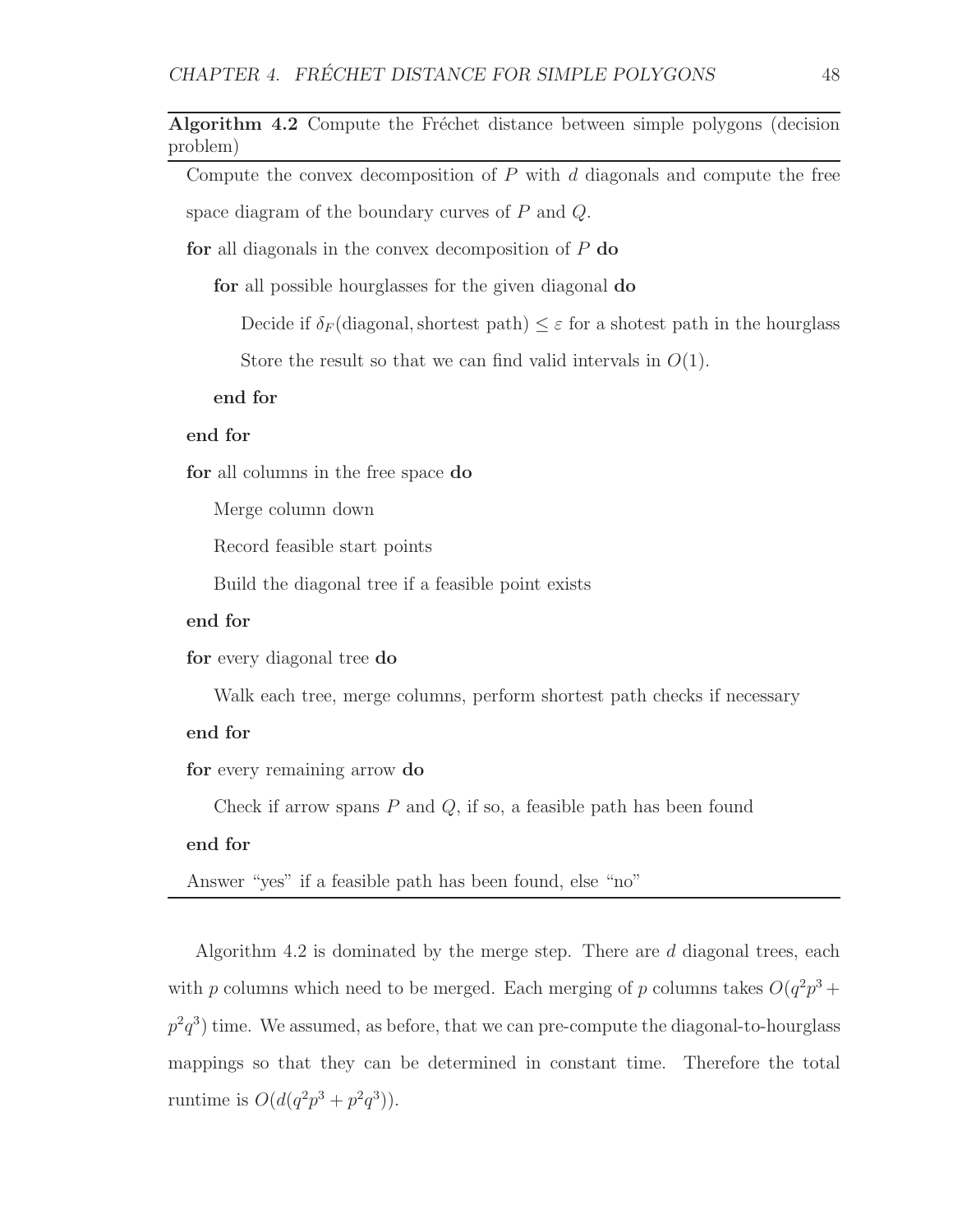If we allow that  $p = q = n$ , this algorithm has a runtime of  $O(n^6)$ , which is (at most) a linear factor faster than Algorithm 4.1.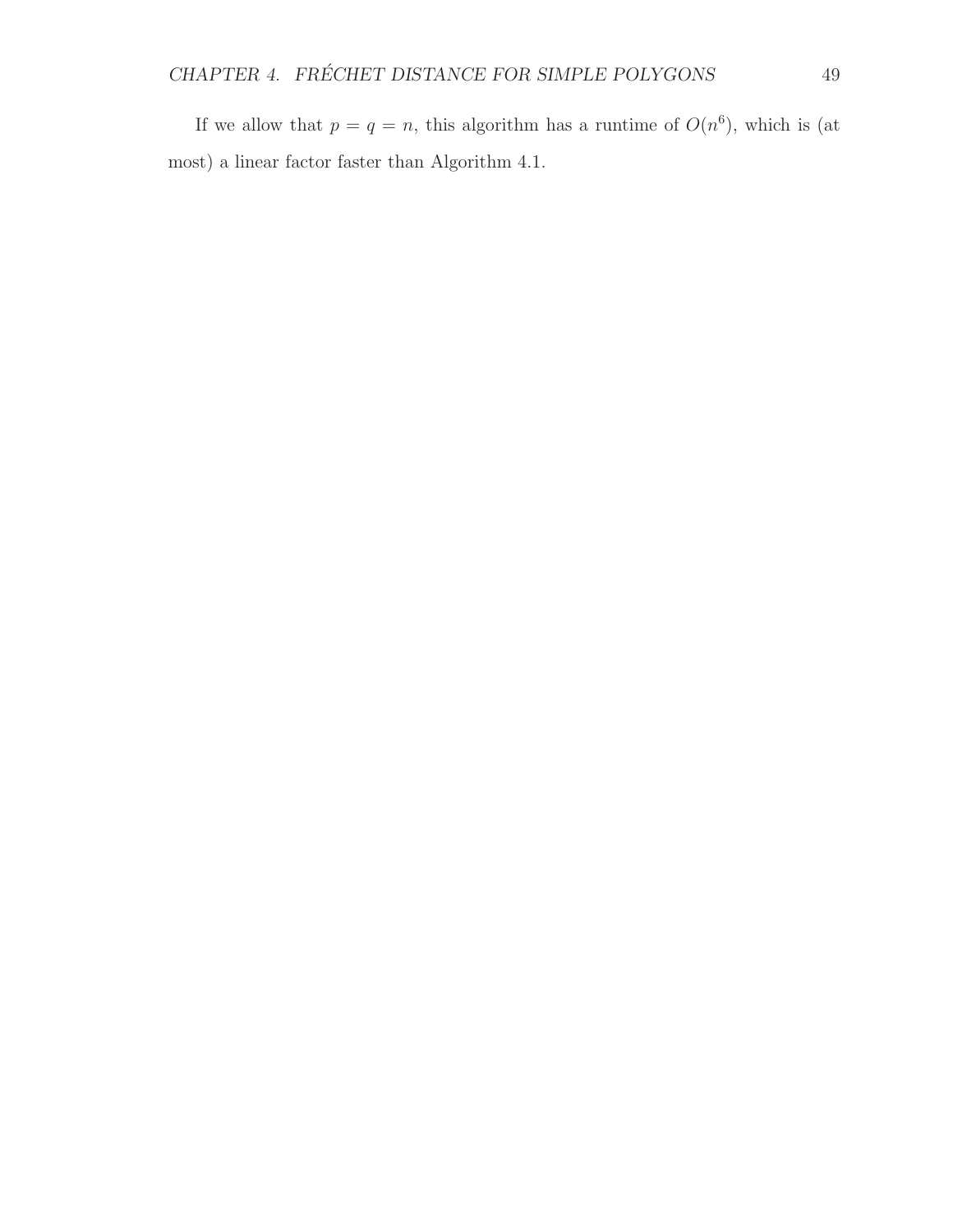5

# Applications and Further Research

In this section we discuss several applications of the ideas outlined above, and areas that require further consideration or reasearch.

## 5.1 Morphing

One of the motivations for the arrow-based approach of Algorithm 4.2 was so that one could recover the original path through the free space and therefore a mapping between  $P$  and  $Q$ . It was postulated that the restrictions on the parameterizations might lead to some nice class of maps that could be useful in morphing problems. Morphing refers to continuously deforming one surface into another.  $[EGHP^+01]$ provides a good overview of the problems, approaches, algorithms, and applications.

As it happens, there appears to be no appreciable link between a Fréchet distance realizing map and any qualitative properties of a morphing based on that map.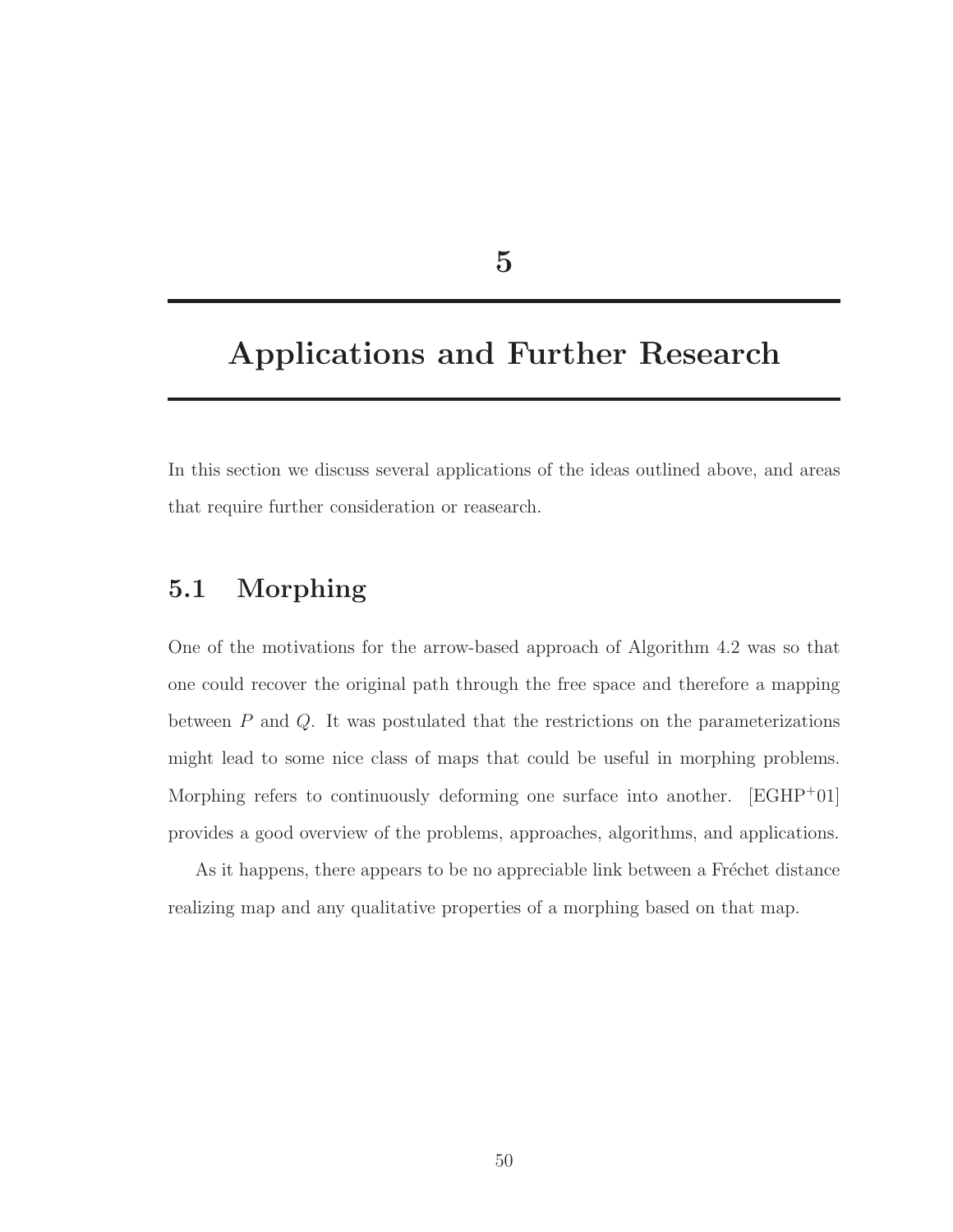

Figure 5.1: Two polygons, with diagonal and shortest path in blue, and an intermediate polygon between them based on the Fréchet distance.

Figure 5.1 shows one of the results of our experiment. The mapping defined by the Fréchet distance yields the intermediate polygon pictured when interpolating linearly.

It should be noted that our approach allowed us to recover the original path through the free space. Figure 5.2 shows the polygons  $P$  and  $Q$  with their intermediate polygon, as well as the path through the free space that defined the mapping. The path is drawn at the  $\varepsilon$  value that realizes the Fréchet distance.



Figure 5.2: Morphing defined by a path in the free space. The diagonals have been drawn in.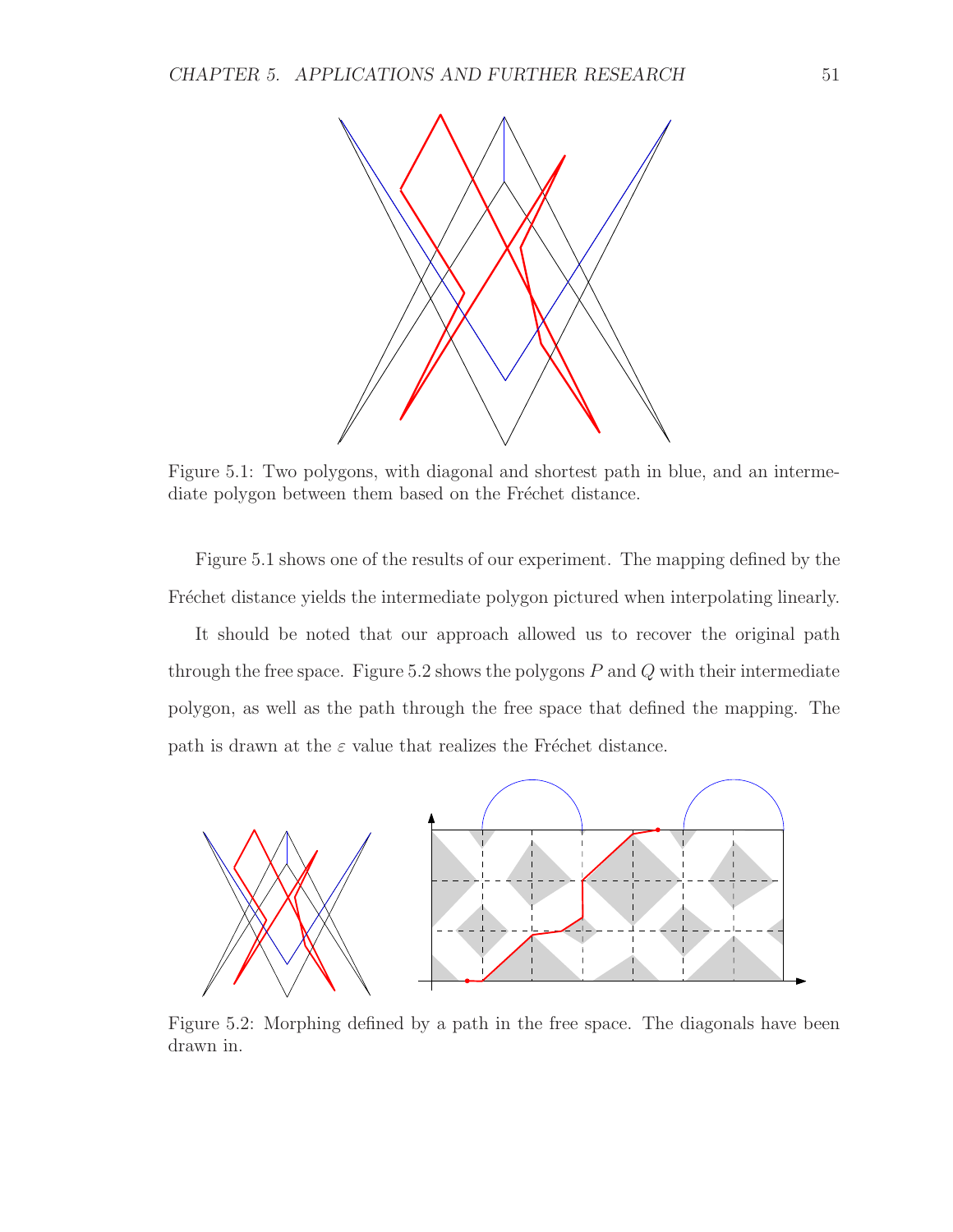#### 5.1.1 Isotopic Fréchet Distance

Although we saw no useful results with the Fréchet distance as a morphing map, there is some related work that links the Fréchet distance and morphing.

The isotopic Fréchet distance (Definition 2.20) is a variant of the Fréchet distance which forces the motion between the input objects to follow an ambient isotopy (Definition 2.19). This maintains topologically equivalent shapes throughout a deformation; i.e., intermediate polygons of a morphing between simple polygons defined by the isotopic Fréchet distance would also be simple [CJLL11].

Chambers et al. show that the isotopic Fréchet distance is not equivalent to the homotopic Fréchet distance (for a which a polynomial time algorithm exists, as described in  $[CVE^+10]$ .) Currently no algorithm exists to compute the isotopic Fréchet distance. It should also be noted that a polynomial time algorithm exists to compute a morphing between polygons that does have simple intermediate polygons  $[EGHP^+01]$ .

## 5.2 ICP

Algorithm 4.2 could have applications in Iterative Closest Point algorithms, using the Fréchet distance instead of some other metric. ICP algorithms match shapes by moving one to another in small increments [ESE08]. It would be interesting to see when such an ICP algorithm reaches the optimal solution.

### 5.3 Future Research

There are several interesting paths that arise simply relating to the work done for Algorithm 4.2. It would appear, for example, that there is nothing preventing the use of the matrix multiplication approach of Algorithm 4.1. This could bring the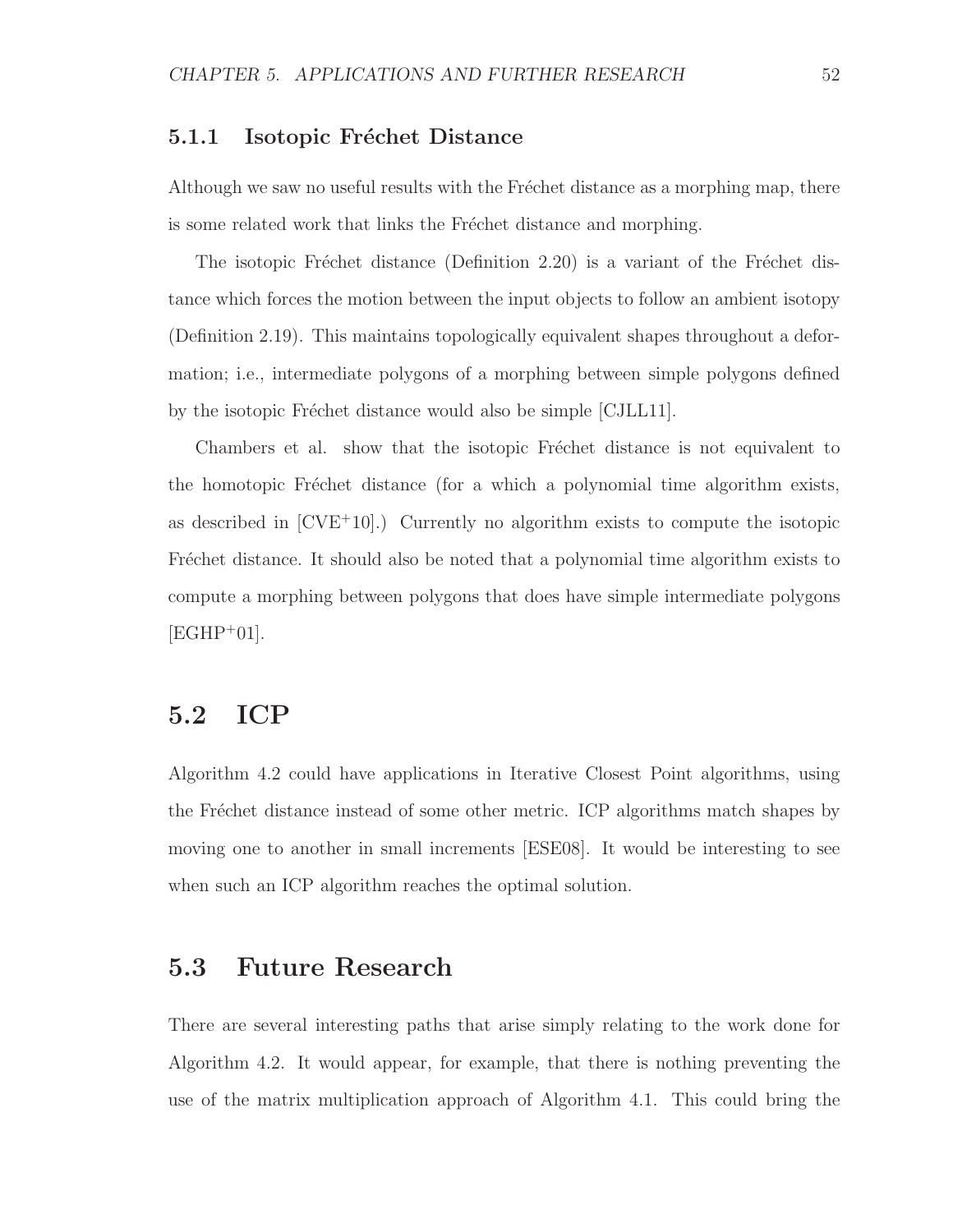runtime down by another small factor (depending, as discussed in Section 4.2.3, on the multiplication algorithm).

It also seems that the arrow trees are only necessary if one wishes to recover the path through the free space, as we did for morphing. If it can be shown that an arrow does not need to keep a reference to its sub-arrows, then arrow merges can be done in  $O(1)$  time, and the runtime of the algorithm drops by another linear factor, for a total of  $O(n^5)$  for the decision problem.

The approach of using arrows seems to relate to graph-traversal, but with monotonicity enforced. If the approach could be generalized it may be more broadly applicable than just to Fréchet distance problems. Already, it seems that the arrow approach can improve the runtime of any algorithm that would otherwise require the combined reachability graph.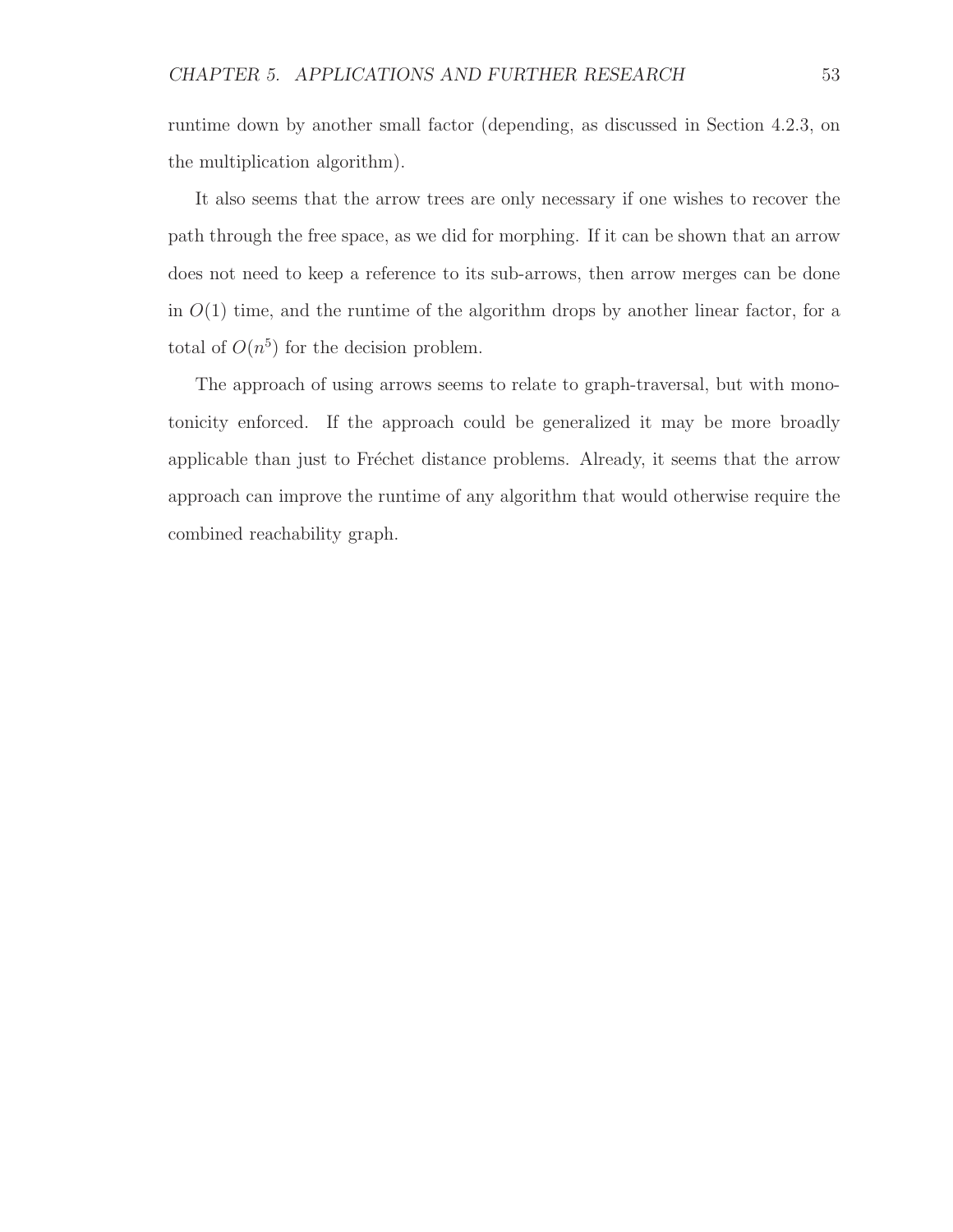## Bibliography

- [AB10] Helmut Alt and Maike Buchin, Can we compute the similarity between surfaces?, Discrete & Computational Geometry 43 (2010), no. 1, 78–99.
- [ABB95] Helmut Alt, Bernd Behrends, and Johannes Blömer, *Approximate* matching of polygonal shapes, Annals of Mathematics and Artificial Intelligence 13 (1995), no. 3-4, 251–265.
- [ABG<sup>+</sup>03] Helmut Alt, Peter Braß, Michael Godau, Christian Knauer, and Carola Wenk, Computing the hausdorff distance of geometric patterns and shapes, Discrete and Computational Geometry (Boris Aronov, Saugata Basu, János Pach, and Micha Sharir, eds.), Algorithms and Combinatorics, vol. 25, Springer Berlin Heidelberg, 2003, pp. 65–76 (English).
- [ABW90] Helmut Alt, Johannes Blömer, and Hubert Wagener, Approximation of convex polygons, Automata, Languages and Programming (MichaelS. Paterson, ed.), Lecture Notes in Computer Science, vol. 443, Springer Berlin Heidelberg, 1990, pp. 703–716.
- $[\text{AG95}]$  Helmut Alt and Michael Godau, *Computing the Fréchet distance between* two polygonal curves, Internat. J. Comput. Geom. Appl. 5 (1995), 75–91.
- [AG99] H. Alt and L. Guibas, *Discrete geometric shapes: Matching, interpola*tion, and approximation, Handbook of Computational Geometry (Jörg-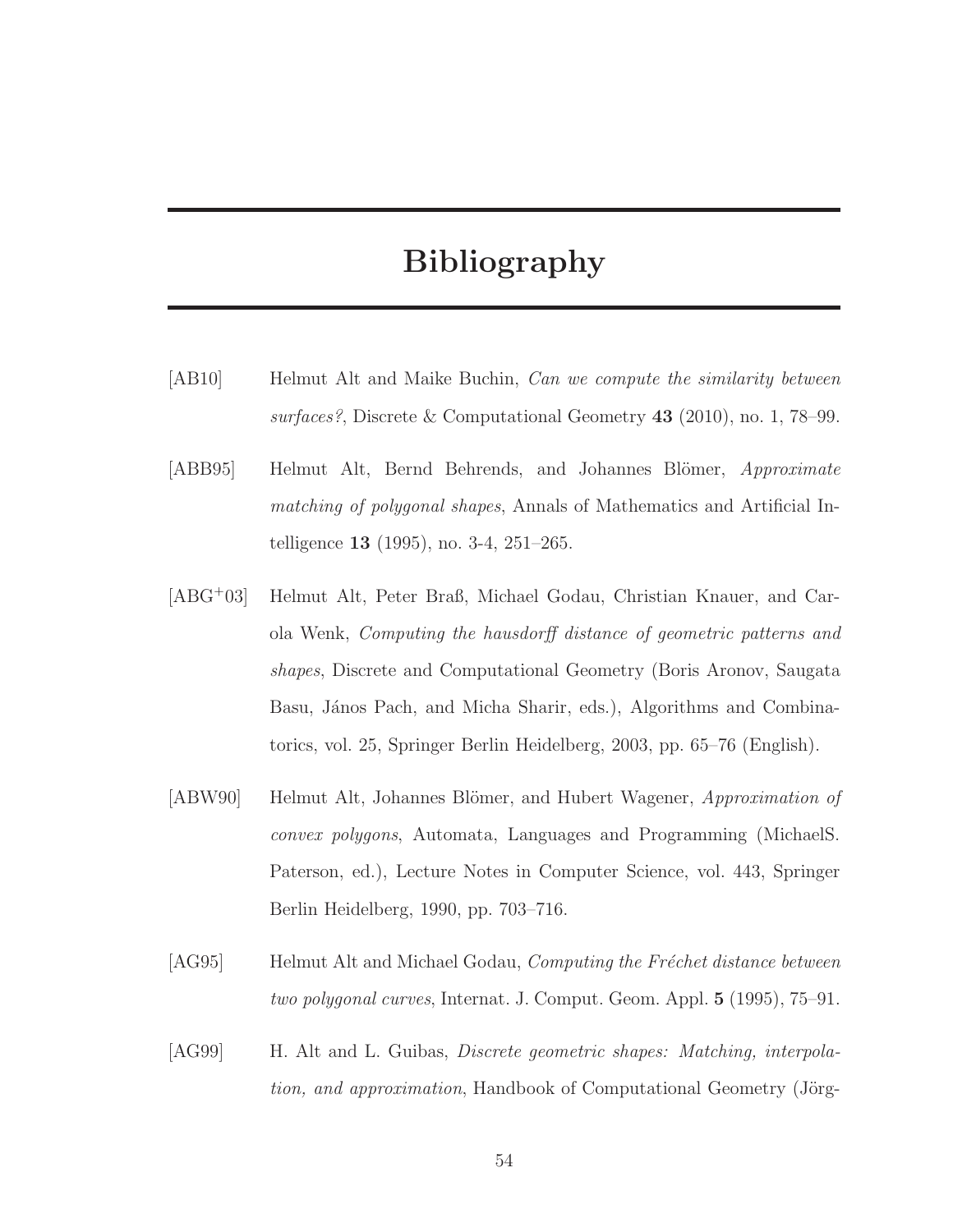R¨udiger Sack and Jorge Urrutia, eds.), Elsevier Science Publishers, 1999, pp. 121 – 153.

- [AST92] Pankaj K. Agarwal, Micha Sharir, and Sivan Toledo, Applications of parametric searching in geometric optimization, Proceedings of the third annual ACM-SIAM symposium on discrete algorithms (Philadelphia, PA, USA), SODA '92, Society for Industrial and Applied Mathematics, 1992, pp. 72–82.
- [AW12] Mahmuda Ahmed and Carola Wenk, Constructing street networks from GPS trajectories, European Symposium on Algorithms (Leah Epstein and Paolo Ferragina, eds.), Lecture Notes in Computer Science, vol. 7501, Springer, 2012, pp. 60–71.
- [BBG08a] K. Buchin, M. Buchin, and J. Gudmundsson, Detecting single file movement, Proceedings of the 16th ACM SIGSPATIAL international conference on Advances in geographic information systems (New York, NY, USA), GIS '08, ACM, 2008, pp. 33:1–33:10.
- [BBG+08b] Kevin Buchin, Maike Buchin, Joachim Gudmundsson, Maarten Löffler, and Jun Luo, Detecting commuting patterns by clustering subtrajectories, Algorithms and Computation (Seok-Hee Hong, Hiroshi Nagamochi, and Takuro Fukunaga, eds.), Lecture Notes in Computer Science, vol. 5369, Springer Berlin Heidelberg, 2008, pp. 644–655.
- [BBS10] Kevin Buchin, Maike Buchin, and André Schulz, Fréchet distance of surfaces: Some simple hard cases, European Symposium on Algorithms (Mark Berg and Ulrich Mayer, eds.), Lecture Notes in Computer Science, vol. 6347, Springer Berlin Heidelberg, 2010, pp. 63–74.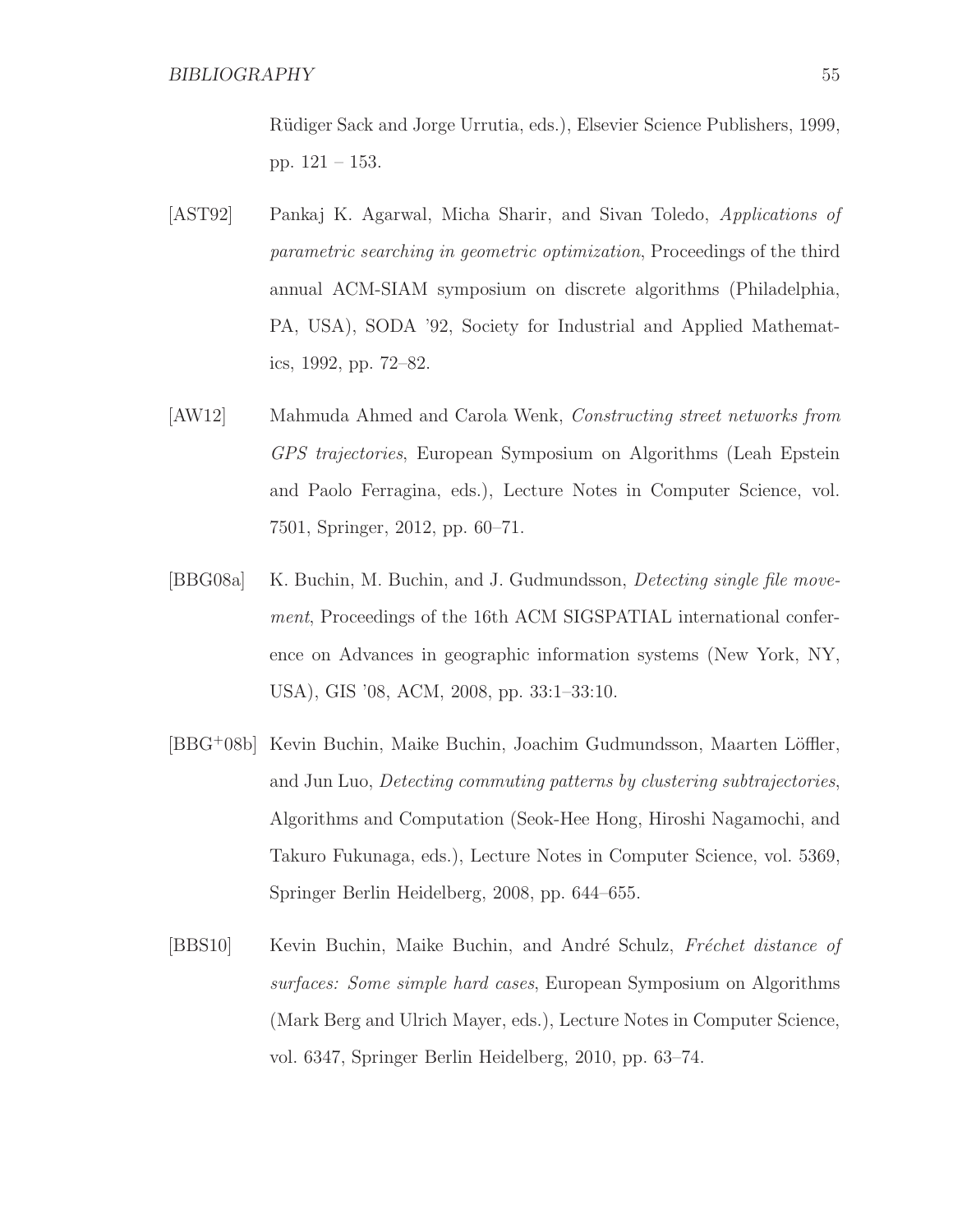- [BBW07] Kevin Buchin, Maike Buchin, and Carola Wenk, Computing the Fréchet distance between simple polygons, 2007.
- [CDG<sup>+</sup>11] Daniel Chen, Anne Driemel, Leonidas J. Guibas, Andy Nguyen, and Carola Wenk, Approximate map matching with respect to the Fréchet distance, ALENEX (Matthias Müller-Hannemann and Renato Fonseca F. Werneck, eds.), SIAM, 2011, pp. 75–83.
- [CDHP<sup>+</sup>11] Atlas F. Cook, IV, Anne Driemel, Sariel Har-Peled, Jessica Sherette, and Carola Wenk, *Computing the Fréchet distance between folded poly*gons, Proceedings of the 12th international conference on algorithms and data structures (Berlin, Heidelberg), WADS'11, Springer-Verlag, 2011, pp. 267–278.
- [CJLL11] Eric W. Chambers, Tao Ju, Devid Letscher, and Lu Liu, *Isotopic Fréchet* distance, CCCG, 2011.
- [Col87] Richard Cole, Slowing down sorting networks to obtain faster sorting algorithms, J. ACM 34 (1987), no. 1, 200–208.
- $[CVE^+10]$  Erin Wolf Chambers, Éric Colin De Verdière, Jeff Erickson, Sylvain Lazard, Francis Lazarus, and Shripad Thite, Homotopic fréchet distance between curves or, walking your dog in the woods in polynomial time, 2010.
- [EEMM94] Thomas Eiter, Thomas Eiter, Heikki Mannila, and Heikki Mannila, Computing discrete Fréchet distance, Tech. report, Technische Universität Wien, 1994.
- [EGHP<sup>+</sup>01] Alon Efrat, Leonidas J. Guibas, Sariel Har-Peled, Joseph S. B. Mitchell, and T. M. Murali, New similarity measures between polylines with applications to morphing and polygon sweeping, Proceedings of the 12th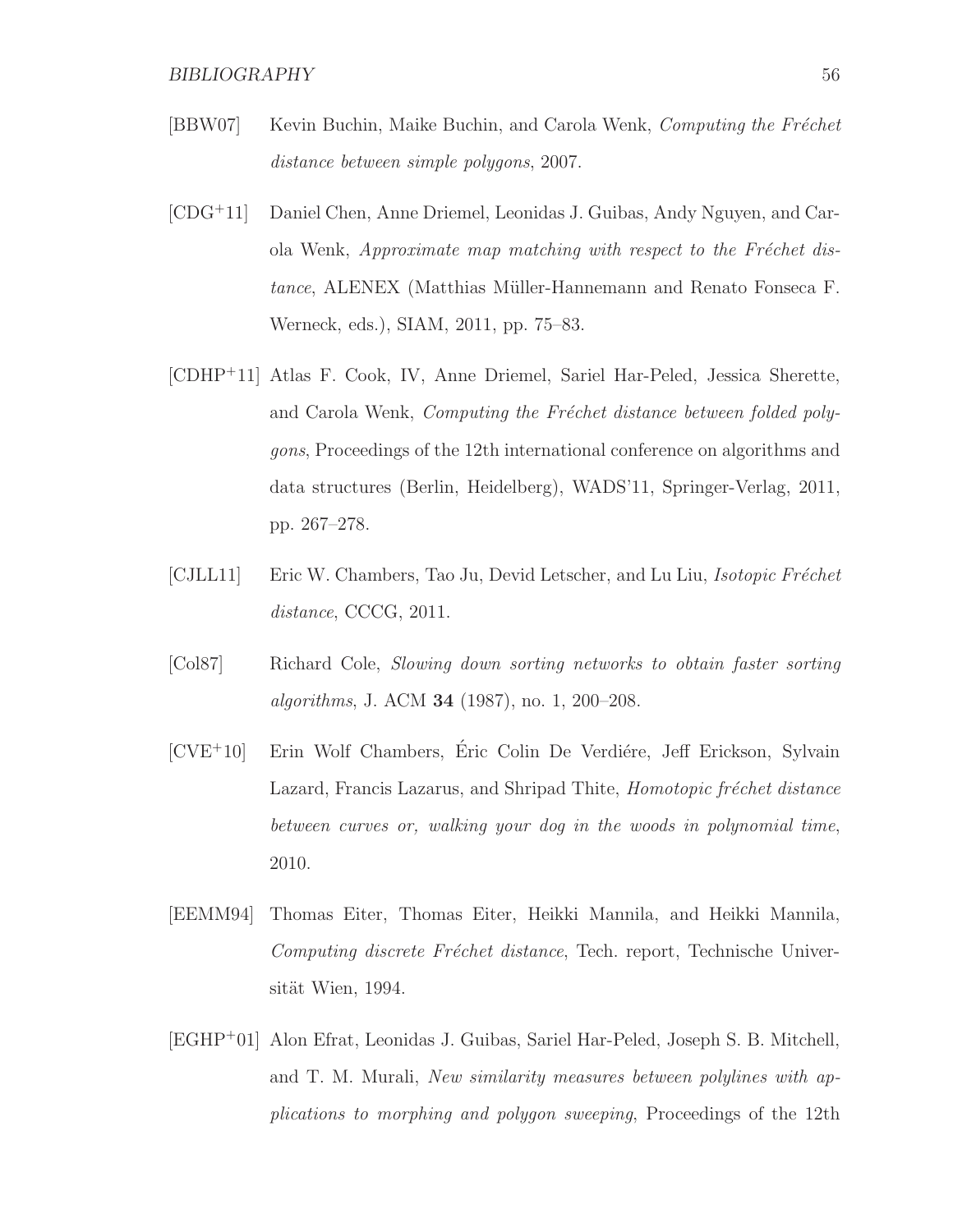Annual ACM-SIAM Symposium on Discrete Algorithms, 2001, pp. 680– 689.

- [ESE08] Esther Ezra, Micha Sharir, and Alon Efrat, On the performance of the ICP algorithm, Computational Geometry 41 (2008), no. 1-2, 77–93.
- [GHL<sup>+</sup>86] L Guibas, J Hershberger, D Leven, M Sharir, and R Tarjan, Linear time algorithms for visibility and shortest path problems inside simple polygons, Proceedings of the second annual symposium on Computational geometry (New York, NY, USA), SCG '86, ACM, 1986, pp. 1–13.
- [God98] Michael Godau, On the complexity of measuring the similarity between geometric objects in higher dimensions, Ph.D. thesis, Freie Universität Berlin, 1998.
- [JXZ07] Minghui Jian, Ying Xu, and Binhai Zhu, Protein structure-structure alignment with discrete Fréchet distance, Proc. 5th Asia-Pacific Bioinform. Conf., 2007, pp. 131–141.
- [KHM<sup>+</sup>98] S. Kwong, Q. H. He, K. F. Man, K. S. Tang, and C. W. Chau, Parallel genetic-based hybrid pattern matching algorithm for isolated word recognition, International Journal of Pattern Recognition and Artificial Intelligence 12 (1998), no. 05, 573–594.
- [KKS05] Man-Soon Kim, Sang-Wook Kim, and Miyoung Shin, Optimization of subsequence matching under time warping in time-series databases, SAC '05: Proceedings of the 2005 ACM symposium on Applied computing (New York, NY, USA), ACM Press, 2005, pp. 581–586.
- [Knu98] Donald E. Knuth, The art of computer programming, volume 3: (2nd ed.) sorting and searching, Addison Wesley Longman Publishing Co., Inc., Redwood City, CA, USA, 1998.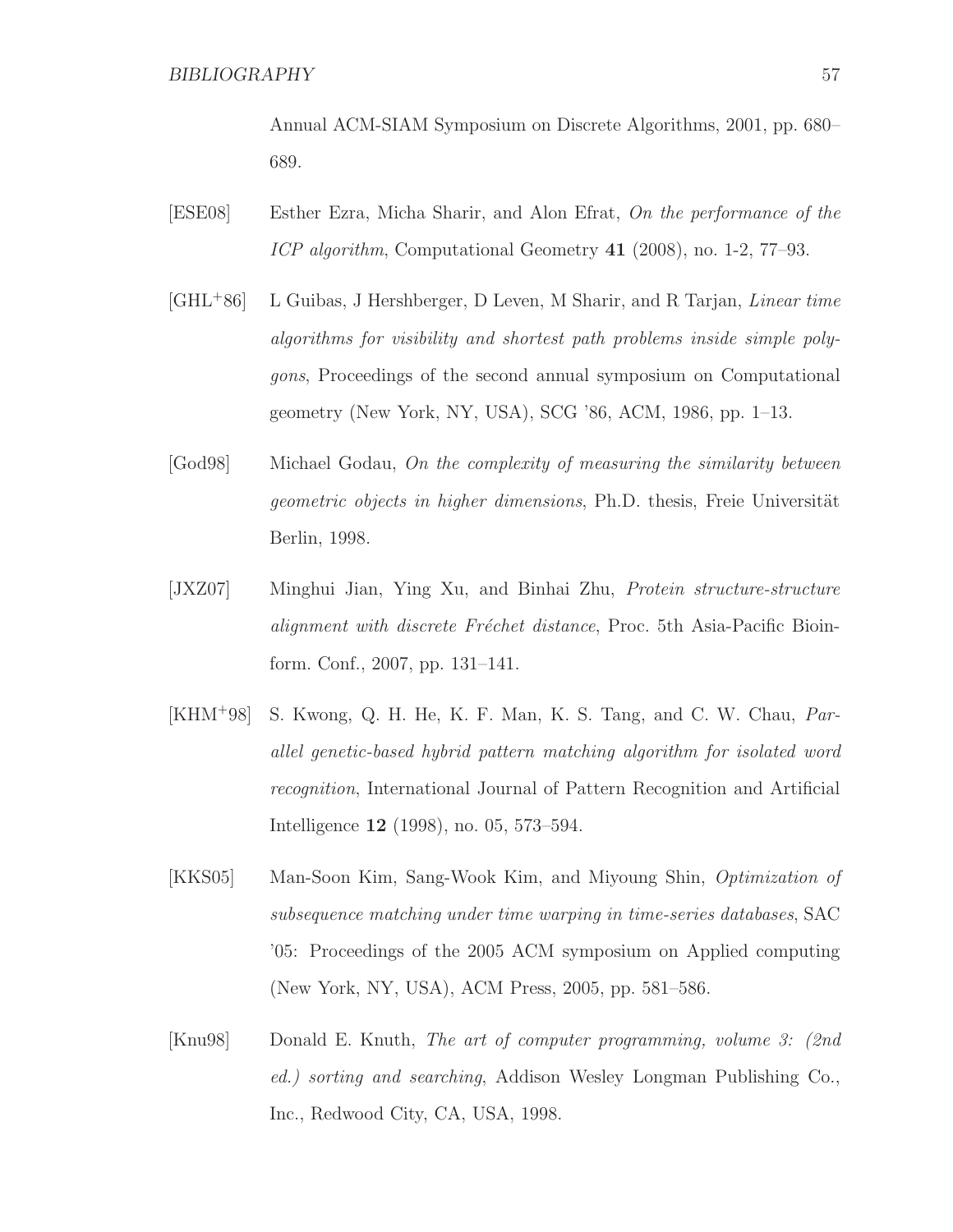#### BIBLIOGRAPHY 58

- [KP99] Eamonn J. Keogh and Michael J. Pazzani, Scaling up dynamic time warping to massive datasets, Springer, 1999, pp. 1–11.
- [MDH06] A. Mascret, T. Devogele, and A. Hénaff, *Coastline matching process* based on the discrete Fréchet distance, Proceedings of the 12th International Symposium on Spatial Data Handling (SDH) (Vienna, Austria), Springer-Verlag, 2006, pp. 383–400.
- [Meg83] Nimrod Megiddo, Applying parallel computation algorithms in the design of serial algorithms, J. ACM 30 (1983), no. 4, 852–865.
- [MP99] Mario E. Munich and Pietro Perona, Continuous dynamic time warping for translation-invariant curve alignment with applications to signature verification, In Proceedings of 7th International Conference on Computer Vision, 1999, pp. 108–115.
- [OV02] René Van Oostrum and Remco C. Veltkamp, *Parametric search made* practical, SoCG: 18th Symposium on Computational Geometry, ACM Press, 2002, pp. 1–9.
- [SGHS08] J. Serrà, E. Gómez, P. Herrera, and X. Serra, Chroma binary similarity and local alignment applied to cover song identification, IEEE Transactions on Audio, Speech and Language Processing 16 (2008), 1138–1151.
- [SKB07] E. Sriraghavendra, Karthik K., and C. Bhattacharyya, Fréchet distance based approach for searching online handwritten documents, Proceedings of the Ninth International Conference on Document Analysis and Recognition - Volume 01 (Washington, DC, USA), ICDAR '07, IEEE Computer Society, 2007, pp. 461–465.
- [Str69] Volker Strassen, Gaussian elimination is not optimal, Numerische Mathematik 13 (1969), no. 4, 354–356.